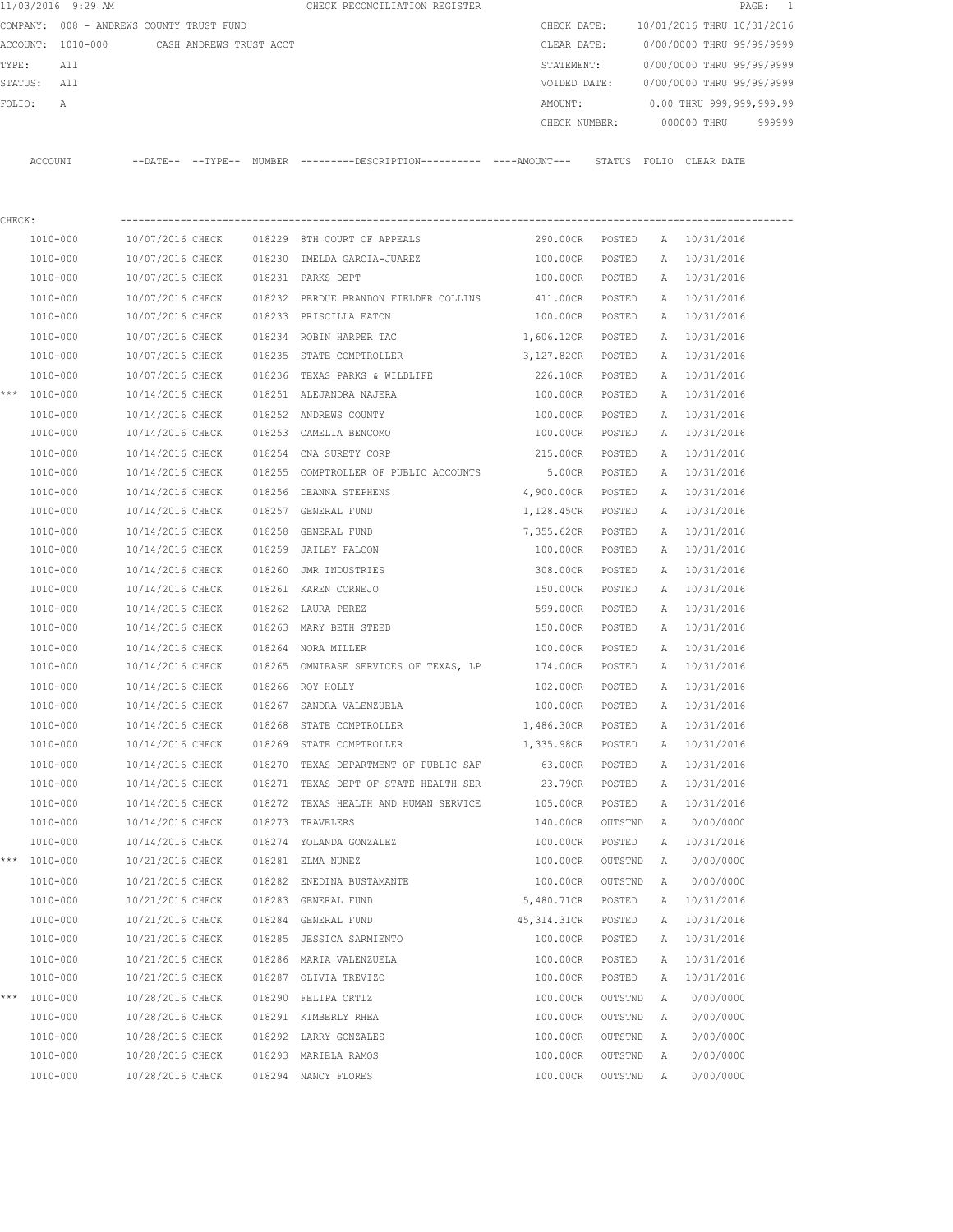| 11/03/2016 9:29 AM                        |  | CHECK RECONCILIATION REGISTER                                                                                  |        |                              |  |                                        | PAGE: 2 |
|-------------------------------------------|--|----------------------------------------------------------------------------------------------------------------|--------|------------------------------|--|----------------------------------------|---------|
| COMPANY: 008 - ANDREWS COUNTY TRUST FUND  |  |                                                                                                                |        |                              |  | CHECK DATE: 10/01/2016 THRU 10/31/2016 |         |
| ACCOUNT: 1010-000 CASH ANDREWS TRUST ACCT |  |                                                                                                                |        |                              |  | CLEAR DATE: 0/00/0000 THRU 99/99/9999  |         |
| TYPE: All                                 |  |                                                                                                                |        |                              |  | STATEMENT: 0/00/0000 THRU 99/99/9999   |         |
| STATUS: All                               |  |                                                                                                                |        |                              |  | VOIDED DATE: 0/00/0000 THRU 99/99/9999 |         |
| FOLIO:<br>Α                               |  |                                                                                                                |        |                              |  | AMOUNT: 0.00 THRU 999,999,999.99       |         |
|                                           |  |                                                                                                                |        |                              |  | CHECK NUMBER: 000000 THRU 999999       |         |
|                                           |  | ACCOUNT -DATE-- --TYPE-- NUMBER --------DESCRIPTION---------- ----AMOUNT--- STATUS FOLIO CLEAR DATE            |        |                              |  |                                        |         |
| CHECK:                                    |  |                                                                                                                |        |                              |  |                                        |         |
|                                           |  | 1010-000 10/28/2016 CHECK 018295 STEPHANIE ROSAS                                                               |        | 100.00CR OUTSTND A 0/00/0000 |  |                                        |         |
| MISCELLANEOUS:                            |  |                                                                                                                |        |                              |  |                                        |         |
|                                           |  |                                                                                                                |        |                              |  |                                        |         |
| TOTALS FOR ACCOUNT 1010-000               |  | CHECK TOTAL: 76,797.20CR                                                                                       |        |                              |  |                                        |         |
|                                           |  | DEPOSIT TOTAL:                                                                                                 |        | 0.00                         |  |                                        |         |
|                                           |  | INTEREST                                                                                                       | TOTAL: | 0.00                         |  |                                        |         |
|                                           |  | MISCELLANEOUS TOTAL:                                                                                           |        | 380.00                       |  |                                        |         |
|                                           |  | SERVICE CHARGE TOTAL:                                                                                          |        | 0.00                         |  |                                        |         |
|                                           |  | EFT TOTAL:                                                                                                     |        | 0.00                         |  |                                        |         |
|                                           |  | BANK-DRAFT TOTAL:                                                                                              |        | 0.00                         |  |                                        |         |
| TOTALS FOR ANDREWS COUNTY TRUST FUND      |  | CHECK                                                                                                          | TOTAL: | 76,797.20CR                  |  |                                        |         |
|                                           |  | DEPOSIT TOTAL:                                                                                                 |        | 0.00                         |  |                                        |         |
|                                           |  | INTEREST TOTAL:                                                                                                |        | 0.00                         |  |                                        |         |
|                                           |  | MISCELLANEOUS TOTAL:                                                                                           |        | 380.00                       |  |                                        |         |
|                                           |  | SERVICE CHARGE TOTAL:                                                                                          |        | 0.00                         |  |                                        |         |
|                                           |  | EFT FOR THE STATE OF THE STATE OF THE STATE OF THE STATE OF THE STATE OF THE STATE OF THE STATE OF THE STATE O | TOTAL: | 0.00                         |  |                                        |         |
|                                           |  | BANK-DRAFT TOTAL:                                                                                              |        | 0.00                         |  |                                        |         |
|                                           |  |                                                                                                                |        |                              |  |                                        |         |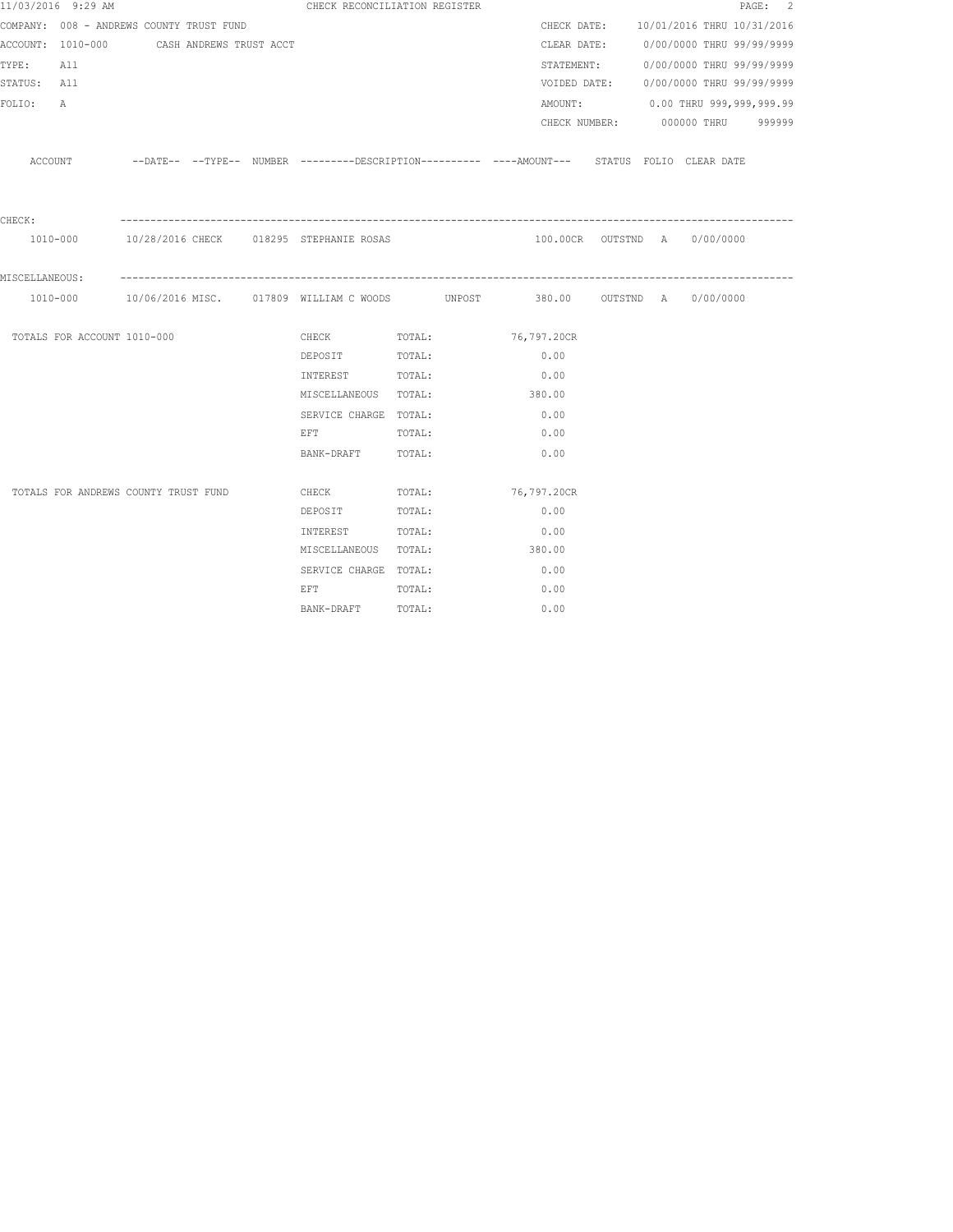|                  | 11/03/2016 9:29 AM          |           |  |                                                                                                                | CHECK RECONCILIATION REGISTER                                                                       |      |  |                                        | PAGE: 3 |  |
|------------------|-----------------------------|-----------|--|----------------------------------------------------------------------------------------------------------------|-----------------------------------------------------------------------------------------------------|------|--|----------------------------------------|---------|--|
|                  | COMPANY: 014 - TIF GRANT    |           |  |                                                                                                                |                                                                                                     |      |  | CHECK DATE: 10/01/2016 THRU 10/31/2016 |         |  |
|                  | ACCOUNT: 1010-000           | TIF GRANT |  |                                                                                                                |                                                                                                     |      |  | CLEAR DATE: 0/00/0000 THRU 99/99/9999  |         |  |
| TYPE:            | All                         |           |  |                                                                                                                |                                                                                                     |      |  | STATEMENT: 0/00/0000 THRU 99/99/9999   |         |  |
| STATUS: All      |                             |           |  |                                                                                                                |                                                                                                     |      |  | VOIDED DATE: 0/00/0000 THRU 99/99/9999 |         |  |
| FOLIO:           | A                           |           |  |                                                                                                                |                                                                                                     |      |  | AMOUNT: 0.00 THRU 999,999,999.99       |         |  |
|                  |                             |           |  |                                                                                                                |                                                                                                     |      |  | CHECK NUMBER: 000000 THRU 999999       |         |  |
|                  |                             |           |  |                                                                                                                | ACCOUNT --DATE-- --TYPE-- NUMBER --------DESCRIPTION---------- ---AMOUNT--- STATUS FOLIO CLEAR DATE |      |  |                                        |         |  |
| CHECK:           |                             |           |  |                                                                                                                |                                                                                                     |      |  |                                        |         |  |
|                  | 1010-000                    |           |  |                                                                                                                | 10/14/2016 CHECK 018280 DON WISE TRANSPORTATION SERV I 5,585.28CR OUTSTND A 0/00/0000               |      |  |                                        |         |  |
| *** $1010 - 000$ |                             |           |  |                                                                                                                | 10/28/2016 CHECK 6018299 LIPHAM ASPHALT & PAVING CO., L 670, 958.82CR OUTSTND A 60/00/0000          |      |  |                                        |         |  |
|                  |                             |           |  |                                                                                                                | 1010-000 10/28/2016 CHECK 018300 WEST TEXAS CONSULTANTS INC 13,537.32CR OUTSTND A 0/00/0000         |      |  |                                        |         |  |
|                  | TOTALS FOR ACCOUNT 1010-000 |           |  |                                                                                                                | CHECK TOTAL: 490,081.42CR                                                                           |      |  |                                        |         |  |
|                  |                             |           |  | DEPOSIT                                                                                                        | TOTAL:                                                                                              | 0.00 |  |                                        |         |  |
|                  |                             |           |  | INTEREST TOTAL:                                                                                                |                                                                                                     | 0.00 |  |                                        |         |  |
|                  |                             |           |  | MISCELLANEOUS TOTAL:                                                                                           |                                                                                                     | 0.00 |  |                                        |         |  |
|                  |                             |           |  | SERVICE CHARGE TOTAL:                                                                                          |                                                                                                     | 0.00 |  |                                        |         |  |
|                  |                             |           |  | EFT FOR THE STATE OF THE STATE OF THE STATE OF THE STATE OF THE STATE OF THE STATE OF THE STATE OF THE STATE O | TOTAL:                                                                                              | 0.00 |  |                                        |         |  |
|                  |                             |           |  | BANK-DRAFT                                                                                                     | TOTAL:                                                                                              | 0.00 |  |                                        |         |  |
|                  | TOTALS FOR TIF GRANT        |           |  |                                                                                                                | CHECK TOTAL: 490,081.42CR                                                                           |      |  |                                        |         |  |
|                  |                             |           |  | DEPOSIT                                                                                                        | TOTAL:                                                                                              | 0.00 |  |                                        |         |  |
|                  |                             |           |  | INTEREST                                                                                                       | TOTAL:                                                                                              | 0.00 |  |                                        |         |  |
|                  |                             |           |  | MISCELLANEOUS TOTAL:                                                                                           |                                                                                                     | 0.00 |  |                                        |         |  |
|                  |                             |           |  | SERVICE CHARGE TOTAL:                                                                                          |                                                                                                     | 0.00 |  |                                        |         |  |
|                  |                             |           |  | EFT                                                                                                            | TOTAL:                                                                                              | 0.00 |  |                                        |         |  |
|                  |                             |           |  | BANK-DRAFT                                                                                                     | TOTAL:                                                                                              | 0.00 |  |                                        |         |  |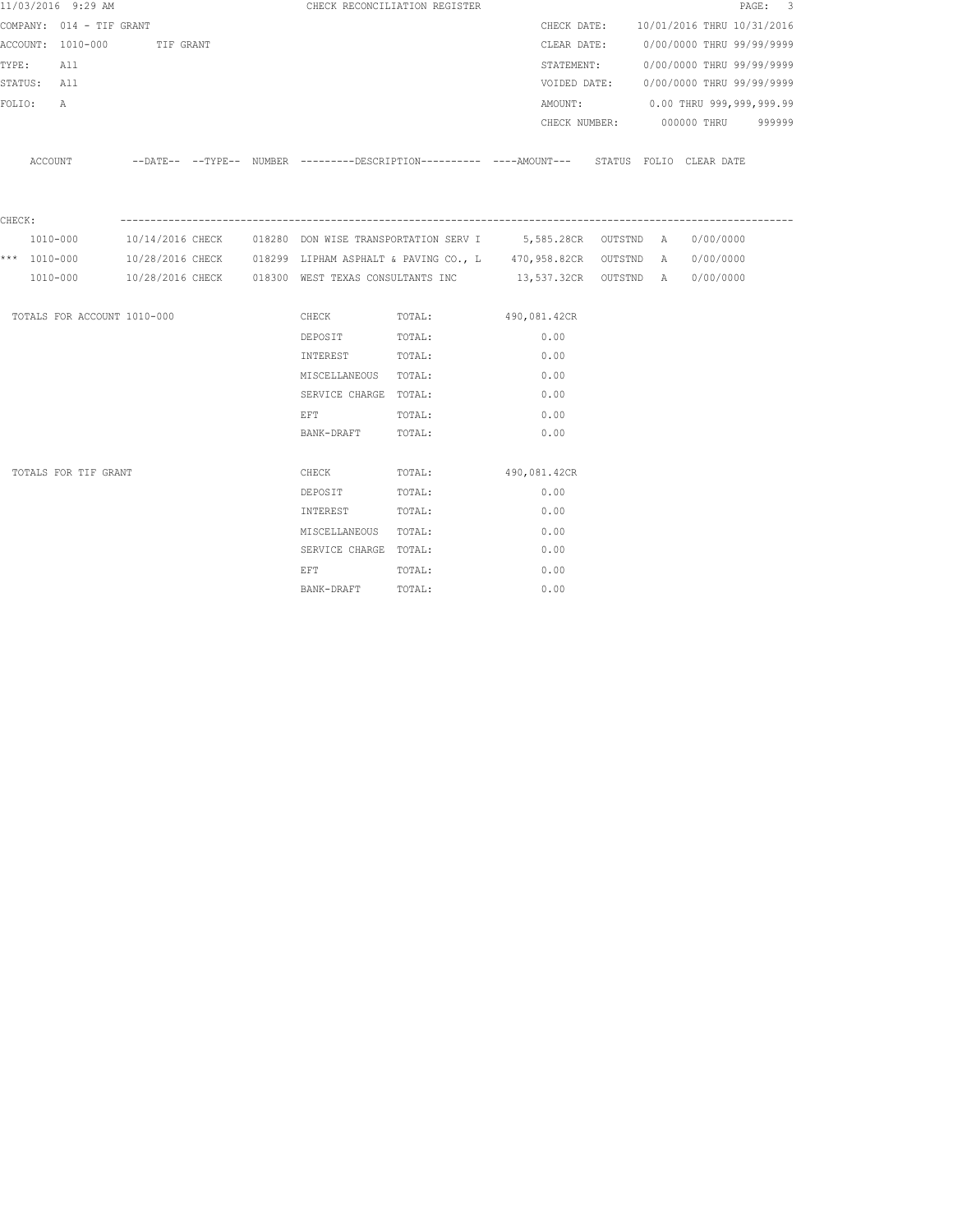|        | 11/03/2016 9:29 AM                 |                                    |                          |                                                 | CHECK RECONCILIATION REGISTER                                                                |          |               |           |              |                            | PAGE: 4 |
|--------|------------------------------------|------------------------------------|--------------------------|-------------------------------------------------|----------------------------------------------------------------------------------------------|----------|---------------|-----------|--------------|----------------------------|---------|
|        | COMPANY: 015 - CAPITAL IMPROVEMENT |                                    |                          |                                                 |                                                                                              |          | CHECK DATE:   |           |              | 10/01/2016 THRU 10/31/2016 |         |
|        | ACCOUNT: 1010-000                  |                                    | CASH CAPITAL IMPROVEMENT |                                                 |                                                                                              |          | CLEAR DATE:   |           |              | 0/00/0000 THRU 99/99/9999  |         |
| TYPE:  | All                                |                                    |                          |                                                 |                                                                                              |          | STATEMENT:    |           |              | 0/00/0000 THRU 99/99/9999  |         |
|        | STATUS: All                        |                                    |                          |                                                 |                                                                                              |          | VOIDED DATE:  |           |              | 0/00/0000 THRU 99/99/9999  |         |
| FOLIO: | A                                  |                                    |                          |                                                 |                                                                                              |          | AMOUNT:       |           |              | 0.00 THRU 999,999,999.99   |         |
|        |                                    |                                    |                          |                                                 |                                                                                              |          | CHECK NUMBER: |           |              | 000000 THRU                | 999999  |
|        | ACCOUNT                            |                                    |                          |                                                 | --DATE-- --TYPE-- NUMBER ---------DESCRIPTION---------- ----AMOUNT--- STATUS FOLIO CLEARDATE |          |               |           |              |                            |         |
| CHECK: |                                    |                                    |                          |                                                 |                                                                                              |          |               |           |              |                            |         |
|        | 1010-000                           | 10/07/2016 CHECK 018242 VOID CHECK |                          |                                                 |                                                                                              |          | 0.00          | OUTSTND A |              | 0/00/0000                  |         |
|        | 1010-000                           | 10/07/2016 CHECK                   | 018243 VOID CHECK        |                                                 |                                                                                              |          | 0.00          | OUTSTND   | A            | 0/00/0000                  |         |
|        | 1010-000                           | 10/07/2016 CHECK                   |                          | 018244 VOID CHECK                               |                                                                                              |          | 0.00          | OUTSTND   | $\mathbb{A}$ | 0/00/0000                  |         |
|        | 1010-000                           | 10/07/2016 CHECK                   | 018245 VOID CHECK        |                                                 |                                                                                              |          | 0.00          | OUTSTND   | A            | 0/00/0000                  |         |
|        | 1010-000                           | 10/07/2016 CHECK                   | 018246 VOID CHECK        |                                                 |                                                                                              |          | 0.00          | OUTSTND   | A            | 0/00/0000                  |         |
|        | 1010-000                           | 10/07/2016 CHECK                   | 018247 VOID CHECK        |                                                 |                                                                                              |          | 0.00          | OUTSTND   | $\mathbb{A}$ | 0/00/0000                  |         |
|        | 1010-000                           | 10/07/2016 CHECK                   |                          | 018248 CLYDE'S REFRIGERATION INC                |                                                                                              |          | 70.00CR       | POSTED    |              | A 10/31/2016               |         |
|        | 1010-000                           |                                    |                          | 10/07/2016 CHECK 018249 ELLIOTT ELECTRIC SUPPLY |                                                                                              |          | 612.73CR      | POSTED    |              | A 10/31/2016               |         |
|        | *** 1010-000                       |                                    |                          | 10/14/2016 CHECK 018279 MUSTANG LUMBER CO       |                                                                                              |          | 96.36CR       | POSTED    |              | A 10/31/2016               |         |
|        | TOTALS FOR ACCOUNT 1010-000        |                                    |                          | CHECK                                           | TOTAL:                                                                                       | 779.09CR |               |           |              |                            |         |
|        |                                    |                                    |                          | DEPOSIT                                         | TOTAL:                                                                                       | 0.00     |               |           |              |                            |         |
|        |                                    |                                    |                          | INTEREST                                        | TOTAL:                                                                                       | 0.00     |               |           |              |                            |         |
|        |                                    |                                    |                          | MISCELLANEOUS                                   | TOTAL:                                                                                       | 0.00     |               |           |              |                            |         |
|        |                                    |                                    |                          | SERVICE CHARGE TOTAL:                           |                                                                                              | 0.00     |               |           |              |                            |         |
|        |                                    |                                    |                          | EFT                                             | TOTAL:                                                                                       | 0.00     |               |           |              |                            |         |
|        |                                    |                                    |                          | BANK-DRAFT                                      | TOTAL:                                                                                       | 0.00     |               |           |              |                            |         |
|        | TOTALS FOR CAPITAL IMPROVEMENT     |                                    |                          | CHECK                                           | TOTAL:                                                                                       | 779.09CR |               |           |              |                            |         |
|        |                                    |                                    |                          | DEPOSIT                                         | TOTAL:                                                                                       | 0.00     |               |           |              |                            |         |
|        |                                    |                                    |                          | INTEREST                                        | TOTAL:                                                                                       | 0.00     |               |           |              |                            |         |
|        |                                    |                                    |                          | MISCELLANEOUS                                   | TOTAL:                                                                                       | 0.00     |               |           |              |                            |         |
|        |                                    |                                    |                          | SERVICE CHARGE TOTAL:                           |                                                                                              | 0.00     |               |           |              |                            |         |
|        |                                    |                                    |                          | EFT                                             | TOTAL:                                                                                       | 0.00     |               |           |              |                            |         |
|        |                                    |                                    |                          | BANK-DRAFT                                      | TOTAL:                                                                                       | 0.00     |               |           |              |                            |         |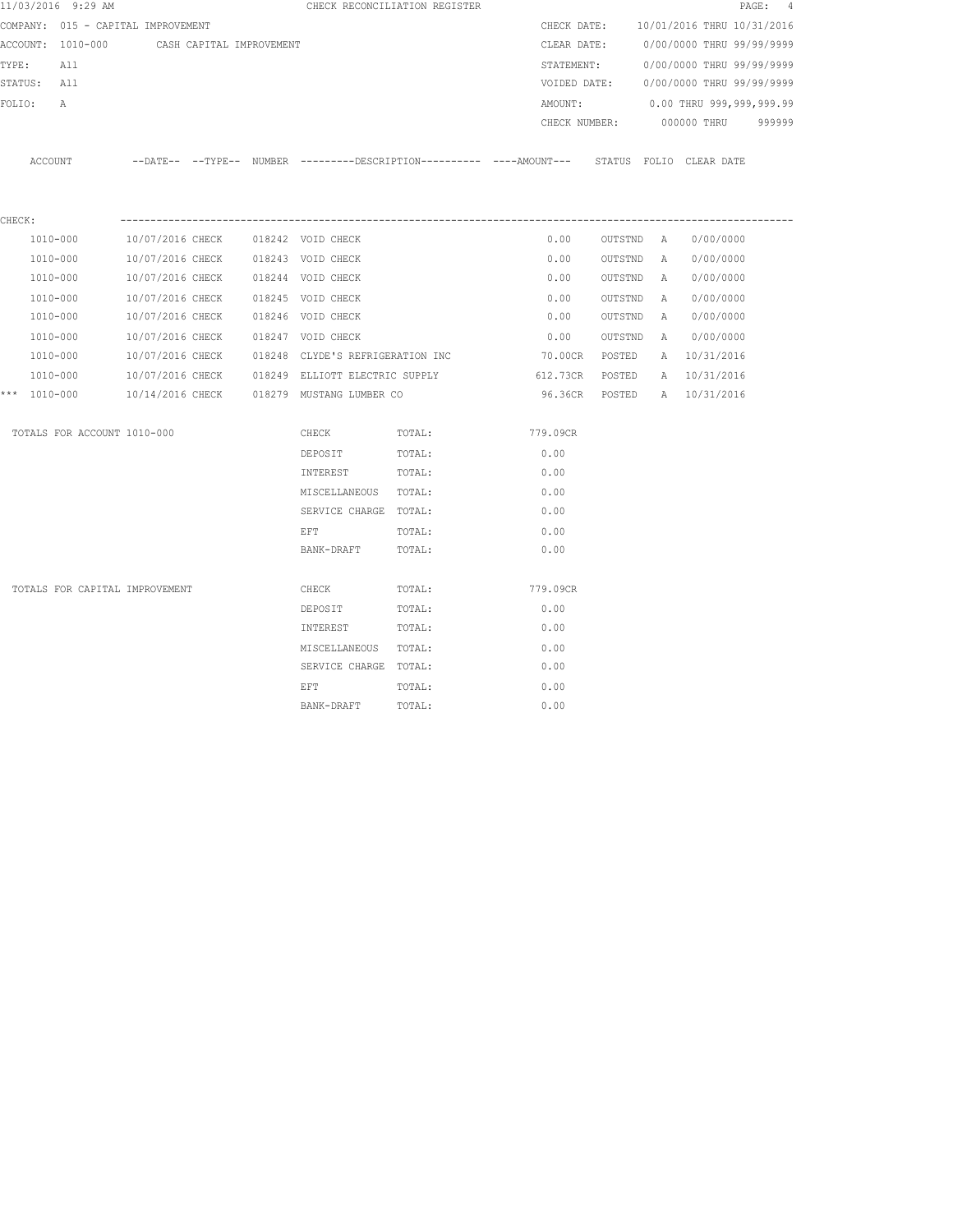|             | 11/03/2016 9:29 AM          |                                                  |  |                                                                                                                | CHECK RECONCILIATION REGISTER                                                               |             |                                        |                           | PAGE: 5 |  |
|-------------|-----------------------------|--------------------------------------------------|--|----------------------------------------------------------------------------------------------------------------|---------------------------------------------------------------------------------------------|-------------|----------------------------------------|---------------------------|---------|--|
|             |                             | COMPANY: 017 - DEBT SERVICE SINKING              |  |                                                                                                                |                                                                                             |             | CHECK DATE: 10/01/2016 THRU 10/31/2016 |                           |         |  |
|             |                             | ACCOUNT: 1010-000 CASH DEBT SERVICE SINKING FUND |  |                                                                                                                |                                                                                             |             | CLEAR DATE: 0/00/0000 THRU 99/99/9999  |                           |         |  |
| TYPE:       | All                         |                                                  |  |                                                                                                                |                                                                                             |             | STATEMENT:                             | 0/00/0000 THRU 99/99/9999 |         |  |
| STATUS: All |                             |                                                  |  |                                                                                                                |                                                                                             |             | VOIDED DATE: 0/00/0000 THRU 99/99/9999 |                           |         |  |
| FOLIO:      | $\mathbb{A}$                |                                                  |  |                                                                                                                |                                                                                             |             | AMOUNT: 0.00 THRU 999,999,999.99       |                           |         |  |
|             |                             |                                                  |  |                                                                                                                |                                                                                             |             | CHECK NUMBER: 000000 THRU 999999       |                           |         |  |
|             | ACCOUNT                     |                                                  |  |                                                                                                                | --DATE-- --TYPE-- NUMBER --------DESCRIPTION---------- ----AMOUNT--- STATUS FOLIO CLEARDATE |             |                                        |                           |         |  |
| CHECK:      |                             |                                                  |  |                                                                                                                |                                                                                             |             |                                        |                           |         |  |
|             |                             |                                                  |  |                                                                                                                | 1010-000 10/07/2016 CHECK 018250 WASTE CONTROL SPECIALISTS 23,982.92CR CLEARED A 10/31/2016 |             |                                        |                           |         |  |
|             | TOTALS FOR ACCOUNT 1010-000 |                                                  |  |                                                                                                                | CHECK TOTAL: 23,982.92CR                                                                    |             |                                        |                           |         |  |
|             |                             |                                                  |  | DEPOSIT                                                                                                        | TOTAL:                                                                                      | 0.00        |                                        |                           |         |  |
|             |                             |                                                  |  | INTEREST                                                                                                       | TOTAL:                                                                                      | 0.00        |                                        |                           |         |  |
|             |                             |                                                  |  | MISCELLANEOUS TOTAL:                                                                                           |                                                                                             | 0.00        |                                        |                           |         |  |
|             |                             |                                                  |  | SERVICE CHARGE TOTAL:                                                                                          |                                                                                             | 0.00        |                                        |                           |         |  |
|             |                             |                                                  |  | EFT FOR THE STATE OF THE STATE OF THE STATE OF THE STATE OF THE STATE OF THE STATE OF THE STATE OF THE STATE O | TOTAL:                                                                                      | 0.00        |                                        |                           |         |  |
|             |                             |                                                  |  | BANK-DRAFT TOTAL:                                                                                              |                                                                                             | 0.00        |                                        |                           |         |  |
|             |                             |                                                  |  |                                                                                                                |                                                                                             |             |                                        |                           |         |  |
|             |                             | TOTALS FOR DEBT SERVICE SINKING                  |  | CHECK                                                                                                          | TOTAL:                                                                                      | 23,982.92CR |                                        |                           |         |  |
|             |                             |                                                  |  | DEPOSIT                                                                                                        | TOTAL:                                                                                      | 0.00        |                                        |                           |         |  |
|             |                             |                                                  |  | INTEREST                                                                                                       | TOTAL:                                                                                      | 0.00        |                                        |                           |         |  |
|             |                             |                                                  |  | MISCELLANEOUS TOTAL:                                                                                           |                                                                                             | 0.00        |                                        |                           |         |  |
|             |                             |                                                  |  | SERVICE CHARGE TOTAL:                                                                                          |                                                                                             | 0.00        |                                        |                           |         |  |
|             |                             |                                                  |  | EFT FOR THE STATE OF THE STATE OF THE STATE OF THE STATE OF THE STATE OF THE STATE OF THE STATE OF THE STATE O | TOTAL:                                                                                      | 0.00        |                                        |                           |         |  |
|             |                             |                                                  |  | BANK-DRAFT                                                                                                     | TOTAL:                                                                                      | 0.00        |                                        |                           |         |  |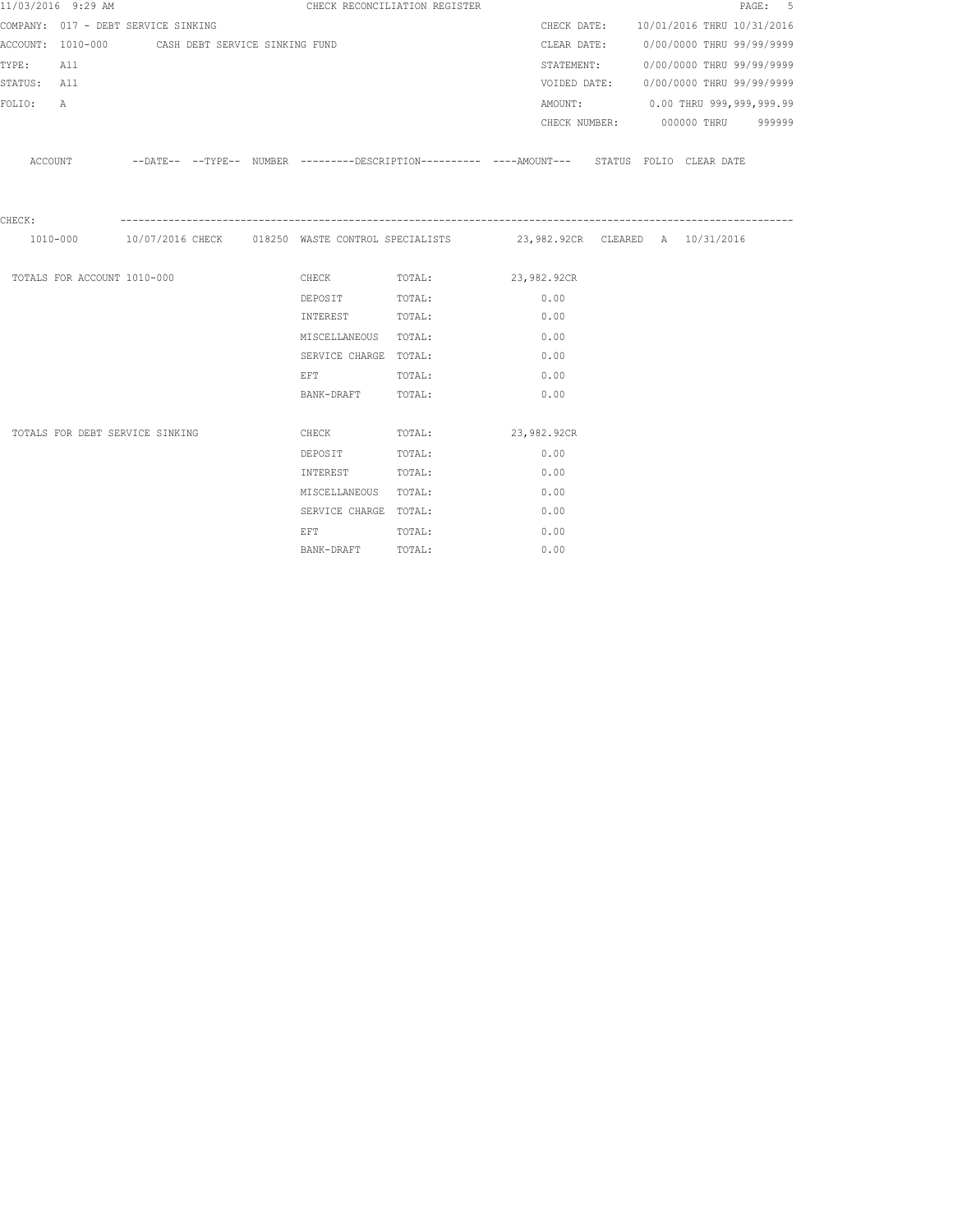| 11/03/2016 9:29 AM                    |                                      |                             |        | CHECK RECONCILIATION REGISTER                                                             |                    |                  |              | $\texttt{PAGE}$ :          | -6 |
|---------------------------------------|--------------------------------------|-----------------------------|--------|-------------------------------------------------------------------------------------------|--------------------|------------------|--------------|----------------------------|----|
| COMPANY: 018 - ANDREWS EMPLOYEE TRUST |                                      |                             |        |                                                                                           | CHECK DATE:        |                  |              | 10/01/2016 THRU 10/31/2016 |    |
| ACCOUNT: 1010-000                     |                                      | CASH ANDREWS EMPLOYEE TRUST |        |                                                                                           | CLEAR DATE:        |                  |              | 0/00/0000 THRU 99/99/9999  |    |
| TYPE:<br>All                          |                                      |                             |        |                                                                                           | STATEMENT:         |                  |              | 0/00/0000 THRU 99/99/9999  |    |
| STATUS:<br>All                        |                                      |                             |        |                                                                                           | VOIDED DATE:       |                  |              | 0/00/0000 THRU 99/99/9999  |    |
| FOLIO:<br>Α                           |                                      |                             |        |                                                                                           | AMOUNT:            |                  |              | 0.00 THRU 999,999,999.99   |    |
|                                       |                                      |                             |        |                                                                                           | CHECK NUMBER:      |                  |              | 000000 THRU<br>999999      |    |
| ACCOUNT                               |                                      |                             |        | --DATE-- --TYPE-- NUMBER --------DESCRIPTION--------- ---AMOUNT--- STATUS FOLIO CLEARDATE |                    |                  |              |                            |    |
| CHECK:                                |                                      |                             |        |                                                                                           |                    |                  |              |                            |    |
| 1010-000                              | 10/06/2016 CHECK                     |                             |        | 048187 WELLDYNE RX                                                                        | 19,263.61CR POSTED |                  | A            | 10/31/2016                 |    |
| 1010-000                              | 10/06/2016 CHECK                     |                             |        | 048188 WELLDYNE RX                                                                        | 4,299.00CR POSTED  |                  |              | A 10/31/2016               |    |
| 1010-000                              | 10/06/2016 CHECK                     |                             |        | 048189 WELLDYNE RX                                                                        | 18,856.15CR POSTED |                  |              | A 10/31/2016               |    |
| 1010-000                              | 10/06/2016 CHECK                     |                             |        | 048190 WELLDYNE RX                                                                        | 29,503.85CR POSTED |                  |              | A 10/31/2016               |    |
| 1010-000                              | 10/06/2016 CHECK                     |                             |        | 048191 SATISH NAYAK                                                                       | 126.45CR POSTED    |                  |              | A 10/31/2016               |    |
| 1010-000                              | 10/06/2016 CHECK                     |                             |        | 048192 PREMIER FAMILY CARE                                                                | 18.85CR            | POSTED           | A            | 10/31/2016                 |    |
| 1010-000                              | 10/06/2016 CHECK                     |                             |        | 048193 PERMIAN REGIONAL MEDICAL CTR.                                                      | 234.40CR           | POSTED           | Α            | 10/31/2016                 |    |
| 1010-000                              | 10/06/2016 CHECK                     |                             |        | 048194 MIDLAND EMERGENCY MANAGEMENT 1,605.96CR                                            |                    | POSTED           |              | A 10/31/2016               |    |
| 1010-000                              | 10/06/2016 CHECK                     |                             |        | 048195 ANDREWS FAMILY MEDICINE                                                            | 11.57CR            | POSTED           | A            | 10/31/2016                 |    |
| 1010-000                              | 10/06/2016 CHECK                     |                             |        | 048196 SATISH NAYAK                                                                       | 61.74CR            | POSTED           | A            | 10/31/2016                 |    |
| 1010-000                              | 10/06/2016 CHECK                     |                             |        | 048197 RONALD J CARR, DDS                                                                 | 87.50CR            | POSTED           | A            | 10/31/2016                 |    |
| 1010-000                              | 10/06/2016 CHECK                     |                             | 048198 | VIP CARE MANAGEMENT                                                                       | 516.15CR           | POSTED           | Α            | 10/31/2016                 |    |
| 1010-000                              | 10/06/2016 CHECK                     |                             | 048199 | JERRY WADE                                                                                | 326.00CR           | POSTED           | Α            | 10/31/2016                 |    |
| 1010-000                              | 10/06/2016 CHECK                     |                             |        | 048200 BASIN PEDIATRIC DENTISTRY PLLC                                                     | 108.00CR           | POSTED           | A            | 10/31/2016                 |    |
| 1010-000                              | 10/06/2016 CHECK                     |                             | 048201 | TEXAS EMERGENCY STAFFING                                                                  | 702.73CR           | POSTED           | A            | 10/31/2016                 |    |
| 1010-000                              | 10/06/2016 CHECK                     |                             | 048202 | BASIN PEDIATRIC DENTISTRY PLLC                                                            | 142.00CR           | POSTED           | A            | 10/31/2016                 |    |
| 1010-000                              | 10/06/2016 CHECK                     |                             | 048203 | ANDREWS FAMILY MEDICINE                                                                   | 33.60CR            | POSTED           | A            | 10/31/2016                 |    |
| 1010-000                              | 10/06/2016 CHECK                     |                             | 048204 | ANDREWS FAMILY MEDICINE                                                                   | 172.36CR           | POSTED           | $\mathbb{A}$ | 10/31/2016                 |    |
| 1010-000                              | 10/06/2016 CHECK                     |                             | 048205 | MARGARET WALSH                                                                            | 116.06CR           | POSTED           | A            | 10/31/2016                 |    |
| 1010-000                              | 10/06/2016 CHECK                     |                             | 048206 | BASIN PEDIATRIC DENTISTRY PLLC                                                            | 224.00CR           | POSTED           | A            | 10/31/2016                 |    |
| 1010-000                              | 10/06/2016 CHECK                     |                             |        | 048207 BASIN PEDIATRIC DENTISTRY PLLC                                                     | 142.00CR           | POSTED           |              | A 10/31/2016               |    |
| 1010-000                              | 10/06/2016 CHECK                     |                             | 048208 | BASIN PEDIATRIC DENTISTRY PLLC                                                            | 142.00CR           | POSTED           | A            | 10/31/2016                 |    |
| 1010-000                              | 10/06/2016 CHECK                     |                             |        | 048209 ANDREWS FAMILY MEDICINE                                                            | 33.60CR            | POSTED           | A            | 10/31/2016                 |    |
| 1010-000                              | 10/06/2016 CHECK                     |                             |        | 048210 JERRY WADE                                                                         | 160.00CR           | POSTED           | $\mathbb{A}$ | 10/31/2016                 |    |
| 1010-000                              | 10/06/2016 CHECK                     |                             |        | 048211 QUICK CARE CLINIC                                                                  | 42.07CR            | POSTED           | Α            | 10/31/2016                 |    |
| 1010-000                              | 10/06/2016 CHECK                     |                             |        | 048212 MIDLAND PATHOLOGISTS                                                               | 5.00CR             | POSTED           | $\mathbb{A}$ | 10/31/2016                 |    |
| $1010 - 000$                          | 10/06/2016 CHECK                     |                             |        | 048213 BASIN PEDIATRIC DENTISTRY PLLC                                                     | 142.00CR           | POSTED           | Α            | 10/31/2016                 |    |
| 1010-000                              | 10/06/2016 CHECK                     |                             |        | 048214 BASIN PEDIATRIC DENTISTRY PLLC                                                     | 142.00CR           | POSTED           | $\mathbb{A}$ | 10/31/2016                 |    |
| 1010-000                              | 10/06/2016 CHECK                     |                             |        | 048215 RIZWAN MALIK MD                                                                    | 193.50CR           | POSTED           | Α            | 10/31/2016                 |    |
| 1010-000                              | 10/06/2016 CHECK                     |                             |        | 048216 TEXAS ONCOLOGY, P.A.                                                               | 166.61CR           | POSTED           | Α            | 10/31/2016                 |    |
| 1010-000                              | 10/06/2016 CHECK                     |                             | 048217 | TEXAS ONCOLOGY, P.A.                                                                      | 181.46CR           | POSTED           | Α            | 10/31/2016                 |    |
| $1010 - 000$<br>1010-000              | 10/06/2016 CHECK<br>10/06/2016 CHECK |                             |        | 048218 VIP CARE MANAGEMENT<br>048219 TEXAS EMERGENCY STAFFING 1,087.78CR                  | 283.65CR           | POSTED<br>POSTED | Α<br>Α       | 10/31/2016<br>10/31/2016   |    |
| 1010-000                              | 10/06/2016 CHECK                     |                             |        | 048220 ANDREWS FAMILY MEDICINE                                                            | 37.76CR            | POSTED           | Α            | 10/31/2016                 |    |
| 1010-000                              | 10/13/2016 CHECK                     |                             |        | 048221 ANDREWS FAMILY MEDICINE                                                            | 33.60CR            | POSTED           | Α            | 10/31/2016                 |    |
| 1010-000                              | 10/13/2016 CHECK                     |                             |        | 048222 ANDREWS FAMILY MEDICINE                                                            | 33.60CR            | POSTED           | Α            | 10/31/2016                 |    |
| 1010-000                              | 10/13/2016 CHECK                     |                             |        | 048223 JERRY WADE                                                                         | 191.00CR           | POSTED           | Α            | 10/31/2016                 |    |
| 1010-000                              | 10/13/2016 CHECK                     |                             |        | 048224 JERRY WADE                                                                         | 190.00CR           | POSTED           | Α            | 10/31/2016                 |    |
| 1010-000                              | 10/13/2016 CHECK                     |                             |        | 048225 GARZA, ORLANDO THOMAS                                                              | 3.85CR             | POSTED           | Α            | 10/31/2016                 |    |
| 1010-000                              | 10/13/2016 CHECK                     |                             |        | 048226 ANDREWS FAMILY MEDICINE                                                            | 33.60CR            | POSTED           | Α            | 10/31/2016                 |    |
| 1010-000                              | 10/13/2016 CHECK                     |                             |        | 048227 O T GARZA                                                                          | 41.08CR            | OUTSTND          | Α            | 0/00/0000                  |    |
| 1010-000                              | 10/13/2016 CHECK                     |                             |        | 048228 PERMIAN REGIONAL MEDICAL CTR.                                                      | 888.00CR           | POSTED           | Α            | 10/31/2016                 |    |
| 1010-000                              | 10/13/2016 CHECK                     |                             |        | 048229 PERMIAN REGIONAL MEDICAL CTR.                                                      | 952.00CR           | POSTED           | Α            | 10/31/2016                 |    |
| 1010-000                              | 10/13/2016 CHECK                     |                             |        | 048230 PERMIAN REGIONAL MEDICAL CTR.                                                      | 453.60CR           | POSTED           | A            | 10/31/2016                 |    |
|                                       |                                      |                             |        |                                                                                           |                    |                  |              |                            |    |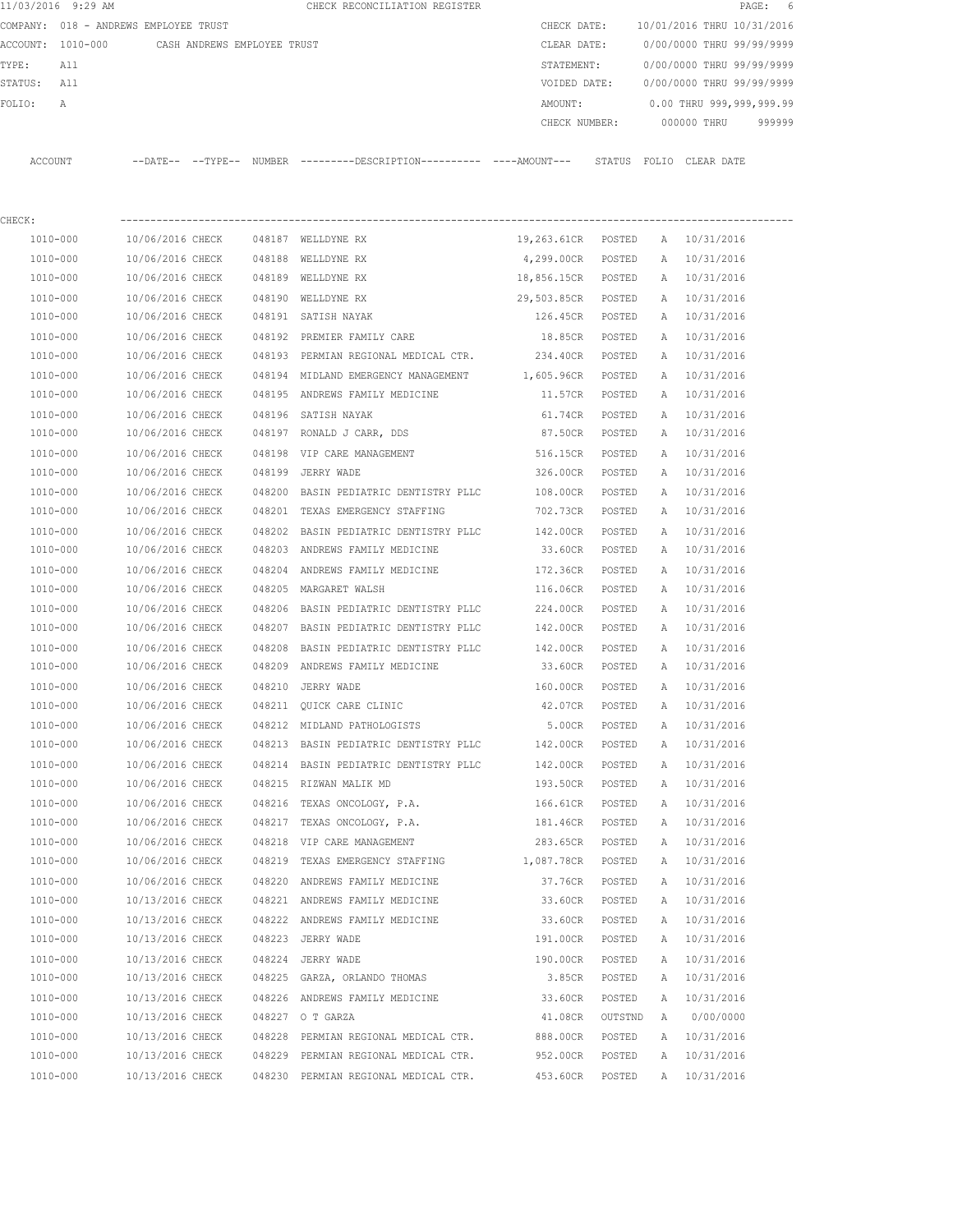|         | 11/03/2016 9:29 AM |                                       |                             |        | CHECK RECONCILIATION REGISTER                                                                 |                     |         |   |                            | 7<br>$\mathtt{PAGE}$ : |
|---------|--------------------|---------------------------------------|-----------------------------|--------|-----------------------------------------------------------------------------------------------|---------------------|---------|---|----------------------------|------------------------|
|         |                    | COMPANY: 018 - ANDREWS EMPLOYEE TRUST |                             |        |                                                                                               | CHECK DATE:         |         |   | 10/01/2016 THRU 10/31/2016 |                        |
|         | ACCOUNT: 1010-000  |                                       | CASH ANDREWS EMPLOYEE TRUST |        |                                                                                               | CLEAR DATE:         |         |   | 0/00/0000 THRU 99/99/9999  |                        |
| TYPE:   | All                |                                       |                             |        |                                                                                               | STATEMENT:          |         |   | 0/00/0000 THRU 99/99/9999  |                        |
| STATUS: | All                |                                       |                             |        |                                                                                               | VOIDED DATE:        |         |   | 0/00/0000 THRU 99/99/9999  |                        |
| FOLIO:  | A                  |                                       |                             |        |                                                                                               | AMOUNT:             |         |   | 0.00 THRU 999,999,999.99   |                        |
|         |                    |                                       |                             |        |                                                                                               | CHECK NUMBER:       |         |   | 000000 THRU                | 999999                 |
|         | ACCOUNT            |                                       |                             |        | --DATE-- --TYPE-- NUMBER ---------DESCRIPTION---------- ----AMOUNT--- STATUS FOLIO CLEAR DATE |                     |         |   |                            |                        |
| CHECK:  |                    |                                       |                             |        |                                                                                               |                     |         |   |                            |                        |
|         | 1010-000           | 10/13/2016 CHECK                      |                             |        | 048231 ANDREWS FAMILY MEDICINE                                                                | 115.50CR POSTED     |         |   | A 10/31/2016               |                        |
|         | 1010-000           | 10/13/2016 CHECK                      |                             |        | 048232 PERMIAN REGIONAL MEDICAL CTR.                                                          | 283.20CR            | POSTED  | A | 10/31/2016                 |                        |
|         | 1010-000           | 10/13/2016 CHECK                      |                             |        | 048233 COVENANT MEDICAL GROUP                                                                 | 148.63CR            | POSTED  | A | 10/31/2016                 |                        |
|         | 1010-000           | 10/13/2016 CHECK                      |                             |        | 048234 ANDREWS FAMILY MEDICINE                                                                | 68.60CR POSTED      |         |   | A 10/31/2016               |                        |
|         | 1010-000           | 10/13/2016 CHECK                      |                             |        | 048235 ANDREWS FAMILY MEDICINE                                                                | 68.60CR POSTED      |         |   | A 10/31/2016               |                        |
|         | 1010-000           | 10/13/2016 CHECK                      |                             |        | 048236 LUBBOCK DIAGNOSTIC RADIOLOGY                                                           | 30.10CR             | POSTED  |   | A 10/31/2016               |                        |
|         | 1010-000           | 10/13/2016 CHECK                      |                             |        | 048237 LUBBOCK DIAGNOSTIC RADIOLOGY                                                           | 90.30CR             | POSTED  |   | A 10/31/2016               |                        |
|         | 1010-000           | 10/13/2016 CHECK                      |                             | 048238 | LUBBOCK DIAGNOSTIC RADIOLOGY                                                                  | 30.10CR             | POSTED  | A | 10/31/2016                 |                        |
|         | 1010-000           | 10/13/2016 CHECK                      |                             |        | 048239 COVENANT HEALTH, IMAGING CNTR 1,861.13CR                                               |                     | POSTED  | A | 10/31/2016                 |                        |
|         | 1010-000           | 10/13/2016 CHECK                      |                             |        | 048240 MIDLAND PATHOLOGISTS                                                                   | 39.11CR             | POSTED  |   | A 10/31/2016               |                        |
|         | 1010-000           | 10/13/2016 CHECK                      |                             |        | 048241 HIGH PLAINS RADIOLOGICAL ASSN                                                          | 20.00CR             | OUTSTND | A | 0/00/0000                  |                        |
|         | 1010-000           | 10/13/2016 CHECK                      |                             |        | 048242 COVENANT MEDICAL CENTER                                                                | 86.03CR             | POSTED  | A | 10/31/2016                 |                        |
|         | 1010-000           | 10/13/2016 CHECK                      |                             |        | 048243 HIGH PLAINS RADIOLOGICAL ASSN 138.00CR                                                 |                     | OUTSTND | A | 0/00/0000                  |                        |
|         | 1010-000           | 10/13/2016 CHECK                      |                             | 048244 | HIGH PLAINS RADIOLOGICAL ASSN                                                                 | 22.00CR             | OUTSTND | Α | 0/00/0000                  |                        |
|         | 1010-000           | 10/13/2016 CHECK                      |                             | 048245 | PERMIAN REGIONAL MEDICAL CTR.                                                                 | 3,462.40CR          | POSTED  | A | 10/31/2016                 |                        |
|         | 1010-000           | 10/13/2016 CHECK                      |                             |        | 048246 PERMIAN REGIONAL MEDICAL CTR.                                                          | 5,981.62CR POSTED   |         | A | 10/31/2016                 |                        |
|         | 1010-000           | 10/13/2016 CHECK                      |                             |        | 048247 AMERIPATH-LUBBOCK                                                                      | 25.73CR             | POSTED  | A | 10/31/2016                 |                        |
|         | 1010-000           | 10/13/2016 CHECK                      |                             | 048248 | AMERIPATH-LUBBOCK                                                                             | 80.19CR             | POSTED  | A | 10/31/2016                 |                        |
|         | 1010-000           | 10/13/2016 CHECK                      |                             |        | 048249 AMERIPATH-LUBBOCK                                                                      | 93.36CR             | POSTED  | A | 10/31/2016                 |                        |
|         | 1010-000           | 10/13/2016 CHECK                      |                             | 048250 | AMERIPATH-LUBBOCK                                                                             | 24.27CR             | POSTED  | Α | 10/31/2016                 |                        |
|         | 1010-000           | 10/13/2016 CHECK                      |                             |        | 048251 AMERIPATH-LUBBOCK                                                                      | 47.15CR             | POSTED  | A | 10/31/2016                 |                        |
|         | 1010-000           | 10/13/2016 CHECK                      |                             |        | 048252 AMERIPATH-LUBBOCK                                                                      | 48.58CR             | POSTED  |   | A 10/31/2016               |                        |
|         | 1010-000           | 10/13/2016 CHECK                      |                             |        | 048253 AMERIPATH FLORIDA LLC                                                                  | 55.20CR             | POSTED  |   | A 10/31/2016               |                        |
|         | 1010-000           | 10/13/2016 CHECK                      |                             |        | 048254 MIDLAND PATHOLOGISTS                                                                   | 39.11CR             | POSTED  |   | A 10/31/2016               |                        |
|         | 1010-000           | 10/13/2016 CHECK                      |                             |        | 048255 HIGH PLAINS RADIOLOGICAL ASSN                                                          | 18.00CR             | OUTSTND | A | 0/00/0000                  |                        |
|         | 1010-000           | 10/13/2016 CHECK                      |                             |        | 048256 COVENANT MEDICAL GROUP                                                                 | 291.45CR            | POSTED  | Α | 10/31/2016                 |                        |
|         | 1010-000           | 10/13/2016 CHECK                      |                             |        | 048257 COVENANT MEDICAL GROUP                                                                 | 304.69CR            | POSTED  | Α | 10/31/2016                 |                        |
|         | 1010-000           | 10/13/2016 CHECK                      |                             |        | 048258 COVENANT MEDICAL GROUP                                                                 | 411.37CR            | POSTED  | Α | 10/31/2016                 |                        |
|         | 1010-000           | 10/13/2016 CHECK                      |                             |        | 048259 MIDLAND PATHOLOGISTS                                                                   | 58.52CR             | POSTED  | Α | 10/31/2016                 |                        |
|         | 1010-000           | 10/13/2016 CHECK                      |                             |        | 048260 COVENANT HEALTH, IMAGING CNTR                                                          | 167.67CR POSTED     |         | Α | 10/31/2016                 |                        |
|         | 1010-000           | 10/13/2016 CHECK                      |                             |        | 048261 COVENANT HEALTH, IMAGING CNTR                                                          | 107,316.87CR POSTED |         | Α | 10/31/2016                 |                        |
|         | 1010-000           | 10/13/2016 CHECK                      |                             |        | 048262 VERONICA SANCHEZ-BERNUY                                                                | 161.00CR            | POSTED  | Α | 10/31/2016                 |                        |
|         | 1010-000           | 10/13/2016 CHECK                      |                             |        | 048263 MIDLAND PATHOLOGISTS                                                                   | 27.79CR             | POSTED  | Α | 10/31/2016                 |                        |
|         | 1010-000           | 10/13/2016 CHECK                      |                             |        | 048264 ANDREWS FAMILY MEDICINE                                                                | 77.40CR             | OUTSTND | Α | 0/00/0000                  |                        |
|         | 1010-000           | 10/13/2016 CHECK                      |                             |        | 048265 PERMIAN REGIONAL MEDICAL CTR.                                                          | 789.20CR            | POSTED  | A | 10/31/2016                 |                        |
|         | 1010-000           | 10/13/2016 CHECK                      |                             |        | 048266 PERMIAN REGIONAL MEDICAL CTR.                                                          | 372.40CR            | POSTED  | Α | 10/31/2016                 |                        |
|         | 1010-000           | 10/13/2016 CHECK                      |                             |        | 048267 MIDLAND PATHOLOGISTS                                                                   | 41.00CR             | POSTED  | Α | 10/31/2016                 |                        |
|         | 1010-000           | 10/13/2016 CHECK                      |                             |        | 048268 MIDLAND PATHOLOGISTS                                                                   | 55.00CR             | POSTED  | Α | 10/31/2016                 |                        |
|         | 1010-000           | 10/13/2016 CHECK                      |                             |        | 048269 PERMIAN REGIONAL MEDICAL CTR. 1,502.00CR                                               |                     | POSTED  | Α | 10/31/2016                 |                        |
|         | 1010-000           | 10/13/2016 CHECK                      |                             |        | 048270 MIDLAND PATHOLOGISTS                                                                   | 5.00CR              | POSTED  | A | 10/31/2016                 |                        |
|         | 1010-000           | 10/13/2016 CHECK                      |                             |        | 048271 QUICK CARE CLINIC                                                                      | 9.78CR POSTED       |         |   | A 10/31/2016               |                        |
|         | 1010-000           | 10/13/2016 CHECK                      |                             |        | 048272 ANDREWS FAMILY MEDICINE                                                                | 190.15CR POSTED     |         | A | 10/31/2016                 |                        |
|         | 1010-000           | 10/13/2016 CHECK                      |                             |        | 048273 PERMIAN REGIONAL MEDICAL CTR.                                                          | 142.00CR POSTED     |         | A | 10/31/2016                 |                        |
|         | 1010-000           | 10/13/2016 CHECK                      |                             |        | 048274 PERMIAN REGIONAL MEDICAL CTR.                                                          | 71.60CR             | POSTED  | A | 10/31/2016                 |                        |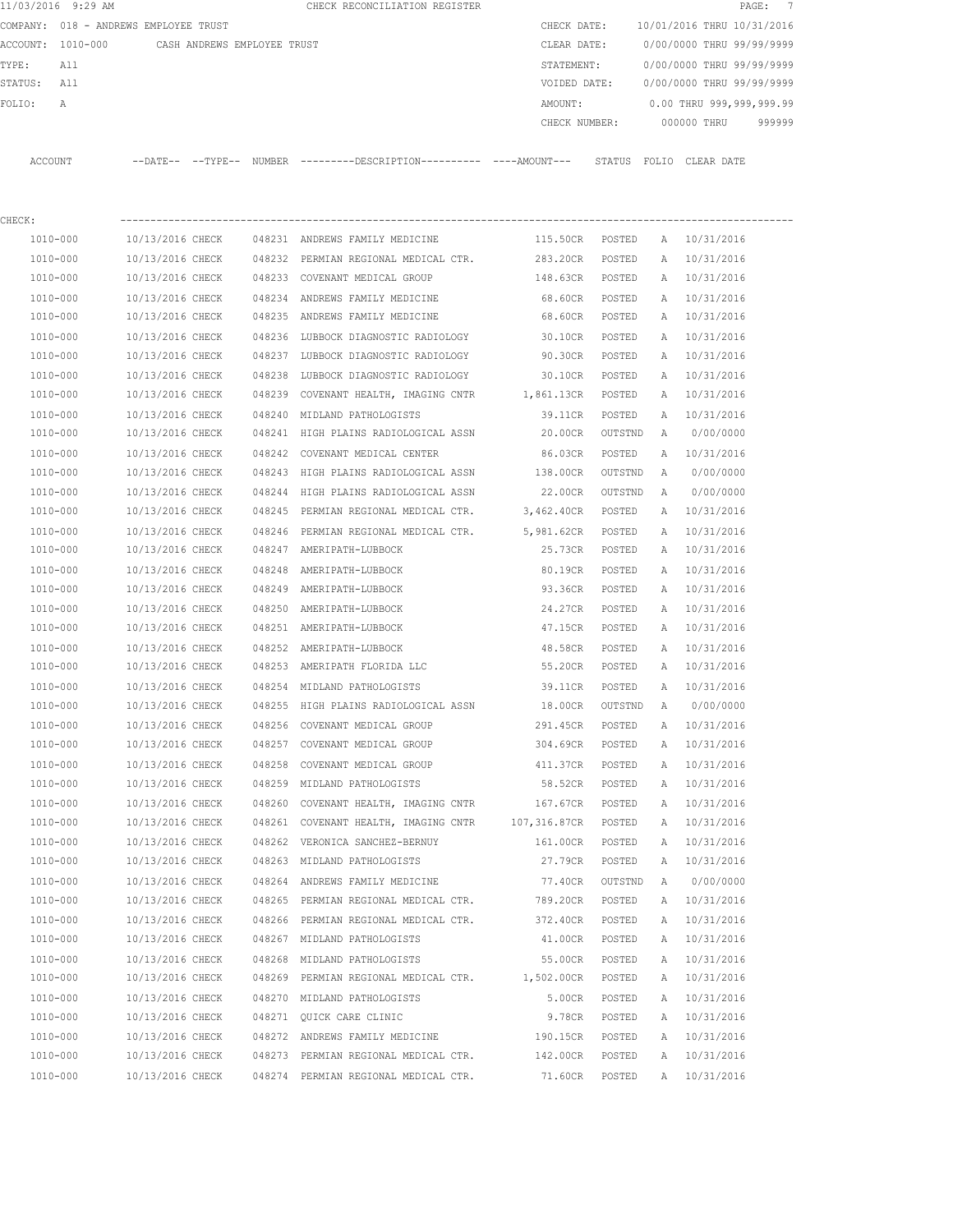|             | 11/03/2016 9:29 AM                            |                  |        | CHECK RECONCILIATION REGISTER                                                                |                   |         |   |                            | 8<br>$\texttt{PAGE}$ : |
|-------------|-----------------------------------------------|------------------|--------|----------------------------------------------------------------------------------------------|-------------------|---------|---|----------------------------|------------------------|
|             | COMPANY: 018 - ANDREWS EMPLOYEE TRUST         |                  |        |                                                                                              | CHECK DATE:       |         |   | 10/01/2016 THRU 10/31/2016 |                        |
|             | ACCOUNT: 1010-000 CASH ANDREWS EMPLOYEE TRUST |                  |        |                                                                                              | CLEAR DATE:       |         |   | 0/00/0000 THRU 99/99/9999  |                        |
| TYPE:       | All                                           |                  |        |                                                                                              | STATEMENT:        |         |   | 0/00/0000 THRU 99/99/9999  |                        |
| STATUS: All |                                               |                  |        |                                                                                              | VOIDED DATE:      |         |   | 0/00/0000 THRU 99/99/9999  |                        |
| FOLIO:      | Α                                             |                  |        |                                                                                              | AMOUNT:           |         |   | 0.00 THRU 999,999,999.99   |                        |
|             |                                               |                  |        |                                                                                              | CHECK NUMBER:     |         |   | 000000 THRU                | 999999                 |
|             | ACCOUNT                                       |                  |        | --DATE-- --TYPE-- NUMBER ---------DESCRIPTION---------- ----AMOUNT--- STATUS FOLIO CLEARDATE |                   |         |   |                            |                        |
| CHECK:      |                                               |                  |        |                                                                                              |                   |         |   |                            |                        |
|             | 1010-000                                      | 10/13/2016 CHECK |        | 048275 KERRY B WILLIAMS, DDS                                                                 | 277.00CR POSTED   |         |   | A 10/31/2016               |                        |
|             | 1010-000                                      | 10/13/2016 CHECK |        | 048276 QUICK CARE CLINIC                                                                     | 46.62CR           | POSTED  |   | A 10/31/2016               |                        |
|             | 1010-000                                      | 10/13/2016 CHECK |        | 048277 KERRY B WILLIAMS, DDS                                                                 | 263.20CR POSTED   |         |   | A 10/31/2016               |                        |
|             | 1010-000                                      | 10/13/2016 CHECK |        | 048278 QUICK CARE CLINIC                                                                     | 49.00CR POSTED    |         |   | A 10/31/2016               |                        |
|             | 1010-000                                      | 10/13/2016 CHECK |        | 048279 PERMIAN REGIONAL MEDICAL CTR.                                                         | 411.20CR POSTED   |         |   | A 10/31/2016               |                        |
|             | 1010-000                                      | 10/13/2016 CHECK |        | 048280 PERMIAN REGIONAL MEDICAL CTR.                                                         | 1,420.00CR POSTED |         |   | A 10/31/2016               |                        |
|             | 1010-000                                      | 10/13/2016 CHECK |        | 048281 MIDLAND PATHOLOGISTS                                                                  | 83.00CR POSTED    |         |   | A 10/31/2016               |                        |
|             | 1010-000                                      | 10/13/2016 CHECK |        | 048282 MIDLAND PATHOLOGISTS                                                                  | 96.00CR POSTED    |         |   | A 10/31/2016               |                        |
|             | 1010-000                                      | 10/13/2016 CHECK |        | 048283 PERMIAN REGIONAL MEDICAL CTR. 1,376.00CR POSTED                                       |                   |         |   | A 10/31/2016               |                        |
|             | 1010-000                                      | 10/13/2016 CHECK |        | 048284 SATISH NAYAK                                                                          | 122.50CR POSTED   |         |   | A 10/31/2016               |                        |
|             | 1010-000                                      | 10/13/2016 CHECK |        | 048285 JERRY WADE                                                                            | 160.00CR POSTED   |         |   | A 10/31/2016               |                        |
|             | 1010-000                                      | 10/13/2016 CHECK |        | 048286 MIDLAND VISION HEALTH                                                                 | 145.38CR          | POSTED  | A | 10/31/2016                 |                        |
|             | 1010-000                                      | 10/13/2016 CHECK |        | 048287 WEST TEXAS MEDICAL                                                                    | 166.79CR          | POSTED  | A | 10/31/2016                 |                        |
|             | 1010-000                                      | 10/13/2016 CHECK |        | 048288 ANDREWS FAMILY MEDICINE                                                               | 77.40CR           | OUTSTND | A | 0/00/0000                  |                        |
|             | 1010-000                                      | 10/13/2016 CHECK |        | 048289 DR WRIGHT'S VISION SOURCE                                                             | 105.60CR          | OUTSTND | A | 0/00/0000                  |                        |
|             | 1010-000                                      | 10/13/2016 CHECK |        | 048290 MANUEL C CARRASCO, DDS                                                                | 70.00CR POSTED    |         | A | 10/31/2016                 |                        |
|             | 1010-000                                      | 10/13/2016 CHECK |        | 048291 MICHAEL Q WATSON, MD                                                                  | 66.50CR POSTED    |         | A | 10/31/2016                 |                        |
|             | 1010-000                                      | 10/13/2016 CHECK |        | 048292 PERMIAN REGIONAL MEDICAL CTR.                                                         | 1,048.40CR POSTED |         |   | A 10/31/2016               |                        |
|             | 1010-000                                      | 10/13/2016 CHECK |        | 048293 HIGH PLAINS RADIOLOGICAL ASSN                                                         | 15.00CR OUTSTND   |         | A | 0/00/0000                  |                        |
|             | 1010-000                                      | 10/13/2016 CHECK | 048294 | PERMIAN REGIONAL MEDICAL CTR.                                                                | 4,053.60CR POSTED |         |   | A 10/31/2016               |                        |
|             | 1010-000                                      | 10/13/2016 CHECK | 048295 | TEXAS TECH HEALTH SCIENCE CTR                                                                | 88.90CR POSTED    |         |   | A 10/31/2016               |                        |
|             | 1010-000                                      | 10/13/2016 CHECK |        | 048296 MIDLAND PATHOLOGISTS                                                                  | 27.79CR           | POSTED  |   | A 10/31/2016               |                        |
|             | 1010-000                                      | 10/13/2016 CHECK |        | 048297 PERMIAN REGIONAL MEDICAL CTR. 320.40CR POSTED                                         |                   |         |   | A 10/31/2016               |                        |
|             | 1010-000                                      | 10/13/2016 CHECK |        | 048298 DENTAL COULON                                                                         | 195.00CR          | POSTED  |   | A 10/31/2016               |                        |
|             | 1010-000                                      | 10/13/2016 CHECK |        | 048299 DR WRIGHT'S VISION SOURCE                                                             | 12.40CR           | OUTSTND | A | 0/00/0000                  |                        |
|             | 1010-000                                      | 10/13/2016 CHECK |        | 048300 BASIN PEDIATRIC DENTISTRY PLLC                                                        | 280.00CR          | POSTED  | Α | 10/31/2016                 |                        |
|             | 1010-000                                      | 10/13/2016 CHECK |        | 048301 SATISH NAYAK                                                                          | 63.00CR           | POSTED  | Α | 10/31/2016                 |                        |
|             | 1010-000                                      | 10/13/2016 CHECK |        | 048302 BASIN PEDIATRIC DENTISTRY PLLC                                                        | 241.00CR          | POSTED  | Α | 10/31/2016                 |                        |
|             | 1010-000                                      | 10/13/2016 CHECK |        | 048303 ACS/ OPTICS UNIQUE PLLC                                                               | 92.00CR           | POSTED  | Α | 10/31/2016                 |                        |
|             | 1010-000                                      | 10/13/2016 CHECK |        | 048304 PERMIAN BASIN ORAL & MAXILLOFA                                                        | 629.40CR          | POSTED  | Α | 10/31/2016                 |                        |
|             | 1010-000                                      | 10/13/2016 CHECK |        | 048305 ROBERT E CHRISTENSEN                                                                  | 128.00CR          | OUTSTND | Α | 0/00/0000                  |                        |
|             | 1010-000                                      | 10/13/2016 CHECK |        | 048306 ADVANCED NEUROSCIENCE CLINIC                                                          | 15.16CR           | POSTED  | Α | 10/31/2016                 |                        |
|             | 1010-000                                      | 10/13/2016 CHECK |        | 048307 ADVANCED NEUROSCIENCE CLINIC                                                          | 89.60CR           | POSTED  | Α | 10/31/2016                 |                        |
|             | 1010-000                                      | 10/13/2016 CHECK |        | 048308 SEARS DDS PC                                                                          | 136.00CR          | POSTED  | Α | 10/31/2016                 |                        |
|             | 1010-000                                      | 10/13/2016 CHECK |        | 048309 SEARS DDS PC                                                                          | 480.00CR          | POSTED  | Α | 10/31/2016                 |                        |
|             | 1010-000                                      | 10/13/2016 CHECK |        | 048310 SEARS DDS PC                                                                          | 324.80CR          | POSTED  | Α | 10/31/2016                 |                        |
|             | 1010-000                                      | 10/13/2016 CHECK |        | 048311 DR WRIGHT'S VISION SOURCE                                                             | 105.60CR          | OUTSTND | Α | 0/00/0000                  |                        |
|             | 1010-000                                      | 10/13/2016 CHECK |        | 048312 MCH PROFESSIONAL CARE PATHOLOG                                                        | 10.87CR           | POSTED  | A | 10/31/2016                 |                        |
|             | 1010-000                                      | 10/13/2016 CHECK |        | 048313 MCH PROFESSIONAL CARE PATHOLOG                                                        | 14.60CR           | OUTSTND | Α | 0/00/0000                  |                        |
|             | 1010-000                                      | 10/13/2016 CHECK |        | 048314 ECTOR COUNTY HOSPITAL DIST                                                            | 1,356.08CR        | POSTED  | A | 10/31/2016                 |                        |
|             | 1010-000                                      | 10/13/2016 CHECK |        | 048315 MCH PROFESSIONAL CARE PATHOLOG                                                        | 112.18CR POSTED   |         | Α | 10/31/2016                 |                        |
|             | 1010-000                                      | 10/13/2016 CHECK |        | 048316 ANDREWS FAMILY MEDICINE                                                               | 100.10CR          | POSTED  | A | 10/31/2016                 |                        |
|             | 1010-000                                      | 10/13/2016 CHECK |        | 048317 MIDLAND PATHOLOGISTS                                                                  | 30.00CR           | POSTED  | A | 10/31/2016                 |                        |
|             | 1010-000                                      | 10/13/2016 CHECK |        | 048318 PERMIAN REGIONAL MEDICAL CTR.                                                         | 288.80CR          | POSTED  |   | A 10/31/2016               |                        |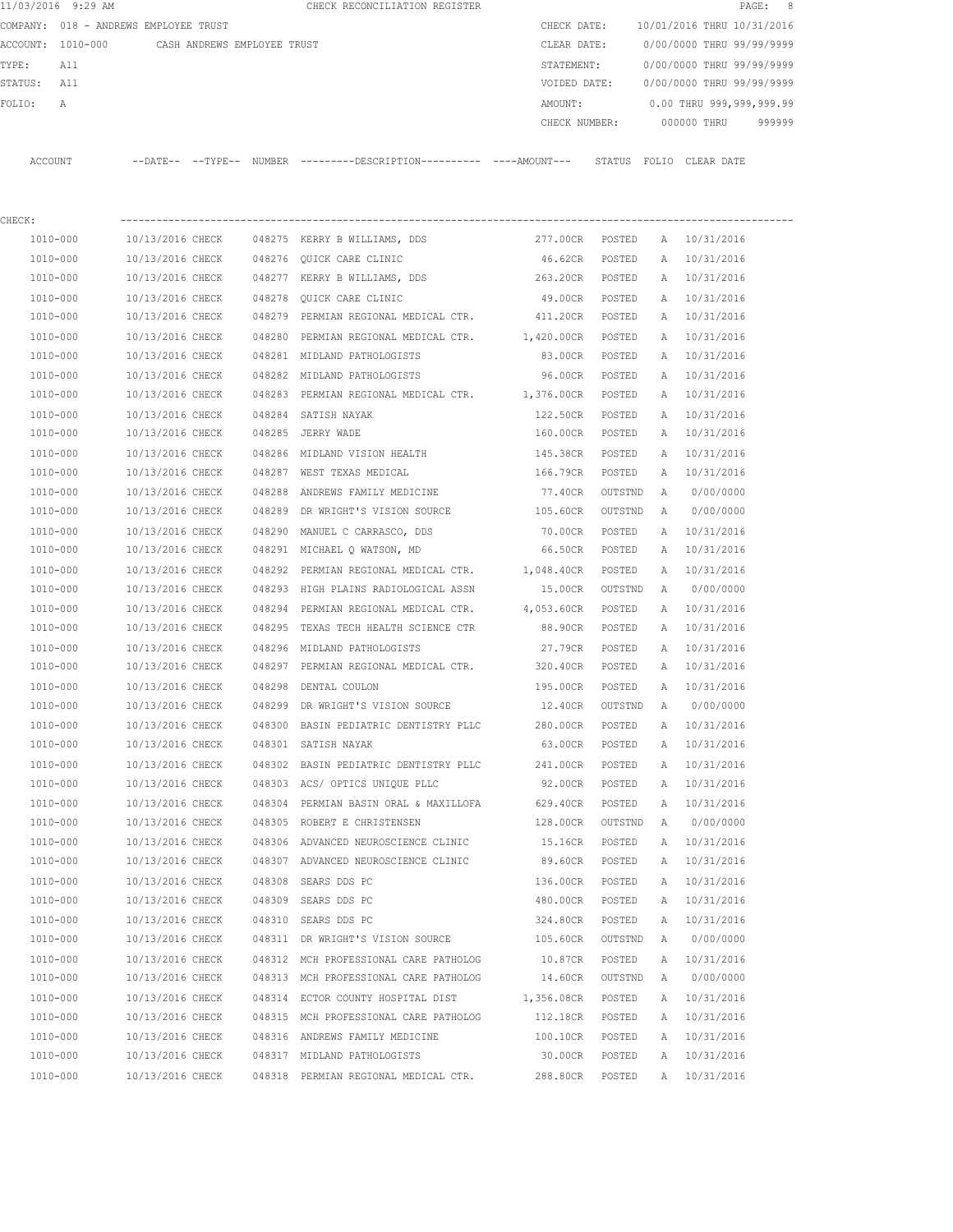|          | 11/03/2016 9:29 AM |                                               |        | CHECK RECONCILIATION REGISTER                                                |               |        |                            |            | PAGE: 9 |  |
|----------|--------------------|-----------------------------------------------|--------|------------------------------------------------------------------------------|---------------|--------|----------------------------|------------|---------|--|
|          |                    | COMPANY: 018 - ANDREWS EMPLOYEE TRUST         |        |                                                                              | CHECK DATE:   |        | 10/01/2016 THRU 10/31/2016 |            |         |  |
|          |                    | ACCOUNT: 1010-000 CASH ANDREWS EMPLOYEE TRUST |        |                                                                              | CLEAR DATE:   |        | 0/00/0000 THRU 99/99/9999  |            |         |  |
| TYPE:    | All                |                                               |        |                                                                              | STATEMENT:    |        | 0/00/0000 THRU 99/99/9999  |            |         |  |
| STATUS:  | All                |                                               |        |                                                                              | VOIDED DATE:  |        | 0/00/0000 THRU 99/99/9999  |            |         |  |
| FOLIO:   | $\mathcal{A}$      |                                               |        |                                                                              | AMOUNT:       |        | 0.00 THRU 999,999,999.99   |            |         |  |
|          |                    |                                               |        |                                                                              | CHECK NUMBER: |        | 000000 THRU                |            | 999999  |  |
| ACCOUNT  |                    |                                               |        | --DATE-- --TYPE-- NUMBER ---------DESCRIPTION---------- ----AMOUNT--- STATUS |               |        | FOLIO                      | CLEAR DATE |         |  |
| CHECK:   |                    |                                               |        |                                                                              |               |        |                            |            |         |  |
| 1010-000 |                    | 10/13/2016 CHECK                              | 048319 | VERONICA SANCHEZ-BERNUY                                                      | 81.60CR       | POSTED | A 10/31/2016               |            |         |  |

| 1010-000     | 10/13/2016 CHECK | 048320 ODESSA CONSULTANTS                       | 363.36CR   | POSTED  |              | A 10/31/2016 |
|--------------|------------------|-------------------------------------------------|------------|---------|--------------|--------------|
| 1010-000     | 10/13/2016 CHECK | 048321 ODESSA CONSULTANTS                       | 4.22CR     | POSTED  |              | A 10/31/2016 |
| 1010-000     | 10/13/2016 CHECK | 048322 PERMIAN REGIONAL MEDICAL CTR. 2,640.80CR |            | POSTED  |              | A 10/31/2016 |
| 1010-000     | 10/13/2016 CHECK | 048323 PERMIAN REGIONAL MEDICAL CTR. 2,049.60CR |            | POSTED  |              | A 10/31/2016 |
| 1010-000     | 10/13/2016 CHECK | 048324 MIDLAND PATHOLOGISTS                     | 31.00CR    | POSTED  |              | A 10/31/2016 |
| 1010-000     | 10/13/2016 CHECK | 048325 MIDLAND PATHOLOGISTS                     | 80.00CR    | POSTED  |              | A 10/31/2016 |
| 1010-000     | 10/13/2016 CHECK | 048326 MCH PROFESSIONAL CARE PATHOLOG           | 41.08CR    | POSTED  |              | A 10/31/2016 |
| 1010-000     | 10/13/2016 CHECK | 048327 ECTOR COUNTY HOSPITAL DIST               | 928.26CR   | POSTED  |              | A 10/31/2016 |
| 1010-000     | 10/13/2016 CHECK | 048328 PERMIAN REGIONAL MEDICAL CTR.            | 1,469.20CR | POSTED  |              | A 10/31/2016 |
| 1010-000     | 10/13/2016 CHECK | 048329 MCH PROFESSIONAL CARE PATHOLOG           | 73.52CR    | POSTED  |              | A 10/31/2016 |
| 1010-000     | 10/13/2016 CHECK | 048330 MCH PROFESSIONAL CARE PATHOLOG           | 42.47CR    | POSTED  |              | A 10/31/2016 |
| 1010-000     | 10/13/2016 CHECK | 048331 SATISH NAYAK                             | 122.50CR   | POSTED  |              | A 10/31/2016 |
| 1010-000     | 10/13/2016 CHECK | 048332 PERMIAN REGIONAL MEDICAL CTR.            | 269.60CR   | POSTED  |              | A 10/31/2016 |
| 1010-000     | 10/13/2016 CHECK | 048333 PERMIAN REGIONAL MEDICAL CTR.            | 387.20CR   | POSTED  |              | A 10/31/2016 |
| 1010-000     | 10/13/2016 CHECK | 048334 ANDREWS FAMILY MEDICINE                  | 67.94CR    | POSTED  |              | A 10/31/2016 |
| 1010-000     | 10/13/2016 CHECK | 048335 ODESSA ENDOSCOPY CENTER                  | 86.41CR    | POSTED  |              | A 10/31/2016 |
| 1010-000     | 10/13/2016 CHECK | 048336 RONALD W INGRAM, MD                      | 9.50CR     | POSTED  | A            | 10/31/2016   |
| 1010-000     | 10/13/2016 CHECK | 048337 MIDLAND PATHOLOGISTS                     | 3.85CR     | POSTED  | A            | 10/31/2016   |
| 1010-000     | 10/13/2016 CHECK | 048338 PERMIAN REGIONAL MEDICAL CTR.            | 1,782.40CR | POSTED  | A            | 10/31/2016   |
| 1010-000     | 10/13/2016 CHECK | 048339 VERONICA SANCHEZ-BERNUY                  | 187.00CR   | POSTED  | A            | 10/31/2016   |
| 1010-000     | 10/13/2016 CHECK | 048340 PREMIER FAMILY CARE                      | 119.00CR   | POSTED  | $\mathbb{A}$ | 10/31/2016   |
| 1010-000     | 10/13/2016 CHECK | 048341 PERMIAN REGIONAL MEDICAL CTR.            | 134.80CR   | POSTED  | A            | 10/31/2016   |
| 1010-000     | 10/13/2016 CHECK | 048342 PERMIAN REGIONAL MEDICAL CTR. 1,087.20CR |            | POSTED  |              | A 10/31/2016 |
| 1010-000     | 10/13/2016 CHECK | 048343 QUICK CARE CLINIC                        | 42.07CR    | POSTED  |              | A 10/31/2016 |
| 1010-000     | 10/13/2016 CHECK | 048344 ANDREWS FAMILY MEDICINE                  | 33.60CR    | POSTED  |              | A 10/31/2016 |
| 1010-000     | 10/13/2016 CHECK | 048345 PERMIAN REGIONAL MEDICAL CTR. 166.80CR   |            | POSTED  |              | A 10/31/2016 |
| 1010-000     | 10/13/2016 CHECK | 048346 WEST TEXAS ALLERGY PA                    | 272.00CR   | POSTED  |              | A 10/31/2016 |
| 1010-000     | 10/13/2016 CHECK | 048347 PERMIAN REGIONAL MEDICAL CTR.            | 301.60CR   | POSTED  |              | A 10/31/2016 |
| 1010-000     | 10/13/2016 CHECK | 048348 PERMIAN REGIONAL MEDICAL CTR.            | 403.20CR   | POSTED  |              | A 10/31/2016 |
| 1010-000     | 10/13/2016 CHECK | 048349 LISA M WENTZ DDS                         | 1,024.00CR | POSTED  |              | A 10/31/2016 |
| 1010-000     | 10/13/2016 CHECK | 048350 ANDREWS FAMILY MEDICINE                  | 18.60CR    | OUTSTND | A            | 0/00/0000    |
| 1010-000     | 10/13/2016 CHECK | 048351 ANDREWS FAMILY MEDICINE                  | 33.60CR    | POSTED  |              | A 10/31/2016 |
| 1010-000     | 10/13/2016 CHECK | 048352 ANDREWS FAMILY MEDICINE                  | 33.60CR    | POSTED  | $\mathbb{A}$ | 10/31/2016   |
| 1010-000     | 10/13/2016 CHECK | 048353 PERMIAN REGIONAL MEDICAL CTR.            | 207.20CR   | POSTED  |              | A 10/31/2016 |
| 1010-000     | 10/13/2016 CHECK | 048354 VERONICA SANCHEZ-BERNUY                  | 177.60CR   | POSTED  | $\mathbb{A}$ | 10/31/2016   |
| 1010-000     | 10/13/2016 CHECK | 048355 PERMIAN REGIONAL MEDICAL CTR.            | 2,967.60CR | POSTED  | A            | 10/31/2016   |
| 1010-000     | 10/13/2016 CHECK | 048356 MIDLAND PATHOLOGISTS                     | 28.00CR    | POSTED  | Α            | 10/31/2016   |
| $1010 - 000$ | 10/13/2016 CHECK | 048357 ANDREWS FAMILY MEDICINE                  | 18.60CR    | OUTSTND | Α            | 0/00/0000    |
| 1010-000     | 10/13/2016 CHECK | 048358 ANDREWS FAMILY MEDICINE                  | 33.60CR    | POSTED  | Α            | 10/31/2016   |
| 1010-000     | 10/13/2016 CHECK | 048359 PERMIAN REGIONAL MEDICAL CTR.            | 556.80CR   | POSTED  | Α            | 10/31/2016   |
| 1010-000     | 10/13/2016 CHECK | 048360 RONALD J CARR, DDS                       | 87.50CR    | POSTED  | Α            | 10/31/2016   |
| 1010-000     | 10/13/2016 CHECK | 048361 MIDLAND PATHOLOGISTS                     | 15.00CR    | POSTED  | Α            | 10/31/2016   |
| 1010-000     | 10/13/2016 CHECK | 048362 MIDLAND PATHOLOGISTS                     | 1,814.09CR | POSTED  | Α            | 10/31/2016   |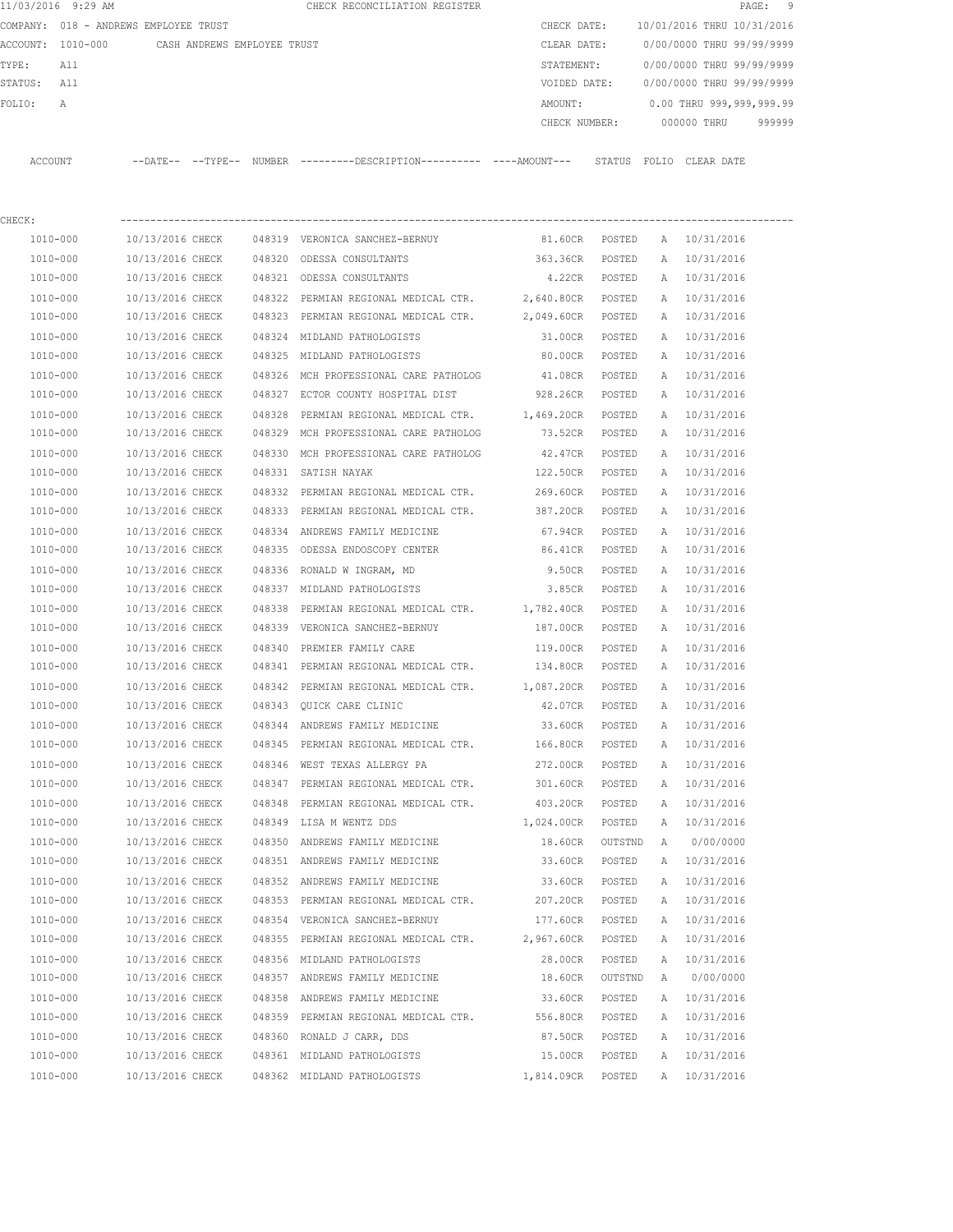|             | 11/03/2016 9:29 AM                            |                  |  | CHECK RECONCILIATION REGISTER                                                              |                                |         |   |                            | PAGE: 10 |
|-------------|-----------------------------------------------|------------------|--|--------------------------------------------------------------------------------------------|--------------------------------|---------|---|----------------------------|----------|
|             | COMPANY: 018 - ANDREWS EMPLOYEE TRUST         |                  |  |                                                                                            | CHECK DATE:                    |         |   | 10/01/2016 THRU 10/31/2016 |          |
|             | ACCOUNT: 1010-000 CASH ANDREWS EMPLOYEE TRUST |                  |  |                                                                                            | CLEAR DATE:                    |         |   | 0/00/0000 THRU 99/99/9999  |          |
| TYPE:       | All                                           |                  |  |                                                                                            | STATEMENT:                     |         |   | 0/00/0000 THRU 99/99/9999  |          |
| STATUS: All |                                               |                  |  |                                                                                            | VOIDED DATE:                   |         |   | 0/00/0000 THRU 99/99/9999  |          |
| FOLIO:      | Α                                             |                  |  |                                                                                            | AMOUNT:                        |         |   | 0.00 THRU 999,999,999.99   |          |
|             |                                               |                  |  |                                                                                            | CHECK NUMBER:                  |         |   | 000000 THRU                | 999999   |
|             | ACCOUNT                                       |                  |  | --DATE-- --TYPE-- NUMBER --------DESCRIPTION--------- ----AMOUNT--- STATUS FOLIO CLEARDATE |                                |         |   |                            |          |
| CHECK:      |                                               |                  |  |                                                                                            |                                |         |   |                            |          |
|             | 1010-000                                      |                  |  | 10/13/2016 CHECK 048363 MIDLAND SURGICAL ASSOC.                                            | 1,789.96CR POSTED A 10/31/2016 |         |   |                            |          |
|             | 1010-000                                      |                  |  | 10/13/2016 CHECK 048364 MIDLAND MEMORIAL HOSPITAL 4,458.40CR POSTED                        |                                |         |   | A 10/31/2016               |          |
|             | 1010-000                                      | 10/13/2016 CHECK |  | 048365 TEXAS ONCOLOGY, P.A.                                                                | 181.46CR POSTED                |         |   | A 10/31/2016               |          |
|             | 1010-000                                      |                  |  | 10/13/2016 CHECK 048366 MIDLAND MEMORIAL HOSPITAL                                          | 194.56CR POSTED                |         |   | A 10/31/2016               |          |
|             | 1010-000                                      | 10/13/2016 CHECK |  | 048367 TEXAS ONCOLOGY, P.A.                                                                | 181.46CR POSTED                |         |   | A 10/31/2016               |          |
|             | 1010-000                                      | 10/13/2016 CHECK |  | 048368 SOUTHWEST MEDICAL IMAGING                                                           | 33.00CR POSTED                 |         |   | A 10/31/2016               |          |
|             | 1010-000                                      | 10/13/2016 CHECK |  | 048369 MIDLAND MEMORIAL HOSPITAL                                                           | 276.48CR POSTED                |         |   | A 10/31/2016               |          |
|             | 1010-000                                      | 10/13/2016 CHECK |  | 048370 TEXAS ONCOLOGY, P.A.                                                                | 1,061.85CR POSTED              |         |   | A 10/31/2016               |          |
|             | 1010-000                                      | 10/13/2016 CHECK |  | 048371 MIDLAND SURGICAL ASSOC.                                                             | 91.08CR POSTED                 |         |   | A 10/31/2016               |          |
|             | 1010-000                                      | 10/13/2016 CHECK |  | 048372 KIM MURRAY, DDS                                                                     | 85.00CR                        | POSTED  |   | A 10/31/2016               |          |
|             | 1010-000                                      | 10/13/2016 CHECK |  | 048373 KIM MURRAY, DDS                                                                     | 85.00CR                        | POSTED  |   | A 10/31/2016               |          |
|             | 1010-000                                      | 10/13/2016 CHECK |  | 048374 OUICK CARE CLINIC                                                                   | 51.30CR                        | POSTED  |   | A 10/31/2016               |          |
|             | 1010-000                                      | 10/13/2016 CHECK |  | 048375 SATISH NAYAK                                                                        | 52.50CR                        | POSTED  |   | A 10/31/2016               |          |
|             | 1010-000                                      | 10/13/2016 CHECK |  | 048376 SEARS DDS PC                                                                        | 91.20CR POSTED                 |         |   | A 10/31/2016               |          |
|             | 1010-000                                      | 10/13/2016 CHECK |  | 048377 SATISH NAYAK                                                                        | 24.68CR POSTED                 |         |   | A 10/31/2016               |          |
|             | 1010-000                                      | 10/13/2016 CHECK |  | 048378 SATISH NAYAK                                                                        | 210.23CR POSTED                |         |   | A 10/31/2016               |          |
|             | 1010-000                                      | 10/13/2016 CHECK |  | 048379 SATISH NAYAK                                                                        | 121.39CR POSTED                |         |   | A 10/31/2016               |          |
|             | 1010-000                                      | 10/13/2016 CHECK |  | 048380 DSHS CENTRAL LAB                                                                    | 5.00CR POSTED                  |         |   | A 10/31/2016               |          |
|             | 1010-000                                      | 10/13/2016 CHECK |  | 048381 DONALD DAVENPORT DO                                                                 | 3.20CR POSTED                  |         |   | A 10/31/2016               |          |
|             | 1010-000                                      | 10/13/2016 CHECK |  | 048382 SURESH PRASAD, MD, PA                                                               | 56.08CR POSTED                 |         |   | A 10/31/2016               |          |
|             | 1010-000                                      | 10/13/2016 CHECK |  | 048383 GRACE MEDICAL CENTER                                                                | 228.58CR POSTED                |         |   | A 10/31/2016               |          |
|             | 1010-000                                      | 10/13/2016 CHECK |  | 048384 VERONICA SANCHEZ-BERNUY                                                             | 311.00CR                       | POSTED  |   | A 10/31/2016               |          |
|             | 1010-000                                      |                  |  | 10/14/2016 CHECK 048385 VERONICA SANCHEZ-BERNUY                                            | 326.00CR POSTED                |         |   | A 10/31/2016               |          |
|             | 1010-000                                      |                  |  | 10/13/2016 CHECK 048386 VERONICA SANCHEZ-BERNUY                                            | 79.00CR                        | POSTED  |   | A 10/31/2016               |          |
|             | 1010-000                                      | 10/13/2016 CHECK |  | 048387 VERONICA SANCHEZ-BERNUY                                                             | 520.00CR                       | POSTED  | А | 10/31/2016                 |          |
|             | 1010-000                                      | 10/13/2016 CHECK |  | 048388 SEARS DDS PC                                                                        | 206.20CR                       | POSTED  | Α | 10/31/2016                 |          |
|             | 1010-000                                      | 10/13/2016 CHECK |  | 048389 JOHN W FOSTER JR MD                                                                 | 55.00CR                        | POSTED  | Α | 10/31/2016                 |          |
|             | 1010-000                                      | 10/13/2016 CHECK |  | 048390 SEARS DDS PC                                                                        | 132.80CR                       | POSTED  | Α | 10/31/2016                 |          |
|             | 1010-000                                      | 10/13/2016 CHECK |  | 048391 ARTHRITIS & OSTEOPOROSIS ASSOC                                                      | 186.64CR                       | POSTED  | Α | 10/31/2016                 |          |
|             | 1010-000                                      | 10/13/2016 CHECK |  | 048392 MARIA JUAREZ                                                                        | 35.00CR                        | OUTSTND | A | 0/00/0000                  |          |
|             | 1010-000                                      | 10/13/2016 CHECK |  | 048393 ANDREWS FAMILY MEDICINE                                                             | 33.60CR                        | POSTED  | A | 10/31/2016                 |          |
|             | 1010-000                                      | 10/13/2016 CHECK |  | 048394 PERMIAN REGIONAL MEDICAL CTR.                                                       | 744.00CR                       | POSTED  | Α | 10/31/2016                 |          |
|             | 1010-000                                      | 10/13/2016 CHECK |  | 048395 PERMIAN REGIONAL MEDICAL CTR.                                                       | 405.60CR                       | POSTED  | Α | 10/31/2016                 |          |
|             | $1010 - 000$                                  | 10/13/2016 CHECK |  | 048396 KERRY B WILLIAMS, DDS                                                               | 86.00CR                        | POSTED  | Α | 10/31/2016                 |          |
|             | 1010-000                                      | 10/13/2016 CHECK |  | 048397 PERMIAN REGIONAL MEDICAL CTR.                                                       | 539.20CR                       | POSTED  | Α | 10/31/2016                 |          |
|             | 1010-000                                      | 10/13/2016 CHECK |  | 048398 PERMIAN REGIONAL MEDICAL CTR.                                                       | 301.60CR                       | POSTED  | A | 10/31/2016                 |          |
|             | 1010-000                                      | 10/13/2016 CHECK |  | 048399 ANDREWS FAMILY MEDICINE                                                             | 33.60CR                        | POSTED  | A | 10/31/2016                 |          |
|             | 1010-000                                      | 10/13/2016 CHECK |  | 048400 ANDREWS FAMILY MEDICINE                                                             | 130.90CR                       | POSTED  | Α | 10/31/2016                 |          |
|             | 1010-000                                      | 10/13/2016 CHECK |  | 048401 KERRY B WILLIAMS, DDS                                                               | 61.00CR                        | POSTED  | Α | 10/31/2016                 |          |
|             | 1010-000                                      | 10/13/2016 CHECK |  | 048402 KERRY B WILLIAMS, DDS                                                               | 115.20CR                       | POSTED  | Α | 10/31/2016                 |          |
|             | 1010-000                                      | 10/13/2016 CHECK |  | 048403 VERONICA SANCHEZ-BERNUY                                                             | 524.60CR                       | POSTED  |   | A 10/31/2016               |          |
|             | 1010-000                                      | 10/13/2016 CHECK |  | 048404 ODESSA REGIONAL HOSPITAL                                                            | 1,086.51CR                     | POSTED  |   | A 10/31/2016               |          |
|             | 1010-000                                      | 10/13/2016 CHECK |  | 048405 PERMIAN PREMIERE HEALTH SERV                                                        | 53.46CR                        | POSTED  |   | A 10/31/2016               |          |
|             | 1010-000                                      | 10/13/2016 CHECK |  | 048406 VERONICA SANCHEZ-BERNUY                                                             | 243.20CR                       | POSTED  |   | A 10/31/2016               |          |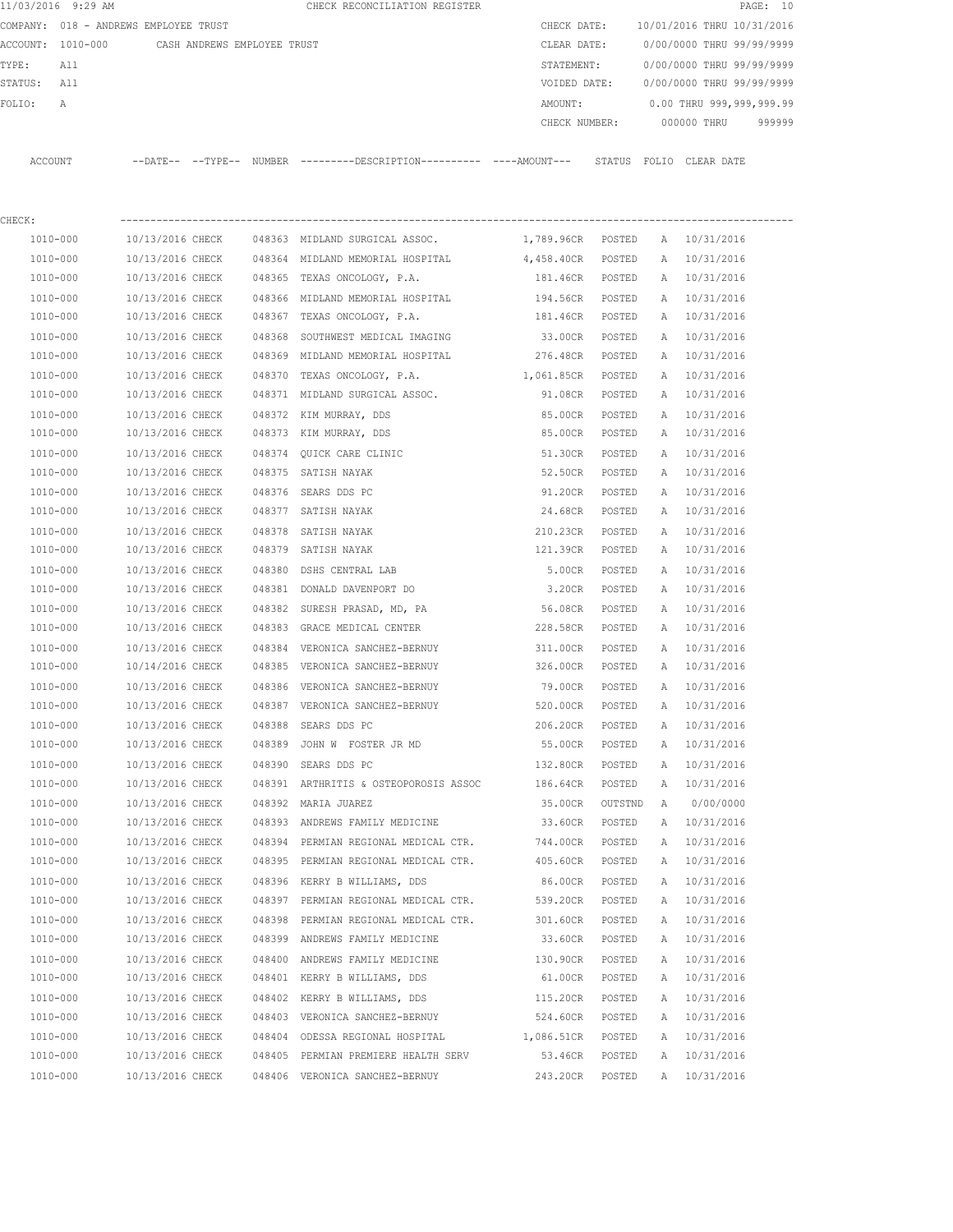| 11/03/2016 9:29 AM |                                       |                  |                             |        | CHECK RECONCILIATION REGISTER                                                               |                   |         |   |                                        | PAGE: 11 |
|--------------------|---------------------------------------|------------------|-----------------------------|--------|---------------------------------------------------------------------------------------------|-------------------|---------|---|----------------------------------------|----------|
|                    | COMPANY: 018 - ANDREWS EMPLOYEE TRUST |                  |                             |        |                                                                                             |                   |         |   | CHECK DATE: 10/01/2016 THRU 10/31/2016 |          |
| ACCOUNT: 1010-000  |                                       |                  | CASH ANDREWS EMPLOYEE TRUST |        |                                                                                             | CLEAR DATE:       |         |   | 0/00/0000 THRU 99/99/9999              |          |
| TYPE:              | All                                   |                  |                             |        |                                                                                             | STATEMENT:        |         |   | 0/00/0000 THRU 99/99/9999              |          |
| STATUS:            | All                                   |                  |                             |        |                                                                                             | VOIDED DATE:      |         |   | 0/00/0000 THRU 99/99/9999              |          |
| FOLIO:             | Α                                     |                  |                             |        |                                                                                             | AMOUNT:           |         |   | 0.00 THRU 999,999,999.99               |          |
|                    |                                       |                  |                             |        |                                                                                             | CHECK NUMBER:     |         |   | 000000 THRU                            | 999999   |
| ACCOUNT            |                                       |                  |                             |        | --DATE-- --TYPE-- NUMBER --------DESCRIPTION---------- ----AMOUNT--- STATUS FOLIO CLEARDATE |                   |         |   |                                        |          |
| CHECK:             |                                       |                  |                             |        |                                                                                             |                   |         |   |                                        |          |
| 1010-000           |                                       | 10/13/2016 CHECK |                             |        | 048407 VERONICA SANCHEZ-BERNUY                                                              | 311.00CR POSTED   |         |   | A 10/31/2016                           |          |
| 1010-000           |                                       | 10/13/2016 CHECK |                             |        | 048408 QUICK CARE CLINIC                                                                    | 59.50CR POSTED    |         |   | A 10/31/2016                           |          |
| 1010-000           |                                       | 10/13/2016 CHECK |                             |        | 048409 SEARS DDS PC                                                                         | 75.00CR POSTED    |         |   | A 10/31/2016                           |          |
| 1010-000           |                                       | 10/13/2016 CHECK |                             |        | 048410 MADHAVA AGUSALA                                                                      | 77.99CR POSTED    |         |   | A 10/31/2016                           |          |
| 1010-000           |                                       | 10/13/2016 CHECK |                             |        | 048411 MADHAVA AGUSALA                                                                      | 1,799.49CR POSTED |         |   | A 10/31/2016                           |          |
| 1010-000           |                                       | 10/13/2016 CHECK |                             |        | 048412 VERONICA SANCHEZ-BERNUY                                                              | 301.40CR POSTED   |         |   | A 10/31/2016                           |          |
| 1010-000           |                                       | 10/13/2016 CHECK |                             |        | 048413 OUICK CARE CLINIC                                                                    | 140.74CR POSTED   |         |   | A 10/31/2016                           |          |
| 1010-000           |                                       | 10/13/2016 CHECK |                             |        | 048414 GILBERT SAYEGH                                                                       | 27.25CR           | POSTED  |   | A 10/31/2016                           |          |
| 1010-000           |                                       | 10/13/2016 CHECK |                             |        | 048415 GILBERT SAYEGH                                                                       | 37.25CR           | POSTED  |   | A 10/31/2016                           |          |
| 1010-000           |                                       | 10/13/2016 CHECK |                             |        | 048416 JERRY WADE                                                                           | 227.00CR          | POSTED  |   | A 10/31/2016                           |          |
| 1010-000           |                                       | 10/13/2016 CHECK |                             |        | 048417 JERRY WADE                                                                           | 237.00CR          | POSTED  |   | A 10/31/2016                           |          |
| 1010-000           |                                       | 10/13/2016 CHECK |                             |        | 048418 BASIN PEDIATRIC DENTISTRY PLLC 142.00CR                                              |                   | POSTED  |   | A 10/31/2016                           |          |
| 1010-000           |                                       | 10/13/2016 CHECK |                             |        | 048419 MIDLAND PATHOLOGISTS                                                                 | 5.00CR            | POSTED  |   | A 10/31/2016                           |          |
| 1010-000           |                                       | 10/13/2016 CHECK |                             |        | 048420 ANDREWS FAMILY MEDICINE                                                              | 169.89CR POSTED   |         |   | A 10/31/2016                           |          |
| 1010-000           |                                       | 10/13/2016 CHECK |                             |        | 048421 PERMIAN REGIONAL MEDICAL CTR.                                                        | 73.20CR POSTED    |         |   | A 10/31/2016                           |          |
| 1010-000           |                                       | 10/13/2016 CHECK |                             |        | 048422 PERMIAN REGIONAL MEDICAL CTR.                                                        | 3,645.60CR POSTED |         |   | A 10/31/2016                           |          |
| 1010-000           |                                       | 10/13/2016 CHECK |                             |        | 048423 ANDREWS FAMILY MEDICINE                                                              | 33.60CR           | POSTED  |   | A 10/31/2016                           |          |
|                    |                                       |                  |                             |        |                                                                                             |                   |         |   |                                        |          |
| 1010-000           |                                       | 10/13/2016 CHECK |                             | 048424 | SOUTHWEST MEDICAL IMAGING                                                                   | 24.42CR           | POSTED  |   | A 10/31/2016                           |          |
| 1010-000           |                                       | 10/13/2016 CHECK |                             | 048425 | SRIKANTH DEME ME                                                                            | 95.15CR           | OUTSTND | A | 0/00/0000                              |          |
| 1010-000           |                                       | 10/13/2016 CHECK |                             |        | 048426 MIDLAND MEMORIAL HOSPITAL                                                            | 30.72CR           | POSTED  |   | A 10/31/2016                           |          |
| 1010-000           |                                       | 10/13/2016 CHECK |                             |        | 048427 SRIKANTH DEME ME                                                                     | 48.08CR           | OUTSTND |   | A 0/00/0000                            |          |
| 1010-000           |                                       | 10/13/2016 CHECK |                             |        | 048428 SATISH NAYAK                                                                         | 69.14CR           | POSTED  |   | A 10/31/2016                           |          |
| 1010-000           |                                       |                  |                             |        | 10/13/2016 CHECK 048429 ACS/ MINIMED DISTRIBUTION COR 84.16CR                               |                   | POSTED  | A | 10/31/2016                             |          |
| 1010-000           |                                       | 10/13/2016 CHECK |                             |        | 048430 PERMIAN REGIONAL MEDICAL CTR. 1,239.60CR                                             |                   | POSTED  | A | 10/31/2016                             |          |
| 1010-000           |                                       | 10/13/2016 CHECK |                             |        | 048431 SATISH NAYAK                                                                         | 122.50CR          | POSTED  | А | 10/31/2016                             |          |
| 1010-000           |                                       | 10/13/2016 CHECK |                             |        | 048432 SATISH NAYAK                                                                         | 163.58CR          | POSTED  | Α | 10/31/2016                             |          |
| 1010-000           |                                       | 10/13/2016 CHECK |                             |        | 048433 CURT COCKINGS, MD                                                                    | 48.00CR           | OUTSTND | Α | 0/00/0000                              |          |
| 1010-000           |                                       | 10/13/2016 CHECK |                             |        | 048434 PERMIAN REGIONAL MEDICAL CTR.                                                        | 456.40CR          | POSTED  | Α | 10/31/2016                             |          |
| 1010-000           |                                       | 10/13/2016 CHECK |                             |        | 048435 CEM NASUHOGLU MD                                                                     | 218.30CR          | POSTED  | Α | 10/31/2016                             |          |
| $1010 - 000$       |                                       | 10/13/2016 CHECK |                             |        | 048436 PERMIAN BASIN ORAL & MAXILLOFA                                                       | 875.20CR          | POSTED  | Α | 10/31/2016                             |          |
| 1010-000           |                                       | 10/13/2016 CHECK |                             |        | 048437 NORTHSTAR ANESTHESIA PA                                                              | 680.00CR          | POSTED  | Α | 10/31/2016                             |          |
| $1010 - 000$       |                                       | 10/13/2016 CHECK |                             |        | 048438 QUICK CARE CLINIC                                                                    | 35.00CR           | POSTED  | Α | 10/31/2016                             |          |
| 1010-000           |                                       | 10/13/2016 CHECK |                             |        | 048439 SEARS DDS PC                                                                         | 109.60CR          | POSTED  | Α | 10/31/2016                             |          |
| $1010 - 000$       |                                       | 10/13/2016 CHECK |                             |        | 048440 WEST TEXAS WELLNESS CENTER                                                           | 41.08CR           | POSTED  | Α | 10/31/2016                             |          |
| 1010-000           |                                       | 10/13/2016 CHECK |                             |        | 048441 VERONICA SANCHEZ-BERNUY                                                              | 177.60CR          | POSTED  | Α | 10/31/2016                             |          |
| 1010-000           |                                       | 10/13/2016 CHECK |                             |        | 048442 ADVANCED NEUROSCIENCE CLINIC                                                         | 21.74CR           | POSTED  | Α | 10/31/2016                             |          |
| 1010-000           |                                       | 10/13/2016 CHECK |                             |        | 048443 ADVANCED NEUROSCIENCE CLINIC                                                         | 134.40CR          | POSTED  | Α | 10/31/2016                             |          |
| 1010-000           |                                       | 10/13/2016 CHECK |                             |        | 048444 JOHN H HATTEN, DDS                                                                   | 412.80CR          | POSTED  | Α | 10/31/2016                             |          |
| 1010-000           |                                       | 10/13/2016 CHECK |                             |        | 048445 JOHN H HATTEN, DDS                                                                   | 152.00CR          | POSTED  | Α | 10/31/2016                             |          |
| 1010-000           |                                       | 10/13/2016 CHECK |                             |        | 048446 JOHN H HATTEN, DDS                                                                   | 1,048.80CR        | POSTED  | Α | 10/31/2016                             |          |
| 1010-000           |                                       | 10/13/2016 CHECK |                             |        | 048447 JOHN H HATTEN, DDS                                                                   | 152.00CR          | POSTED  | Α | 10/31/2016                             |          |
| 1010-000           |                                       | 10/13/2016 CHECK |                             | 048448 | SEARS DDS PC                                                                                | 190.00CR          | POSTED  | Α | 10/31/2016                             |          |
| 1010-000           |                                       | 10/13/2016 CHECK |                             |        | 048449 GREGORY D YOUNG DC                                                                   | 8.80CR            | POSTED  | Α | 10/31/2016                             |          |
| 1010-000           |                                       | 10/13/2016 CHECK |                             |        | 048450 PERMIAN REGIONAL MEDICAL CTR.                                                        | 269.60CR          | POSTED  |   | A 10/31/2016                           |          |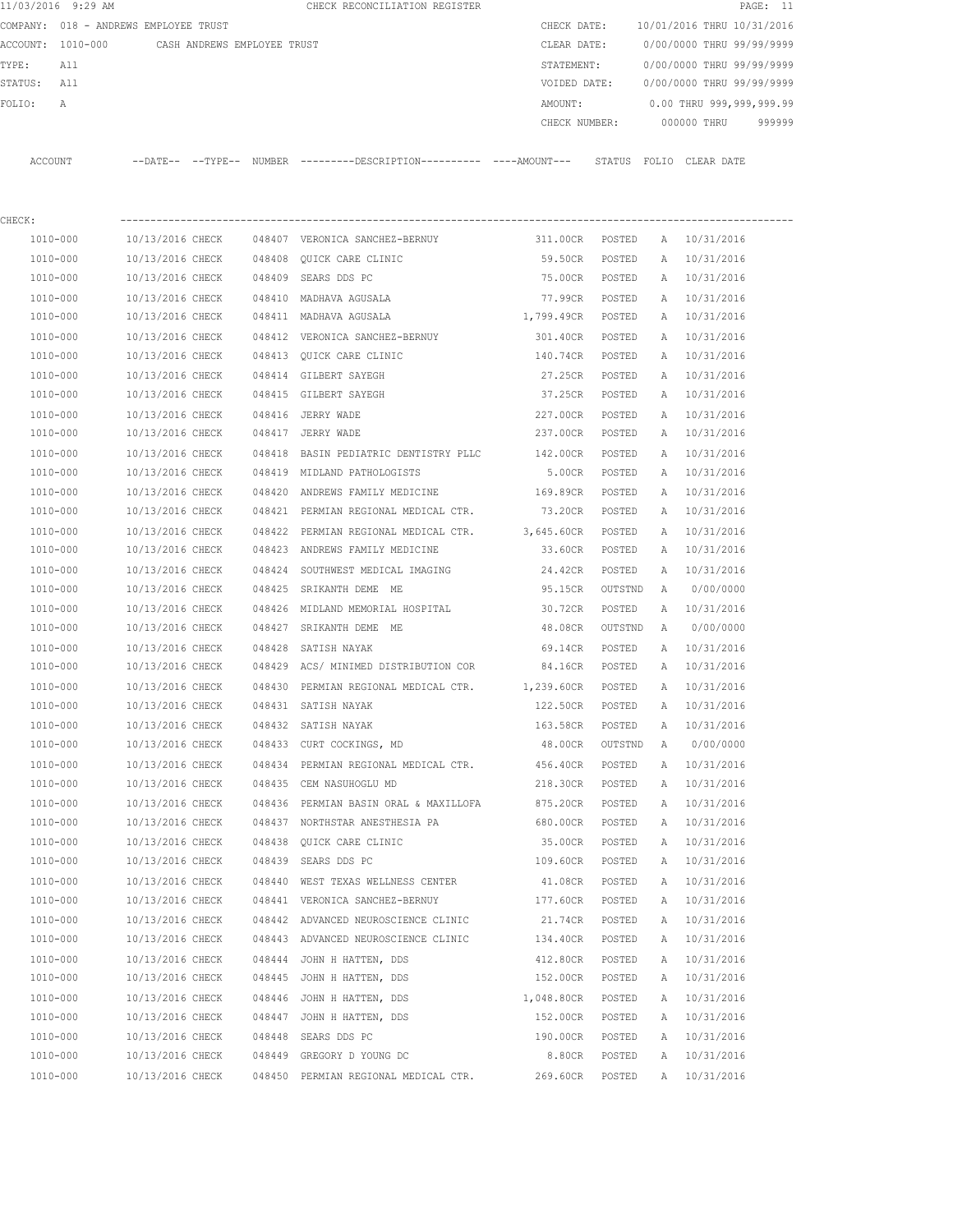|             | 11/03/2016 9:29 AM |                                       |        | CHECK RECONCILIATION REGISTER                                                                |                  |         |   | PAGE: 12                   |
|-------------|--------------------|---------------------------------------|--------|----------------------------------------------------------------------------------------------|------------------|---------|---|----------------------------|
|             |                    | COMPANY: 018 - ANDREWS EMPLOYEE TRUST |        |                                                                                              | CHECK DATE:      |         |   | 10/01/2016 THRU 10/31/2016 |
|             | ACCOUNT: 1010-000  | CASH ANDREWS EMPLOYEE TRUST           |        |                                                                                              | CLEAR DATE:      |         |   | 0/00/0000 THRU 99/99/9999  |
| TYPE:       | All                |                                       |        |                                                                                              | STATEMENT:       |         |   | 0/00/0000 THRU 99/99/9999  |
| STATUS: All |                    |                                       |        |                                                                                              | VOIDED DATE:     |         |   | 0/00/0000 THRU 99/99/9999  |
| FOLIO:      | А                  |                                       |        |                                                                                              | AMOUNT:          |         |   | 0.00 THRU 999,999,999.99   |
|             |                    |                                       |        |                                                                                              | CHECK NUMBER:    |         |   | 000000 THRU 999999         |
|             | ACCOUNT            |                                       |        | --DATE-- --TYPE-- NUMBER ---------DESCRIPTION---------- ----AMOUNT--- STATUS FOLIO CLEARDATE |                  |         |   |                            |
|             |                    |                                       |        |                                                                                              |                  |         |   |                            |
| CHECK:      | 1010-000           |                                       |        | 10/13/2016 CHECK   048451 HIGH PLAINS RADIOLOGICAL ASSN      69.00CR  OUTSTND   A            |                  |         |   | 0/00/0000                  |
|             | 1010-000           |                                       |        | 10/13/2016 CHECK 048452 MCH PROFESSIONAL CARE PATHOLOG 102.73CR                              |                  | POSTED  |   | A 10/31/2016               |
|             | 1010-000           |                                       |        | 10/13/2016 CHECK 048453 DR WRIGHT'S VISION SOURCE                                            | 123.20CR OUTSTND |         | A | 0/00/0000                  |
|             | 1010-000           | 10/13/2016 CHECK                      |        | 048454 ANDREWS FAMILY MEDICINE                                                               | 18.60CR          | OUTSTND | A | 0/00/0000                  |
|             | 1010-000           | 10/13/2016 CHECK                      |        | 048455 ANDREWS FAMILY MEDICINE                                                               | 33.60CR          | POSTED  |   | A 10/31/2016               |
|             | 1010-000           | 10/13/2016 CHECK                      |        | 048456 ECTOR COUNTY HOSPITAL DIST                                                            | 223.14CR         | POSTED  | A | 10/31/2016                 |
|             | 1010-000           | 10/13/2016 CHECK                      |        | 048457 VERONICA SANCHEZ-BERNUY                                                               | 187.00CR         | POSTED  | A | 10/31/2016                 |
|             | 1010-000           | 10/13/2016 CHECK                      |        | 048458 JERRY WADE                                                                            | 58.00CR          | POSTED  |   | A 10/31/2016               |
|             | 1010-000           | 10/13/2016 CHECK                      |        | 048459 PERMIAN REGIONAL MEDICAL CTR.                                                         | 512.80CR         | POSTED  |   | A 10/31/2016               |
|             | 1010-000           | 10/13/2016 CHECK                      | 048460 | PERMIAN REGIONAL MEDICAL CTR.                                                                | 328.00CR         | POSTED  | A | 10/31/2016                 |
|             | 1010-000           | 10/13/2016 CHECK                      |        | 048461 PERMIAN REGIONAL MEDICAL CTR. 1,031.80CR                                              |                  | POSTED  | A | 10/31/2016                 |
|             | 1010-000           | 10/13/2016 CHECK                      |        | 048462 ANDREWS FAMILY MEDICINE                                                               | 18.85CR          | POSTED  |   | A 10/31/2016               |
|             | 1010-000           | 10/13/2016 CHECK                      |        | 048463 ROBERT E CHRISTENSEN                                                                  | 100.80CR         | OUTSTND | A | 0/00/0000                  |
|             | 1010-000           | 10/13/2016 CHECK                      |        | 048464 MCH PROFESSIONAL CARE PATHOLOG                                                        | 134.45CR         | POSTED  |   | A 10/31/2016               |
|             | 1010-000           | 10/13/2016 CHECK                      |        | 048465 VERONICA SANCHEZ-BERNUY                                                               | 153.00CR         | POSTED  |   | A 10/31/2016               |
|             | 1010-000           | 10/13/2016 CHECK                      |        | 048466 VERONICA SANCHEZ-BERNUY                                                               | 220.00CR         | POSTED  | A | 10/31/2016                 |
|             | 1010-000           | 10/13/2016 CHECK                      |        | 048467 VIVEK U RAO MD                                                                        | 105.14CR         | POSTED  |   | A 10/31/2016               |
|             | 1010-000           | 10/13/2016 CHECK                      |        | 048468 DR WRIGHT'S VISION SOURCE                                                             | 10.00CR          | OUTSTND | A | 0/00/0000                  |
|             | 1010-000           | 10/13/2016 CHECK                      |        | 048469 VERONICA SANCHEZ-BERNUY                                                               | 577.60CR         | POSTED  |   | A 10/31/2016               |
|             | 1010-000           | 10/13/2016 CHECK                      |        | 048470 PERMIAN REGIONAL MEDICAL CTR.                                                         | 210.96CR         | POSTED  |   | A 10/31/2016               |
|             | 1010-000           | 10/13/2016 CHECK                      |        | 048471 VERONICA SANCHEZ-BERNUY                                                               | 153.00CR POSTED  |         |   | A 10/31/2016               |
|             | 1010-000           | 10/13/2016 CHECK                      |        | 048472 ANDREWS FAMILY MEDICINE                                                               | 33.60CR          | POSTED  |   | A 10/31/2016               |
|             | 1010-000           | 10/13/2016 CHECK                      |        | 048473 PERMIAN REGIONAL MEDICAL CTR. 1,010.40CR POSTED                                       |                  |         |   | A 10/31/2016               |
|             | 1010-000           | 10/13/2016 CHECK                      |        | 048474 ANDREWS FAMILY MEDICINE                                                               | 18.85CR          | POSTED  |   | A 10/31/2016               |
|             | 1010-000           | 10/13/2016 CHECK                      |        | 048475 MIDLAND PATHOLOGISTS                                                                  | 83.00CR          | POSTED  | A | 10/31/2016                 |
|             | 1010-000           | 10/13/2016 CHECK                      |        | 048476 PERMIAN REGIONAL MEDICAL CTR. 1,302.80CR                                              |                  | POSTED  | A | 10/31/2016                 |
|             | 1010-000           | 10/13/2016 CHECK                      |        | 048477 SATISH NAYAK                                                                          | 112.00CR         | POSTED  | A | 10/31/2016                 |
|             | 1010-000           | 10/13/2016 CHECK                      |        | 048478 WEST TEXAS ENDOCRINOLOGY                                                              | 289.00CR         | POSTED  |   | A 10/31/2016               |
|             | 1010-000           | 10/13/2016 CHECK                      |        | 048479 DR WRIGHT'S VISION SOURCE                                                             | 108.80CR         | OUTSTND | A | 0/00/0000                  |
|             | 1010-000           | 10/13/2016 CHECK                      |        | 048480 VERONICA SANCHEZ-BERNUY                                                               | 187.00CR         | POSTED  |   | A 10/31/2016               |
|             | 1010-000           | 10/13/2016 CHECK                      |        | 048481 ANDREWS FAMILY MEDICINE                                                               | 17.75CR          | POSTED  |   | A 10/31/2016               |
|             | 1010-000           | 10/13/2016 CHECK                      |        | 048482 ANDREWS FAMILY MEDICINE                                                               | 33.12CR          | POSTED  |   | A 10/31/2016               |
|             | 1010-000           | 10/13/2016 CHECK                      |        | 048483 MIDLAND PATHOLOGISTS                                                                  | 83.00CR          | POSTED  |   | A 10/31/2016               |
|             | 1010-000           | 10/13/2016 CHECK                      |        | 048484 PERMIAN REGIONAL MEDICAL CTR.                                                         | 976.00CR         | POSTED  | Α | 10/31/2016                 |
|             | 1010-000           | 10/13/2016 CHECK                      |        | 048485 SATISH NAYAK                                                                          | 122.50CR         | POSTED  | A | 10/31/2016                 |
|             | 1010-000           | 10/13/2016 CHECK                      |        | 048486 PERMIAN REGIONAL MEDICAL CTR.                                                         | 269.60CR         | POSTED  |   | A 10/31/2016               |
|             | 1010-000           | 10/13/2016 CHECK                      |        | 048487 MICHAEL REZNIK DDS                                                                    | 100.00CR         | OUTSTND | A | 0/00/0000                  |
|             | 1010-000           | 10/13/2016 CHECK                      |        | 048488 BASIN PEDIATRIC DENTISTRY PLLC                                                        | 164.00CR         | POSTED  | A | 10/31/2016                 |
|             | 1010-000           | 10/13/2016 CHECK                      |        | 048489 MICHAEL REZNIK DDS                                                                    | 100.00CR         | OUTSTND | A | 0/00/0000                  |
|             | 1010-000           | 10/13/2016 CHECK                      |        | 048490 PERMIAN REGIONAL MEDICAL CTR.                                                         | 216.40CR         | POSTED  | Α | 10/31/2016                 |
|             | 1010-000           | 10/13/2016 CHECK                      |        | 048491 ACS/ NURSES UNLIITED MANAGED                                                          | 1.46CR           | POSTED  | Α | 10/31/2016                 |
|             | 1010-000           | 10/13/2016 CHECK                      |        | 048492 MIDLAND PATHOLOGISTS                                                                  | 10.00CR          | POSTED  |   | A 10/31/2016               |
|             |                    |                                       |        |                                                                                              |                  |         |   |                            |

 1010-000 10/13/2016 CHECK 048493 ANDREWS FAMILY MEDICINE 33.60CR POSTED A 10/31/2016 1010-000 10/13/2016 CHECK 048494 PERMIAN REGIONAL MEDICAL CTR. 1,782.40CR POSTED A 10/31/2016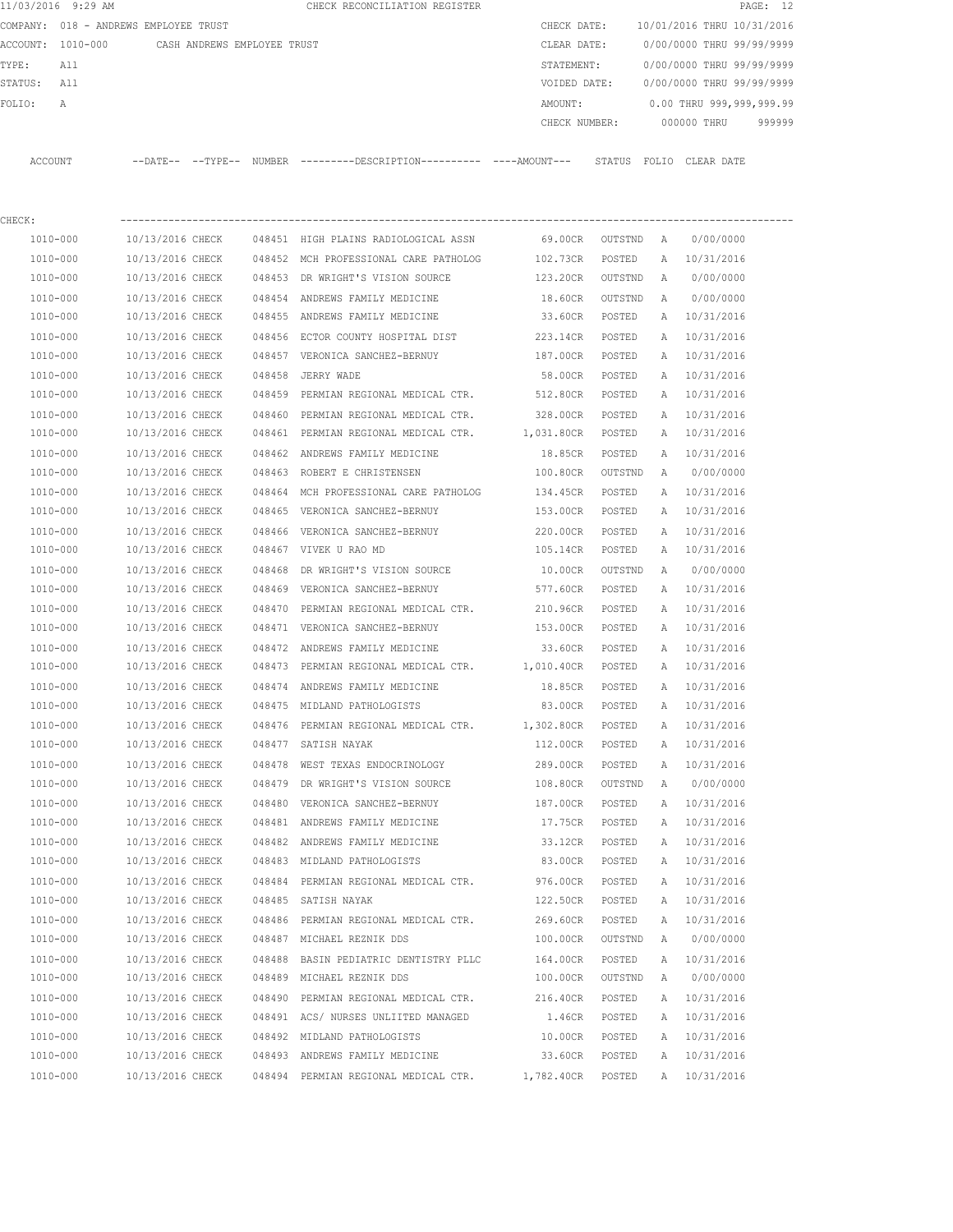|             | 11/03/2016 9:29 AM                            |                                      |        | CHECK RECONCILIATION REGISTER                                                              |                            |                    |              |                            | PAGE: 13 |
|-------------|-----------------------------------------------|--------------------------------------|--------|--------------------------------------------------------------------------------------------|----------------------------|--------------------|--------------|----------------------------|----------|
|             | COMPANY: 018 - ANDREWS EMPLOYEE TRUST         |                                      |        |                                                                                            | CHECK DATE:                |                    |              | 10/01/2016 THRU 10/31/2016 |          |
|             | ACCOUNT: 1010-000 CASH ANDREWS EMPLOYEE TRUST |                                      |        |                                                                                            | CLEAR DATE:                |                    |              | 0/00/0000 THRU 99/99/9999  |          |
| TYPE:       | All                                           |                                      |        |                                                                                            | STATEMENT:                 |                    |              | 0/00/0000 THRU 99/99/9999  |          |
| STATUS: All |                                               |                                      |        |                                                                                            | VOIDED DATE:               |                    |              | 0/00/0000 THRU 99/99/9999  |          |
| FOLIO:      | $\mathbb A$                                   |                                      |        |                                                                                            | AMOUNT:                    |                    |              | 0.00 THRU 999,999,999.99   |          |
|             |                                               |                                      |        |                                                                                            | CHECK NUMBER:              |                    |              | 000000 THRU                | 999999   |
|             | ACCOUNT                                       |                                      |        | --DATE-- --TYPE-- NUMBER --------DESCRIPTION--------- ----AMOUNT--- STATUS FOLIO CLEARDATE |                            |                    |              |                            |          |
| CHECK:      |                                               |                                      |        |                                                                                            |                            |                    |              |                            |          |
|             | 1010-000                                      |                                      |        | 10/13/2016 CHECK 048495 URGENT ORTHOPEDIC SPECIALITST                                      | 4.21CR POSTED              |                    |              | A 10/31/2016               |          |
|             | 1010-000                                      |                                      |        | 10/13/2016 CHECK 048496 ACS/ NURSES UNLIITED MANAGED 155.43CR                              |                            | POSTED             |              | A 10/31/2016               |          |
|             | 1010-000                                      | 10/13/2016 CHECK                     |        | 048497 PERMIAN REGIONAL MEDICAL CTR.                                                       | 270.00CR POSTED            |                    |              | A 10/31/2016               |          |
|             | 1010-000                                      | 10/13/2016 CHECK                     |        | 048498 MIDLAND PATHOLOGISTS                                                                | 31.50CR POSTED             |                    |              | A 10/31/2016               |          |
|             | $1010 - 000$                                  | 10/13/2016 CHECK                     |        | 048499 DR WRIGHT'S VISION SOURCE                                                           | 123.20CR OUTSTND           |                    | A            | 0/00/0000                  |          |
|             | 1010-000                                      | 10/13/2016 CHECK                     |        | 048500 PERMIAN REGIONAL MEDICAL CTR.                                                       | 654.40CR                   | POSTED             |              | A 10/31/2016               |          |
|             | 1010-000                                      | 10/13/2016 CHECK                     |        | 048501 MIDLAND PATHOLOGISTS                                                                | 5.00CR POSTED              |                    |              | A 10/31/2016               |          |
|             | 1010-000                                      | 10/13/2016 CHECK                     |        | 048502 MIDLAND PATHOLOGISTS                                                                | 20.00CR                    | POSTED             |              | A 10/31/2016               |          |
|             | 1010-000                                      | 10/13/2016 CHECK                     |        | 048503 DR WRIGHT'S VISION SOURCE                                                           | 123.20CR                   | OUTSTND            | A            | 0/00/0000                  |          |
|             | 1010-000                                      | 10/13/2016 CHECK                     |        | 048504 ANDREWS FAMILY MEDICINE                                                             | 33.60CR                    | POSTED             |              | A 10/31/2016               |          |
|             | 1010-000                                      | 10/13/2016 CHECK                     |        | 048505 PERMIAN REGIONAL MEDICAL CTR. 344.80CR                                              |                            | POSTED             | A            | 10/31/2016                 |          |
|             | 1010-000                                      | 10/13/2016 CHECK                     |        | 048506 SEARS DDS PC                                                                        | 972.00CR                   | POSTED             | A            | 10/31/2016                 |          |
|             | 1010-000                                      | 10/13/2016 CHECK                     |        | 048507 SEARS DDS PC                                                                        | 738.10CR                   | POSTED             |              | A 10/31/2016               |          |
|             | 1010-000                                      | 10/13/2016 CHECK                     |        | 048508 ANDREWS FAMILY MEDICINE                                                             | 18.60CR OUTSTND            |                    | A            | 0/00/0000                  |          |
|             | 1010-000                                      | 10/13/2016 CHECK                     |        | 048509 PERMIAN REGIONAL MEDICAL CTR. 1,369.60CR                                            |                            | POSTED             |              | A 10/31/2016               |          |
|             | 1010-000                                      | 10/13/2016 CHECK                     |        | 048510 HIGH PLAINS RADIOLOGICAL ASSN                                                       | 20.00CR                    | OUTSTND            | A            | 0/00/0000                  |          |
|             | 1010-000                                      | 10/13/2016 CHECK                     |        | 048511 HIGH PLAINS RADIOLOGICAL ASSN                                                       | 15.00CR                    | OUTSTND            | A            | 0/00/0000                  |          |
|             | 1010-000                                      | 10/13/2016 CHECK                     |        | 048512 PERMIAN REGIONAL MEDICAL CTR.                                                       | 660.40CR                   | POSTED             |              | A 10/31/2016               |          |
|             | 1010-000                                      | 10/13/2016 CHECK                     |        | 048513 VERONICA SANCHEZ-BERNUY                                                             | 247.00CR                   | POSTED             | A            | 10/31/2016                 |          |
|             | 1010-000                                      | 10/13/2016 CHECK                     |        | 048514 VISION HEALTH SPECIALTIES                                                           | 123.00CR                   | POSTED             | A            | 10/31/2016                 |          |
|             | 1010-000                                      | 10/13/2016 CHECK                     | 048515 | PERMIAN REGIONAL MEDICAL CTR. 1,782.40CR                                                   |                            | POSTED             | A            | 10/31/2016                 |          |
|             | 1010-000                                      | 10/13/2016 CHECK                     |        | 048516 WEST TEXAS ALLERGY PA                                                               | 7.75CR                     | POSTED             |              | A 10/31/2016               |          |
|             | 1010-000                                      | 10/13/2016 CHECK                     |        | 048517 VIKRAM N PATEL, MD                                                                  | 41.00CR                    | POSTED             |              | A 10/31/2016               |          |
|             | 1010-000                                      | 10/13/2016 CHECK                     |        | 048518 PERMIAN REGIONAL MEDICAL CTR. 512.80CR                                              |                            | POSTED             |              | A 10/31/2016               |          |
|             | $1010 - 000$                                  | 10/13/2016 CHECK                     |        | 048519 SARA E SIRUTA DDS                                                                   | 85.00CR                    |                    |              | 10/31/2016                 |          |
|             | 1010-000                                      | 10/13/2016 CHECK                     |        | 048520 WEST TEXAS UROLOGY                                                                  | 68.60CR                    | POSTED<br>POSTED   | Α<br>Α       | 10/31/2016                 |          |
|             | 1010-000                                      | 10/13/2016 CHECK                     |        | 048521 PERMIAN REGIONAL MEDICAL CTR.                                                       | 822.40CR                   | POSTED             | Α            | 10/31/2016                 |          |
|             | 1010-000                                      | 10/13/2016 CHECK                     |        | 048522 PERMIAN REGIONAL MEDICAL CTR.                                                       | 138.90CR                   | POSTED             | Α            | 10/31/2016                 |          |
|             | 1010-000                                      | 10/13/2016 CHECK                     |        | 048523 DR WRIGHT'S VISION SOURCE                                                           | 91.20CR                    | OUTSTND            | Α            | 0/00/0000                  |          |
|             | 1010-000                                      | 10/13/2016 CHECK                     |        | 048524 DR WRIGHT'S VISION SOURCE                                                           | 123.20CR                   |                    | $\mathbb{A}$ | 0/00/0000                  |          |
|             | 1010-000                                      | 10/13/2016 CHECK                     |        | 048525 DR WRIGHT'S VISION SOURCE                                                           | 91.20CR                    | OUTSTND<br>OUTSTND | A            | 0/00/0000                  |          |
|             | 1010-000                                      | 10/13/2016 CHECK                     |        | 048526 QUICK CARE CLINIC                                                                   | 41.40CR                    | POSTED             | Α            | 10/31/2016                 |          |
|             | 1010-000                                      | 10/13/2016 CHECK                     |        | 048527 VERONICA SANCHEZ-BERNUY                                                             | 415.00CR                   | POSTED             | Α            | 10/31/2016                 |          |
|             | $1010 - 000$                                  | 10/13/2016 CHECK                     |        | 048528 PERMIAN ANESTHESIA ASSOC                                                            | 31.04CR                    | POSTED             | Α            | 10/31/2016                 |          |
|             | 1010-000                                      | 10/13/2016 CHECK                     |        | 048529 BASIN ORTHOPEDIC SURGICAL SPEC 1,544.62CR                                           |                            | POSTED             | Α            | 10/31/2016                 |          |
|             | 1010-000                                      | 10/13/2016 CHECK                     |        | 048530 ODESSA REGIONAL HOSPITAL                                                            | 22,615.08CR POSTED         |                    | Α            | 10/31/2016                 |          |
|             | 1010-000                                      | 10/13/2016 CHECK                     |        | 048531 PERMIAN REGIONAL MEDICAL CTR.                                                       | 742.40CR                   | POSTED             | Α            | 10/31/2016                 |          |
|             |                                               |                                      |        |                                                                                            |                            |                    |              |                            |          |
|             | 1010-000<br>1010-000                          | 10/14/2016 CHECK<br>10/14/2016 CHECK |        | 048532 PERMIAN REGIONAL MEDICAL CTR.<br>048533 CHARLES R STEWART                           | 425.60CR<br>35.00CR        | POSTED<br>OUTSTND  | Α<br>Α       | 10/31/2016<br>0/00/0000    |          |
|             |                                               |                                      |        |                                                                                            |                            |                    |              |                            |          |
|             | 1010-000<br>1010-000                          | 10/14/2016 CHECK<br>10/14/2016 CHECK |        | 048534 GREGORY D YOUNG DC<br>048535 ANDREWS FAMILY MEDICINE                                | 34.00CR<br>33.60CR         | POSTED<br>POSTED   | Α<br>Α       | 10/31/2016<br>10/31/2016   |          |
|             | 1010-000                                      | 10/14/2016 CHECK                     |        | 048536 PERMIAN REGIONAL MEDICAL CTR.                                                       |                            |                    |              |                            |          |
|             | 1010-000                                      | 10/14/2016 CHECK                     |        | 048537 SEARS DDS PC                                                                        | 50.40CR<br>113.00CR POSTED | POSTED             | Α<br>Α       | 10/31/2016<br>10/31/2016   |          |
|             |                                               |                                      |        |                                                                                            |                            |                    |              |                            |          |
|             | 1010-000                                      | 10/14/2016 CHECK                     |        | 048538 MCH PROCARE HOSPITAL BASED                                                          | 112.18CR                   | POSTED             |              | A 10/31/2016               |          |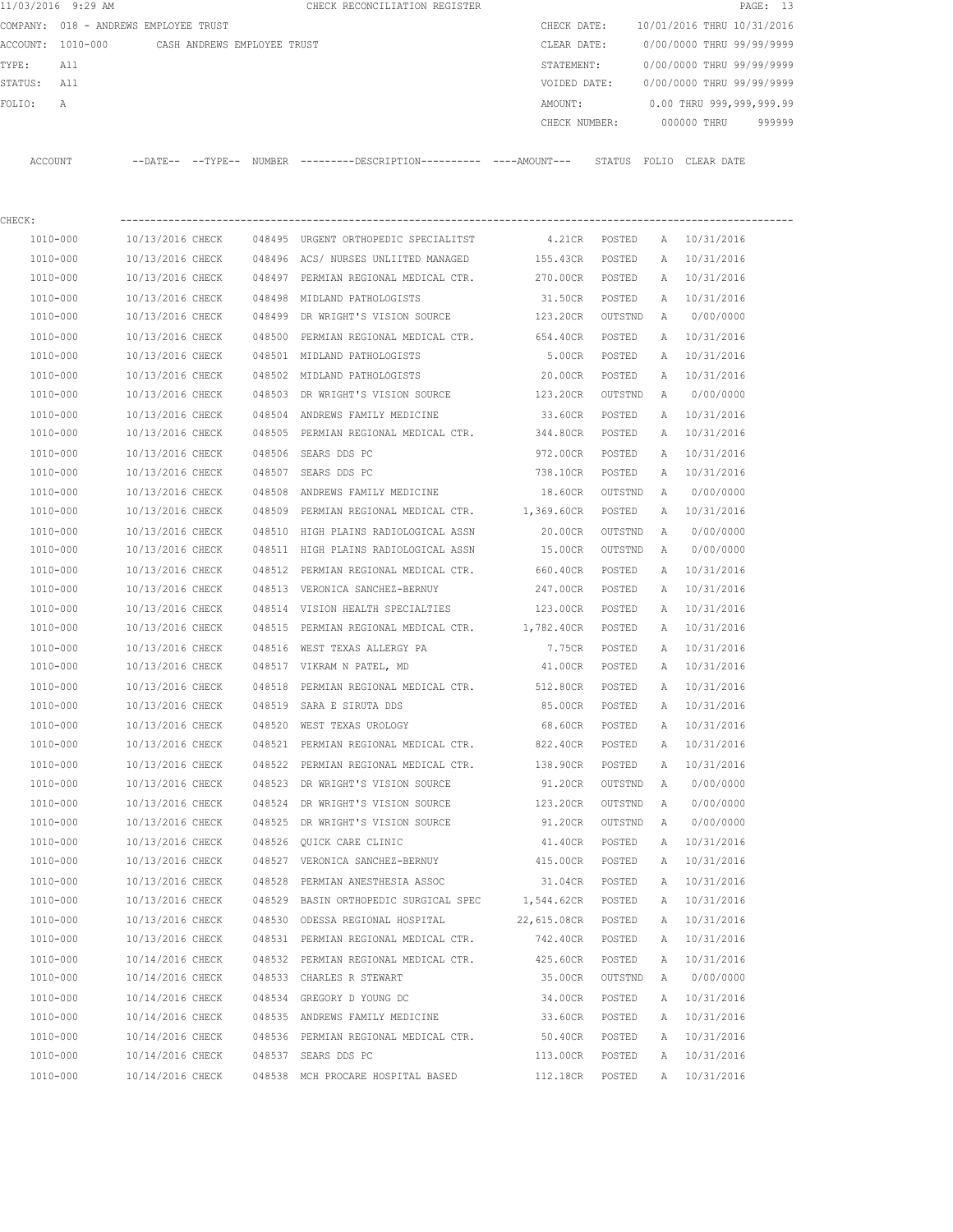|             | 11/03/2016 9:29 AM                            |                  |        | CHECK RECONCILIATION REGISTER                                                                |                   |         |   |                            | PAGE: 14 |
|-------------|-----------------------------------------------|------------------|--------|----------------------------------------------------------------------------------------------|-------------------|---------|---|----------------------------|----------|
|             | COMPANY: 018 - ANDREWS EMPLOYEE TRUST         |                  |        |                                                                                              | CHECK DATE:       |         |   | 10/01/2016 THRU 10/31/2016 |          |
|             | ACCOUNT: 1010-000 CASH ANDREWS EMPLOYEE TRUST |                  |        |                                                                                              | CLEAR DATE:       |         |   | 0/00/0000 THRU 99/99/9999  |          |
| TYPE:       | All                                           |                  |        |                                                                                              | STATEMENT:        |         |   | 0/00/0000 THRU 99/99/9999  |          |
| STATUS: All |                                               |                  |        |                                                                                              | VOIDED DATE:      |         |   | 0/00/0000 THRU 99/99/9999  |          |
| FOLIO:      | Α                                             |                  |        |                                                                                              | AMOUNT:           |         |   | 0.00 THRU 999,999,999.99   |          |
|             |                                               |                  |        |                                                                                              | CHECK NUMBER:     |         |   | 000000 THRU                | 999999   |
|             | ACCOUNT                                       |                  |        | --DATE-- --TYPE-- NUMBER ---------DESCRIPTION---------- ----AMOUNT--- STATUS FOLIO CLEARDATE |                   |         |   |                            |          |
| CHECK:      |                                               |                  |        |                                                                                              |                   |         |   |                            |          |
|             | 1010-000                                      | 10/14/2016 CHECK |        | 048539 PERMIAN REGIONAL MEDICAL CTR. 504.00CR POSTED                                         |                   |         |   | A 10/31/2016               |          |
|             | 1010-000                                      | 10/14/2016 CHECK |        | 048540 MIDLAND PATHOLOGISTS                                                                  | 26.00CR           | POSTED  |   | A 10/31/2016               |          |
|             | 1010-000                                      | 10/16/2016 CHECK |        | 048541 MIDLAND PATHOLOGISTS                                                                  | 42.00CR           | POSTED  |   | A 10/31/2016               |          |
|             | 1010-000                                      | 10/14/2016 CHECK |        | 048542 MCH PROFESSIONAL CARE PATHOLOG                                                        | 170.84CR POSTED   |         |   | A 10/31/2016               |          |
|             | 1010-000                                      | 10/14/2016 CHECK |        | 048543 PERMIAN REGIONAL MEDICAL CTR.                                                         | 812.80CR POSTED   |         |   | A 10/31/2016               |          |
|             | 1010-000                                      | 10/14/2016 CHECK |        | 048544 SATISH NAYAK                                                                          | 52.50CR POSTED    |         |   | A 10/31/2016               |          |
|             | 1010-000                                      | 10/14/2016 CHECK |        | 048545 PERMIAN REGIONAL MEDICAL CTR.                                                         | 340.00CR POSTED   |         |   | A 10/31/2016               |          |
|             | 1010-000                                      | 10/14/2016 CHECK |        | 048546 ANDREWS FAMILY MEDICINE                                                               | 33.60CR POSTED    |         |   | A 10/31/2016               |          |
|             | 1010-000                                      | 10/14/2016 CHECK |        | 048547 ADVANCED NEUROSCIENCE CLINIC                                                          | 12.26CR POSTED    |         |   | A 10/31/2016               |          |
|             | 1010-000                                      | 10/14/2016 CHECK | 048548 | MIDLAND TEXAS ORTHOPEDIC GRP                                                                 | 181.14CR          | POSTED  |   | A 10/31/2016               |          |
|             | 1010-000                                      | 10/14/2016 CHECK |        | 048549 MIDLAND TEXAS ORTHOPEDIC GRP                                                          | 44.58CR           | POSTED  |   | A 10/31/2016               |          |
|             | 1010-000                                      | 10/14/2016 CHECK |        | 048550 OUICK CARE CLINIC                                                                     | 49.00CR           | POSTED  | A | 10/31/2016                 |          |
|             | 1010-000                                      | 10/14/2016 CHECK |        | 048551 ACS/AMERITOX, LTD                                                                     | 146.56CR          | POSTED  | A | 10/31/2016                 |          |
|             | 1010-000                                      | 10/14/2016 CHECK |        | 048552 ACS/AMERITOX, LTD                                                                     | 159.03CR          | POSTED  |   | A 10/31/2016               |          |
|             | 1010-000                                      | 10/14/2016 CHECK |        | 048553 ROBERT VARGAS                                                                         | 25.00CR           | POSTED  | A | 10/31/2016                 |          |
|             | 1010-000                                      | 10/14/2016 CHECK |        | 048554 ANDREWS FAMILY MEDICINE                                                               | 102.40CR POSTED   |         |   | A 10/31/2016               |          |
|             | 1010-000                                      | 10/14/2016 CHECK |        | 048555 PERMIAN REGIONAL MEDICAL CTR.                                                         | 1,695.20CR POSTED |         |   | A 10/31/2016               |          |
|             | 1010-000                                      | 10/14/2016 CHECK |        | 048556 ADVANCED NEUROSCIENCE CLINIC                                                          | 181.39CR POSTED   |         |   | A 10/31/2016               |          |
|             | 1010-000                                      | 10/14/2016 CHECK |        | 048557 PERMIAN REGIONAL MEDICAL CTR.                                                         | 2,358.40CR POSTED |         |   | A 10/31/2016               |          |
|             | 1010-000                                      | 10/14/2016 CHECK | 048558 | ADVANCED NEUROSCIENCE CLINIC                                                                 | 84.40CR POSTED    |         |   | A 10/31/2016               |          |
|             | 1010-000                                      | 10/14/2016 CHECK |        | 048559 PERMIAN REGIONAL MEDICAL CTR.                                                         | 674.00CR POSTED   |         |   | A 10/31/2016               |          |
|             | 1010-000                                      | 10/14/2016 CHECK |        | 048560 PERMIAN REGIONAL MEDICAL CTR.                                                         | 1,521.20CR POSTED |         |   | A 10/31/2016               |          |
|             | 1010-000                                      | 10/13/2016 CHECK |        | 048561 PERMIAN CARDIOLOGY ASSOCIATES                                                         | 51.59CR           | POSTED  |   | A 10/31/2016               |          |
|             | 1010-000                                      | 10/13/2016 CHECK |        | 048562 PERMIAN REGIONAL MEDICAL CTR.                                                         | 494.00CR          | POSTED  |   | A 10/31/2016               |          |
|             | 1010-000                                      | 10/13/2016 CHECK |        | 048563 HIGH PLAINS RADIOLOGICAL ASSN                                                         | 7.77CR            | OUTSTND | A | 0/00/0000                  |          |
|             | 1010-000                                      | 10/13/2016 CHECK |        | 048564 PERMIAN REGIONAL MEDICAL CTR.                                                         | 113.60CR          | POSTED  | Α | 10/31/2016                 |          |
|             | 1010-000                                      | 10/13/2016 CHECK |        | 048565 PERMIAN REGIONAL MEDICAL CTR.                                                         | 913.20CR          | POSTED  | Α | 10/31/2016                 |          |
|             | 1010-000                                      | 10/13/2016 CHECK |        | 048566 TEXAS ONCOLOGY, P.A.                                                                  | 23.39CR           | POSTED  | Α | 10/31/2016                 |          |
|             | 1010-000                                      | 10/13/2016 CHECK |        | 048567 TEXAS ONCOLOGY, P.A.                                                                  | 31.66CR           | POSTED  | Α | 10/31/2016                 |          |
|             | 1010-000                                      | 10/13/2016 CHECK | 048568 | TEXAS ONCOLOGY, P.A.                                                                         | 16.66CR           | POSTED  | Α | 10/31/2016                 |          |
|             | 1010-000                                      | 10/13/2016 CHECK | 048569 | TEXAS ONCOLOGY, P.A.                                                                         | 31.66CR           | POSTED  | Α | 10/31/2016                 |          |
|             | 1010-000                                      | 10/13/2016 CHECK | 048570 | TEXAS ONCOLOGY, P.A.                                                                         | 31.66CR           | POSTED  | Α | 10/31/2016                 |          |
|             | 1010-000                                      | 10/13/2016 CHECK |        | 048571 TEXAS ONCOLOGY, P.A.                                                                  | 5.34CR            | POSTED  | Α | 10/31/2016                 |          |
|             | 1010-000                                      | 10/13/2016 CHECK | 048572 | TEXAS ONCOLOGY, P.A.                                                                         | 4.22CR            | POSTED  | Α | 10/31/2016                 |          |
|             | 1010-000                                      | 10/13/2016 CHECK | 048573 | TEXAS ONCOLOGY, P.A.                                                                         | 14.82CR           | POSTED  | Α | 10/31/2016                 |          |
|             | 1010-000                                      | 10/13/2016 CHECK | 048574 | TEXAS ONCOLOGY, P.A.                                                                         | 39.03CR           | POSTED  | Α | 10/31/2016                 |          |
|             | 1010-000                                      | 10/13/2016 CHECK | 048575 | TEXAS ONCOLOGY, P.A. 3,450.63CR                                                              |                   | POSTED  | Α | 10/31/2016                 |          |
|             | 1010-000                                      | 10/13/2016 CHECK |        | 048576 ANDREWS FAMILY MEDICINE                                                               | 3.85CR            | OUTSTND | Α | 0/00/0000                  |          |
|             | 1010-000                                      | 10/13/2016 CHECK |        | 048577 PERMIAN REGIONAL MEDICAL CTR.                                                         | 387.20CR          | POSTED  | Α | 10/31/2016                 |          |
|             | 1010-000                                      | 10/13/2016 CHECK |        | 048578 PERMIAN REGIONAL MEDICAL CTR.                                                         | 1,516.00CR        | POSTED  | Α | 10/31/2016                 |          |
|             | 1010-000                                      | 10/13/2016 CHECK |        | 048579 MIDLAND PATHOLOGISTS                                                                  | 28.81CR           | POSTED  | Α | 10/31/2016                 |          |
|             | 1010-000                                      | 10/13/2016 CHECK |        | 048580 ANDREWS FAMILY MEDICINE                                                               | 33.60CR           | POSTED  | Α | 10/31/2016                 |          |
|             | 1010-000                                      | 10/13/2016 CHECK |        | 048581 PRMC ANESTHESIA SERVICES                                                              | 506.25CR          | POSTED  | Α | 10/31/2016                 |          |
|             | 1010-000                                      | 10/13/2016 CHECK |        | 048582 MIDLAND PATHOLOGISTS                                                                  | 7.84CR            | POSTED  | Α | 10/31/2016                 |          |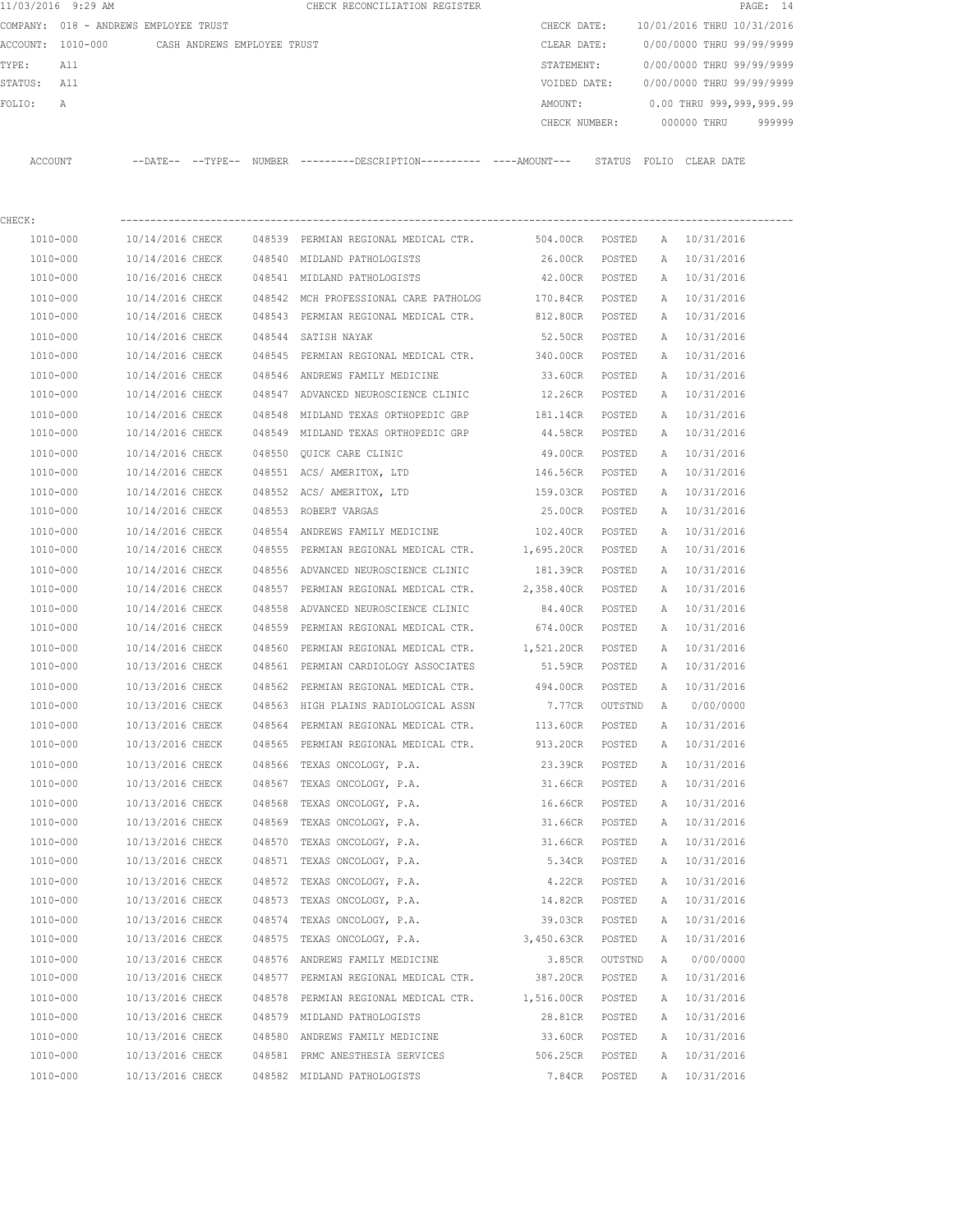|          | 11/03/2016 9:29 AM |                                                                                                                 |  | CHECK RECONCILIATION REGISTER                                                                 |               |        |                                                                                                                 | PAGE: 15 |  |
|----------|--------------------|-----------------------------------------------------------------------------------------------------------------|--|-----------------------------------------------------------------------------------------------|---------------|--------|-----------------------------------------------------------------------------------------------------------------|----------|--|
|          |                    | COMPANY: 018 - ANDREWS EMPLOYEE TRUST                                                                           |  |                                                                                               | CHECK DATE:   |        | 10/01/2016 THRU 10/31/2016                                                                                      |          |  |
|          |                    | ACCOUNT: 1010-000 CASH ANDREWS EMPLOYEE TRUST                                                                   |  |                                                                                               | CLEAR DATE:   |        | 0/00/0000 THRU 99/99/9999                                                                                       |          |  |
| TYPE:    | All                |                                                                                                                 |  |                                                                                               | STATEMENT:    |        | 0/00/0000 THRU 99/99/9999                                                                                       |          |  |
| STATUS:  | All                |                                                                                                                 |  |                                                                                               | VOIDED DATE:  |        | 0/00/0000 THRU 99/99/9999                                                                                       |          |  |
| FOLIO:   | A                  |                                                                                                                 |  |                                                                                               | AMOUNT:       |        | 0.00 THRU 999,999,999.99                                                                                        |          |  |
|          |                    |                                                                                                                 |  |                                                                                               | CHECK NUMBER: |        | 000000 THRU                                                                                                     | 999999   |  |
| ACCOUNT  |                    |                                                                                                                 |  | --DATE-- --TYPE-- NUMBER ---------DESCRIPTION---------- ----AMOUNT--- STATUS FOLIO CLEAR-DATE |               |        |                                                                                                                 |          |  |
| CHECK:   |                    |                                                                                                                 |  |                                                                                               |               |        |                                                                                                                 |          |  |
| 1010-000 |                    |                                                                                                                 |  | 10/13/2016 CHECK 048583 ANDREWS FAMILY MEDICINE                                               | 33.60CR       | POSTED | A 10/31/2016                                                                                                    |          |  |
|          |                    | the contract of the contract of the contract of the contract of the contract of the contract of the contract of |  |                                                                                               |               |        | the contract of the contract of the contract of the contract of the contract of the contract of the contract of |          |  |

| 1010-000     | 10/13/2016 CHECK |        | 048584 PERMIAN REGIONAL MEDICAL CTR.  | 580.80CR   | POSTED  | А | 10/31/2016 |
|--------------|------------------|--------|---------------------------------------|------------|---------|---|------------|
| 1010-000     | 10/13/2016 CHECK |        | 048585 WEST TEXAS UROLOGY             | 174.93CR   | POSTED  | Α | 10/31/2016 |
| 1010-000     | 10/13/2016 CHECK |        | 048586 PERMIAN REGIONAL MEDICAL CTR.  | 73.20CR    | POSTED  | Α | 10/31/2016 |
| 1010-000     | 10/13/2016 CHECK |        | 048587 MIDLAND PATHOLOGISTS           | 35.00CR    | POSTED  | Α | 10/31/2016 |
| 1010-000     | 10/13/2016 CHECK |        | 048588 SCOTT WHITE HOSP UNIV MED      | 89.60CR    | OUTSTND | Α | 0/00/0000  |
| 1010-000     | 10/13/2016 CHECK |        | 048589 SIERRA BLANCA FAMILY MEDICINE  | 65.19CR    | OUTSTND | Α | 0/00/0000  |
| 1010-000     | 10/20/2016 CHECK |        | 048590 ACS/ FAMILY MOBILITY           | 207.47CR   | POSTED  | Α | 10/31/2016 |
| 1010-000     | 10/20/2016 CHECK |        | 048591 LUBBOCK DIAGNOSTIC RADIOLOGY   | 166.60CR   | POSTED  | Α | 10/31/2016 |
| 1010-000     | 10/20/2016 CHECK |        | 048592 CAPROCK CARDIOVASCULAR CENTER  | 91.69CR    | POSTED  | Α | 10/31/2016 |
| 1010-000     | 10/20/2016 CHECK |        | 048593 PERMIAN PHYSICIANS SERV        | 232.27CR   | POSTED  | Α | 10/31/2016 |
| 1010-000     | 10/20/2016 CHECK |        | 048594 CITY OF ANDREWS C/C EMS        | 1,595.00CR | POSTED  | Α | 10/31/2016 |
| 1010-000     | 10/20/2016 CHECK |        | 048595 DR WRIGHT'S VISION SOURCE      | 105.60CR   | OUTSTND | A | 0/00/0000  |
| 1010-000     | 10/20/2016 CHECK |        | 048596 QUICK CARE CLINIC              | 49.00CR    | POSTED  | Α | 10/31/2016 |
| 1010-000     | 10/20/2016 CHECK |        | 048597 LUBBOCK UROLOGY CLINIC         | 165.41CR   | POSTED  | Α | 10/31/2016 |
| 1010-000     | 10/20/2016 CHECK |        | 048598 ANDREWS FAMILY MEDICINE        | 33.60CR    | POSTED  | Α | 10/31/2016 |
| 1010-000     | 10/20/2016 CHECK |        | 048599 MIDLAND WOMENS CLINIC          | 188.58CR   | POSTED  | Α | 10/31/2016 |
| 1010-000     | 10/20/2016 CHECK |        | 048600 PREMIER FAMILY CARE            | 98.43CR    | POSTED  | Α | 10/31/2016 |
| 1010-000     | 10/20/2016 CHECK |        | 048601 OUICK CARE CLINIC              | 66.43CR    | POSTED  | Α | 10/31/2016 |
| 1010-000     | 10/20/2016 CHECK |        | 048602 WEST TEXAS MEDICAL             | 118.11CR   | POSTED  | Α | 10/31/2016 |
| 1010-000     | 10/20/2016 CHECK |        | 048603 WEST TEXAS MEDICAL             | 160.22CR   | POSTED  | Α | 10/31/2016 |
| 1010-000     | 10/20/2016 CHECK |        | 048604 MIDLAND PEDIATRIC ASSOCIATES   | 56.08CR    | OUTSTND | Α | 0/00/0000  |
| 1010-000     | 10/20/2016 CHECK |        | 048605 MICHAEL Q WATSON, MD           | 66.50CR    | OUTSTND | Α | 0/00/0000  |
| 1010-000     | 10/20/2016 CHECK |        | 048606 ADVANCED NEUROSCIENCE CLINIC   | 232.38CR   | POSTED  | Α | 10/31/2016 |
| 1010-000     | 10/20/2016 CHECK |        | 048607 PERMIAN REGIONAL MEDICAL CTR.  | 1,796.00CR | POSTED  | Α | 10/31/2016 |
| 1010-000     | 10/20/2016 CHECK |        | 048608 PERMIAN REGIONAL MEDICAL CTR.  | 599.20CR   | POSTED  | Α | 10/31/2016 |
| 1010-000     | 10/20/2016 CHECK |        | 048609 HIGH PLAINS RADIOLOGICAL ASSN  | 117.90CR   | POSTED  | Α | 10/31/2016 |
| 1010-000     | 10/20/2016 CHECK |        | 048610 ADVANCED NEUROSCIENCE CLINIC   | 29.56CR    | POSTED  | Α | 10/31/2016 |
| 1010-000     | 10/20/2016 CHECK |        | 048611 PERMIAN REGIONAL MEDICAL CTR.  | 1,173.00CR | POSTED  | Α | 10/31/2016 |
| 1010-000     | 10/20/2016 CHECK |        | 048612 ACS/ MORALES ASSOCIATES        | 60.00CR    | POSTED  | Α | 10/31/2016 |
| 1010-000     | 10/20/2016 CHECK |        | 048613 PERMIAN REGIONAL MEDICAL CTR.  | 234.40CR   | POSTED  | Α | 10/31/2016 |
| 1010-000     | 10/20/2016 CHECK |        | 048614 HIGH PLAINS RADIOLOGICAL ASSN  | 69.00CR    | POSTED  | Α | 10/31/2016 |
| 1010-000     | 10/20/2016 CHECK |        | 048615 PERMIAN GASTROENTEROLOGY ASSOC | 27.81CR    | POSTED  | Α | 10/31/2016 |
| 1010-000     | 10/20/2016 CHECK |        | 048616 HIGH PLAINS RADIOLOGICAL ASSN  | 8.91CR     | POSTED  | Α | 10/31/2016 |
| 1010-000     | 10/20/2016 CHECK |        | 048617 DR WRIGHT'S VISION SOURCE      | 58.80CR    | OUTSTND | Α | 0/00/0000  |
| 1010-000     | 10/20/2016 CHECK |        | 048618 DR WRIGHT'S VISION SOURCE      | 1.83CR     | OUTSTND | A | 0/00/0000  |
| 1010-000     | 10/20/2016 CHECK |        | 048619 MIDLAND TEXAS ORTHOPEDIC GRP   | 84.48CR    | POSTED  | A | 10/31/2016 |
| 1010-000     | 10/20/2016 CHECK |        | 048620 DR WRIGHT'S VISION SOURCE      | 12.40CR    | OUTSTND | Α | 0/00/0000  |
| $1010 - 000$ | 10/20/2016 CHECK |        | 048621 HIGH PLAINS RADIOLOGICAL ASSN  | 110.70CR   | POSTED  | Α | 10/31/2016 |
| 1010-000     | 10/20/2016 CHECK |        | 048622 MCH PROFESSIONAL CARE PATHOLOG | 3.85CR     | POSTED  | Α | 10/31/2016 |
| 1010-000     | 10/20/2016 CHECK |        | 048623 HIGH PLAINS RADIOLOGICAL ASSN  | 59.40CR    | POSTED  | Α | 10/31/2016 |
| 1010-000     | 10/20/2016 CHECK | 048624 | PERMIAN REGIONAL MEDICAL CTR.         | 71.60CR    | POSTED  | Α | 10/31/2016 |
| 1010-000     | 10/20/2016 CHECK | 048625 | TEXAS TECH HEALTH SCIENCE CTR         | 80.13CR    | POSTED  | Α | 10/31/2016 |
| 1010-000     | 10/20/2016 CHECK |        | 048626 WEST TEXAS EYE PA              | 444.45CR   | POSTED  | Α | 10/31/2016 |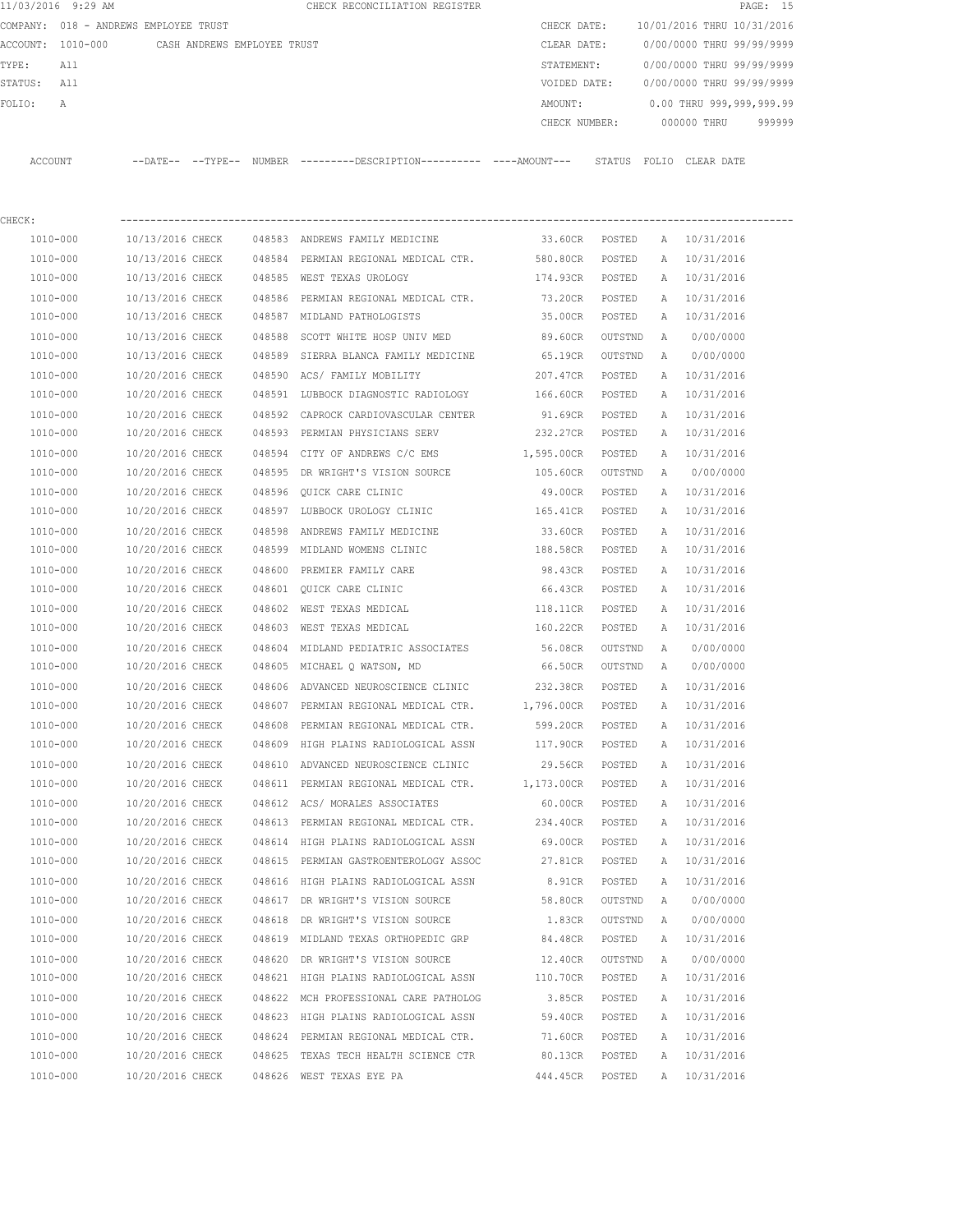|         | 11/03/2016 9:29 AM                    |                  |                             |        | CHECK RECONCILIATION REGISTER                                                             |                   |         |   |                            | PAGE: 16 |
|---------|---------------------------------------|------------------|-----------------------------|--------|-------------------------------------------------------------------------------------------|-------------------|---------|---|----------------------------|----------|
|         | COMPANY: 018 - ANDREWS EMPLOYEE TRUST |                  |                             |        |                                                                                           | CHECK DATE:       |         |   | 10/01/2016 THRU 10/31/2016 |          |
|         | ACCOUNT: 1010-000                     |                  | CASH ANDREWS EMPLOYEE TRUST |        |                                                                                           | CLEAR DATE:       |         |   | 0/00/0000 THRU 99/99/9999  |          |
| TYPE:   | All                                   |                  |                             |        |                                                                                           | STATEMENT:        |         |   | 0/00/0000 THRU 99/99/9999  |          |
| STATUS: | All                                   |                  |                             |        |                                                                                           | VOIDED DATE:      |         |   | 0/00/0000 THRU 99/99/9999  |          |
| FOLIO:  | Α                                     |                  |                             |        |                                                                                           | AMOUNT:           |         |   | 0.00 THRU 999,999,999.99   |          |
|         |                                       |                  |                             |        |                                                                                           | CHECK NUMBER:     |         |   | 000000 THRU                | 999999   |
|         | ACCOUNT                               |                  |                             |        | --DATE-- --TYPE-- NUMBER --------DESCRIPTION--------- ---AMOUNT--- STATUS FOLIO CLEARDATE |                   |         |   |                            |          |
| CHECK:  |                                       |                  |                             |        |                                                                                           |                   |         |   |                            |          |
|         | 1010-000                              | 10/20/2016 CHECK |                             |        | 048627 WEST TEXAS EYE PA                                                                  | 154.15CR POSTED   |         |   | A 10/31/2016               |          |
|         | 1010-000                              | 10/20/2016 CHECK |                             |        | 048628 ECTOR COUNTY HOSPITAL DIST                                                         | 1,356.08CR POSTED |         |   | A 10/31/2016               |          |
|         | 1010-000                              | 10/20/2016 CHECK |                             |        | 048629 ECTOR COUNTY HOSPITAL DIST                                                         | 4,623.57CR POSTED |         |   | A 10/31/2016               |          |
|         | 1010-000                              | 10/20/2016 CHECK |                             |        | 048630 ABDUL KADIR MD                                                                     | 181.39CR POSTED   |         |   | A 10/31/2016               |          |
|         | 1010-000                              | 10/20/2016 CHECK |                             |        | 048631 CATARACT AND SURGICAL CENTER                                                       | 840.00CR POSTED   |         |   | A 10/31/2016               |          |
|         | 1010-000                              | 10/20/2016 CHECK |                             |        | 048632 ANDREWS FAMILY MEDICINE                                                            | 33.60CR           | POSTED  | A | 10/31/2016                 |          |
|         | 1010-000                              | 10/20/2016 CHECK |                             |        | 048633 HIGH PLAINS RADIOLOGICAL ASSN                                                      | 130.50CR          | POSTED  | A | 10/31/2016                 |          |
|         | 1010-000                              | 10/20/2016 CHECK |                             |        | 048634 ADVANCED NEUROSCIENCE CLINIC                                                       | 232.38CR          | POSTED  |   | A 10/31/2016               |          |
|         | 1010-000                              | 10/20/2016 CHECK |                             |        | 048635 PANKAJ PATEL MD                                                                    | 175.00CR          | OUTSTND | A | 0/00/0000                  |          |
|         | 1010-000                              | 10/20/2016 CHECK |                             |        | 048636 MIDLAND MEMORIAL HOSPITAL 2,270.08CR                                               |                   | OUTSTND | A | 0/00/0000                  |          |
|         | 1010-000                              | 10/20/2016 CHECK |                             |        | 048637 MCH PROFESSIONAL CARE PATHOLOG 134.45CR                                            |                   | POSTED  | A | 10/31/2016                 |          |
|         | 1010-000                              | 10/20/2016 CHECK |                             | 048638 | PERMIAN REGIONAL MEDICAL CTR.                                                             | 514.40CR          | POSTED  | Α | 10/31/2016                 |          |
|         | 1010-000                              | 10/20/2016 CHECK |                             |        | 048639 ACS/ MORALES ASSOCIATES                                                            | 126.00CR          | POSTED  | A | 10/31/2016                 |          |
|         | 1010-000                              | 10/20/2016 CHECK |                             |        | 048640 DONALD DAVENPORT DO                                                                | 3.20CR            | POSTED  |   | A 10/31/2016               |          |
|         | 1010-000                              | 10/20/2016 CHECK |                             |        | 048641 GRACE CLINIC OF LUBBOCK                                                            | 69.23CR           | OUTSTND | A | 0/00/0000                  |          |
|         | 1010-000                              | 10/20/2016 CHECK |                             |        | 048642 PERMIAN REGIONAL MEDICAL CTR.                                                      | 210.40CR          | POSTED  |   | A 10/31/2016               |          |
|         | 1010-000                              | 10/20/2016 CHECK |                             |        | 048643 QUEST DIAGNOSTICS                                                                  | 20.56CR           | POSTED  |   | A 10/31/2016               |          |
|         | 1010-000                              | 10/20/2016 CHECK |                             | 048644 | <b>OUEST DIAGNOSTICS</b>                                                                  | 20.56CR           | POSTED  | A | 10/31/2016                 |          |
|         | 1010-000                              | 10/20/2016 CHECK |                             | 048645 | MCH PROFESSIONAL CARE PATHOLOG                                                            | 84.45CR           | POSTED  | A | 10/31/2016                 |          |
|         | 1010-000                              | 10/20/2016 CHECK |                             |        | 048646 VERONICA SANCHEZ-BERNUY                                                            | 326.00CR          | POSTED  |   | A 10/31/2016               |          |
|         | 1010-000                              | 10/20/2016 CHECK |                             |        | 048647 HIGH PLAINS RADIOLOGICAL ASSN 159.30CR                                             |                   | POSTED  |   | A 10/31/2016               |          |
|         | 1010-000                              | 10/20/2016 CHECK |                             | 048648 | SOUTHWEST MEDICAL IMAGING                                                                 | 28.80CR           | POSTED  |   | A 10/31/2016               |          |
|         | 1010-000                              | 10/20/2016 CHECK |                             |        | 048649 ANESTHESIA MEDGRP OF PB LLP 3,780.00CR                                             |                   | OUTSTND | A | 0/00/0000                  |          |
|         | 1010-000                              | 10/20/2016 CHECK |                             |        | 048650 SOUTHWEST MEDICAL IMAGING                                                          | 26.40CR           | POSTED  | A | 10/31/2016                 |          |
|         | 1010-000                              | 10/20/2016 CHECK |                             |        | 048651 SOUTHWEST MEDICAL IMAGING                                                          | 28.80CR           | POSTED  | Α | 10/31/2016                 |          |
|         | 1010-000                              | 10/20/2016 CHECK |                             |        | 048652 MIDLAND MEMORIAL HOSPITAL                                                          | 15,434.41CR       | OUTSTND | Α | 0/00/0000                  |          |
|         | 1010-000                              | 10/20/2016 CHECK |                             |        | 048653 MIDLAND PATHOLOGISTS                                                               | 38.69CR           | OUTSTND | Α | 0/00/0000                  |          |
|         | 1010-000                              | 10/20/2016 CHECK |                             |        | 048654 RONALD C BACANI PRIMARY CARE                                                       | 155.14CR          | OUTSTND | Α | 0/00/0000                  |          |
|         | 1010-000                              | 10/20/2016 CHECK |                             |        | 048655 CHAPPELL ROSSO DERMATOLOGY                                                         | 176.80CR          | OUTSTND | Α | 0/00/0000                  |          |
|         | 1010-000                              | 10/20/2016 CHECK |                             |        | 048656 WEST TEXAS WELLNESS CENTER                                                         | 41.08CR           | POSTED  | Α | 10/31/2016                 |          |
|         | $1010 - 000$                          | 10/20/2016 CHECK |                             |        | 048657 DR WRIGHT'S VISION SOURCE                                                          | 105.60CR          | OUTSTND | Α | 0/00/0000                  |          |
|         | $1010 - 000$                          | 10/20/2016 CHECK |                             |        | 048658 DR WRIGHT'S VISION SOURCE                                                          | 105.60CR          | OUTSTND | Α | 0/00/0000                  |          |
|         | 1010-000                              | 10/20/2016 CHECK |                             |        | 048659 MCH PROCARE HOSPITAL BASED                                                         | 30.99CR           | POSTED  | Α | 10/31/2016                 |          |
|         | 1010-000                              | 10/20/2016 CHECK |                             |        | 048660 VIVEK U RAO MD                                                                     | 248.37CR          | POSTED  | Α | 10/31/2016                 |          |
|         | 1010-000                              | 10/20/2016 CHECK |                             |        | 048661 ADVANCED NEUROSCIENCE CLINIC                                                       | 39.60CR           | POSTED  | Α | 10/31/2016                 |          |
|         | 1010-000                              | 10/20/2016 CHECK |                             |        | 048662 ADVANCED NEUROSCIENCE CLINIC                                                       | 126.44CR          | POSTED  | Α | 10/31/2016                 |          |
|         | 1010-000                              | 10/20/2016 CHECK |                             |        | 048663 VIVEK U RAO MD                                                                     | 575.68CR          | POSTED  | Α | 10/31/2016                 |          |
|         | 1010-000                              | 10/20/2016 CHECK |                             |        | 048664 VERONICA SANCHEZ-BERNUY                                                            | 88.00CR           | POSTED  | Α | 10/31/2016                 |          |
|         | 1010-000                              | 10/20/2016 CHECK |                             |        | 048665 ANDREWS FAMILY MEDICINE                                                            | 18.85CR           | POSTED  | Α | 10/31/2016                 |          |
|         | 1010-000                              | 10/20/2016 CHECK |                             |        | 048666 ANDREWS FAMILY MEDICINE                                                            | 18.85CR           | POSTED  | Α | 10/31/2016                 |          |
|         | 1010-000                              | 10/20/2016 CHECK |                             |        | 048667 PERMIAN REGIONAL MEDICAL CTR.                                                      | 299.20CR          | POSTED  | Α | 10/31/2016                 |          |
|         | 1010-000                              | 10/20/2016 CHECK |                             |        | 048668 ANDREWS FAMILY MEDICINE                                                            | 30.00CR           | POSTED  | Α | 10/31/2016                 |          |
|         | 1010-000                              | 10/20/2016 CHECK |                             |        | 048669 WEST TEXAS UROLOGY                                                                 | $0.11$ CR         | POSTED  | Α | 10/31/2016                 |          |
|         | 1010-000                              | 10/20/2016 CHECK |                             |        | 048670 HIGH PLAINS RADIOLOGICAL ASSN                                                      | 69.00CR           | POSTED  | Α | 10/31/2016                 |          |
|         |                                       |                  |                             |        |                                                                                           |                   |         |   |                            |          |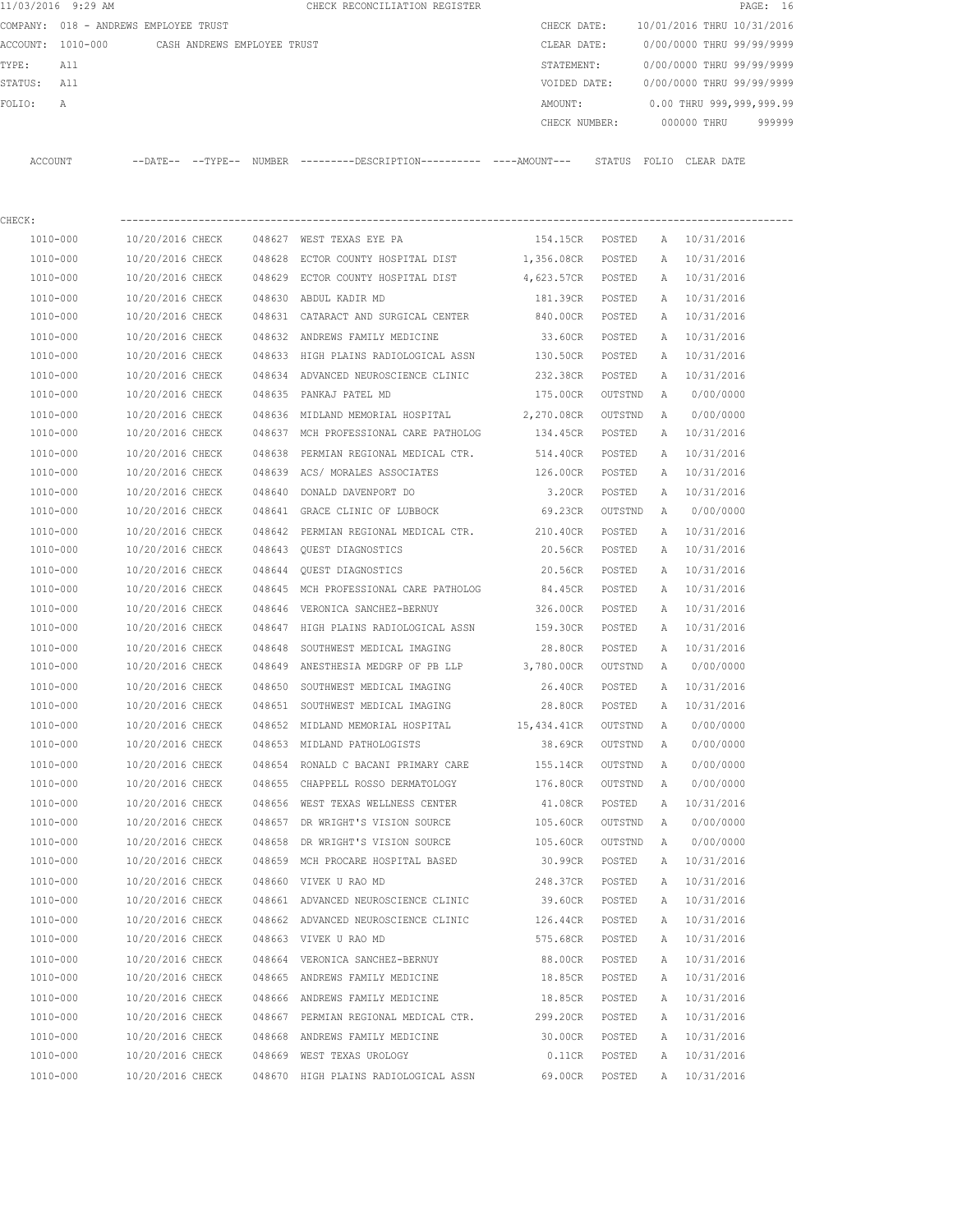|         | 11/03/2016 9:29 AM                    |                  |                             |        | CHECK RECONCILIATION REGISTER                                                              |                 |         |   |                            | PAGE: 17 |
|---------|---------------------------------------|------------------|-----------------------------|--------|--------------------------------------------------------------------------------------------|-----------------|---------|---|----------------------------|----------|
|         | COMPANY: 018 - ANDREWS EMPLOYEE TRUST |                  |                             |        |                                                                                            | CHECK DATE:     |         |   | 10/01/2016 THRU 10/31/2016 |          |
|         | ACCOUNT: 1010-000                     |                  | CASH ANDREWS EMPLOYEE TRUST |        |                                                                                            | CLEAR DATE:     |         |   | 0/00/0000 THRU 99/99/9999  |          |
| TYPE:   | All                                   |                  |                             |        |                                                                                            | STATEMENT:      |         |   | 0/00/0000 THRU 99/99/9999  |          |
| STATUS: | All                                   |                  |                             |        |                                                                                            | VOIDED DATE:    |         |   | 0/00/0000 THRU 99/99/9999  |          |
| FOLIO:  | А                                     |                  |                             |        |                                                                                            | AMOUNT:         |         |   | 0.00 THRU 999,999,999.99   |          |
|         |                                       |                  |                             |        |                                                                                            | CHECK NUMBER:   |         |   | 000000 THRU                | 999999   |
|         | ACCOUNT                               |                  |                             |        | --DATE-- --TYPE-- NUMBER --------DESCRIPTION--------- ----AMOUNT--- STATUS FOLIO CLEARDATE |                 |         |   |                            |          |
| CHECK:  |                                       |                  |                             |        |                                                                                            |                 |         |   |                            |          |
|         | 1010-000                              | 10/20/2016 CHECK |                             |        | 048671 ACS/ NURSES UNLIITED MANAGED                                                        | 297.65CR POSTED |         |   | A 10/31/2016               |          |
|         | 1010-000                              | 10/20/2016 CHECK |                             |        | 048672 URGENT ORTHOPEDIC SPECIALITST                                                       | 549.93CR        | POSTED  | A | 10/31/2016                 |          |
|         | 1010-000                              | 10/20/2016 CHECK |                             |        | 048673 PERMIAN REGIONAL MEDICAL CTR.                                                       | 620.00CR POSTED |         | A | 10/31/2016                 |          |
|         | 1010-000                              | 10/20/2016 CHECK |                             |        | 048674 HIGH PLAINS RADIOLOGICAL ASSN                                                       | 63.90CR         | POSTED  | A | 10/31/2016                 |          |
|         | 1010-000                              | 10/20/2016 CHECK |                             |        | 048675 MIDLAND PATHOLOGISTS                                                                | 41.50CR         | OUTSTND | A | 0/00/0000                  |          |
|         | 1010-000                              | 10/20/2016 CHECK |                             |        | 048676 MIDLAND MEMORIAL HOSPITAL                                                           | 4,783.52CR      | OUTSTND | A | 0/00/0000                  |          |
|         | 1010-000                              | 10/20/2016 CHECK |                             |        | 048677 ANESTHESIA MEDGRP OF PB LLP                                                         | 1,012.50CR      | OUTSTND | A | 0/00/0000                  |          |
|         | 1010-000                              | 10/20/2016 CHECK |                             |        | 048678 MIDLAND PATHOLOGISTS                                                                | 63.00CR         | OUTSTND | A | 0/00/0000                  |          |
|         | 1010-000                              | 10/20/2016 CHECK |                             |        | 048679 ODESSA REGIONAL HOSPITAL                                                            | 324.53CR        | POSTED  | Α | 10/31/2016                 |          |
|         | 1010-000                              | 10/20/2016 CHECK |                             |        | 048680 OUICK CARE CLINIC                                                                   | 80.75CR         | POSTED  | Α | 10/31/2016                 |          |
|         | 1010-000                              | 10/20/2016 CHECK |                             |        | 048681 CHAPPELL ROSSO DERMATOLOGY                                                          | 99.10CR         | OUTSTND | Α | 0/00/0000                  |          |
|         | 1010-000                              | 10/20/2016 CHECK |                             |        | 048682 MIDLAND PATHOLOGISTS                                                                | 5.00CR          | OUTSTND | A | 0/00/0000                  |          |
|         | 1010-000                              | 10/20/2016 CHECK |                             |        | 048683 MCH PROFESSIONAL CARE PATHOLOG                                                      | 41.08CR         | POSTED  | A | 10/31/2016                 |          |
|         | 1010-000                              | 10/20/2016 CHECK |                             |        | 048684 MCH PROFESSIONAL CARE PATHOLOG                                                      | 84.45CR         | POSTED  | Α | 10/31/2016                 |          |
|         | 1010-000                              | 10/20/2016 CHECK |                             |        | 048685 PERMIAN REGIONAL MEDICAL CTR.                                                       | 438.80CR        | POSTED  | A | 10/31/2016                 |          |
|         | 1010-000                              | 10/20/2016 CHECK |                             |        | 048686 PERMIAN REGIONAL MEDICAL CTR.                                                       | 603.20CR        | POSTED  | A | 10/31/2016                 |          |
|         | 1010-000                              | 10/20/2016 CHECK |                             |        | 048687 ACS/ MORALES ASSOCIATES                                                             | 60.00CR         | POSTED  | A | 10/31/2016                 |          |
|         | 1010-000                              | 10/20/2016 CHECK |                             | 048688 | ACS/ MATTISON PATHOLOGY LLP                                                                | 1,360.98CR      | POSTED  | A | 10/31/2016                 |          |
|         | 1010-000                              | 10/20/2016 CHECK |                             | 048689 | TEXAS ONCOLOGY, P.A.                                                                       | 134.45CR        | POSTED  | A | 10/31/2016                 |          |
|         | 1010-000                              | 10/20/2016 CHECK |                             | 048690 | TEXAS ONCOLOGY, P.A.                                                                       | 11.36CR         | POSTED  | Α | 10/31/2016                 |          |
|         | 1010-000                              | 10/20/2016 CHECK |                             | 048691 | TEXAS ONCOLOGY, P.A.                                                                       | 4.22CR          | POSTED  |   | A 10/31/2016               |          |
|         | 1010-000                              | 10/20/2016 CHECK |                             | 048692 | TEXAS ONCOLOGY, P.A.                                                                       | 14.82CR         | POSTED  |   | A 10/31/2016               |          |
|         | $1010 - 000$                          | 10/20/2016 CHECK |                             | 048693 | TEXAS ONCOLOGY, P.A.                                                                       | 19.76CR         | POSTED  | A | 10/31/2016                 |          |
|         | 1010-000                              | 10/20/2016 CHECK |                             |        | 048694 ABDUL KADIR MD                                                                      | 84.45CR         | POSTED  |   | A 10/31/2016               |          |
|         | 1010-000                              | 10/20/2016 CHECK |                             |        | 048695 RAND E WADDINGHAM MD                                                                | 711.93CR        | POSTED  | А | 10/31/2016                 |          |
|         | 1010-000                              | 10/20/2016 CHECK |                             |        | 048696 RICHARD B CULBERT MD                                                                | 17.61CR         | OUTSTND | A | 0/00/0000                  |          |
|         | 1010-000                              | 10/20/2016 CHECK |                             |        | 048697 SCOTT & WHITE HOSPITAL - LLANO                                                      | 135.63CR        | OUTSTND | Α | 0/00/0000                  |          |
|         | 1010-000                              | 10/20/2016 CHECK |                             |        | 048698 SCOTT & WHITE HOSPITAL - LLANO                                                      | 28.41CR         | OUTSTND | Α | 0/00/0000                  |          |
|         | 1010-000                              | 10/27/2016 CHECK |                             |        | 048699 SATISH NAYAK                                                                        | 283.36CR        | OUTSTND | Α | 0/00/0000                  |          |
|         | 1010-000                              | 10/27/2016 CHECK |                             |        | 048700 SATISH NAYAK                                                                        | 257.68CR        | OUTSTND | Α | 0/00/0000                  |          |
|         | 1010-000                              | 10/27/2016 CHECK |                             |        | 048701 JERRY WADE                                                                          | 882.20CR        | OUTSTND | Α | 0/00/0000                  |          |
|         | 1010-000                              | 10/27/2016 CHECK |                             |        | 048702 WELLDYNE RX                                                                         | 20,323.83CR     | OUTSTND | Α | 0/00/0000                  |          |
|         | 1010-000                              | 10/27/2016 CHECK |                             |        | 048703 BASIN PEDIATRIC DENTISTRY PLLC                                                      | 220.00CR        | OUTSTND | Α | 0/00/0000                  |          |
|         | 1010-000                              | 10/27/2016 CHECK |                             |        | 048704 PERMIAN PHYSICIANS SERV                                                             | 246.02CR        | OUTSTND | Α | 0/00/0000                  |          |
|         | 1010-000                              | 10/27/2016 CHECK |                             |        | 048705 SATISH NAYAK                                                                        | 61.74CR         | OUTSTND | Α | 0/00/0000                  |          |
|         | 1010-000                              | 10/27/2016 CHECK |                             |        | 048706 PERMIAN REGIONAL MEDICAL CTR. 1,559.60CR                                            |                 | OUTSTND | Α | 0/00/0000                  |          |
|         | 1010-000                              | 10/27/2016 CHECK |                             |        | 048707 ADVANCED NEUROSCIENCE CLINIC                                                        | 207.05CR        | OUTSTND | Α | 0/00/0000                  |          |
|         | 1010-000                              | 10/27/2016 CHECK |                             |        | 048708 MCGEHEE MEDICAL PA                                                                  | 185.35CR        | OUTSTND | Α | 0/00/0000                  |          |
|         | 1010-000                              | 10/27/2016 CHECK |                             |        | 048709 MCGEHEE MEDICAL PA                                                                  | 20.75CR         | OUTSTND | Α | 0/00/0000                  |          |
|         | 1010-000                              | 10/27/2016 CHECK |                             |        | 048710 ACS/ MATTISON PATHOLOGY LLP                                                         | 1,410.98CR      | OUTSTND | Α | 0/00/0000                  |          |
|         | 1010-000                              | 10/27/2016 CHECK |                             |        | 048711 ACS/ MATTISON PATHOLOGY LLP                                                         | 64.96CR         | OUTSTND | Α | 0/00/0000                  |          |
|         | 1010-000                              | 10/27/2016 CHECK |                             |        | 048712 ACS/ MATTISON PATHOLOGY LLP                                                         | 90.00CR         | OUTSTND | Α | 0/00/0000                  |          |
|         | 1010-000                              | 10/27/2016 CHECK |                             |        | 048713 PANHANDLE PEDIATRICS                                                                | 56.00CR         | OUTSTND | Α | 0/00/0000                  |          |
|         | 1010-000                              | 10/27/2016 CHECK |                             |        | 048714 MCH PROFESSIONAL CARE PATHOLOG                                                      | 760.50CR        | OUTSTND | Α | 0/00/0000                  |          |
|         |                                       |                  |                             |        |                                                                                            |                 |         |   |                            |          |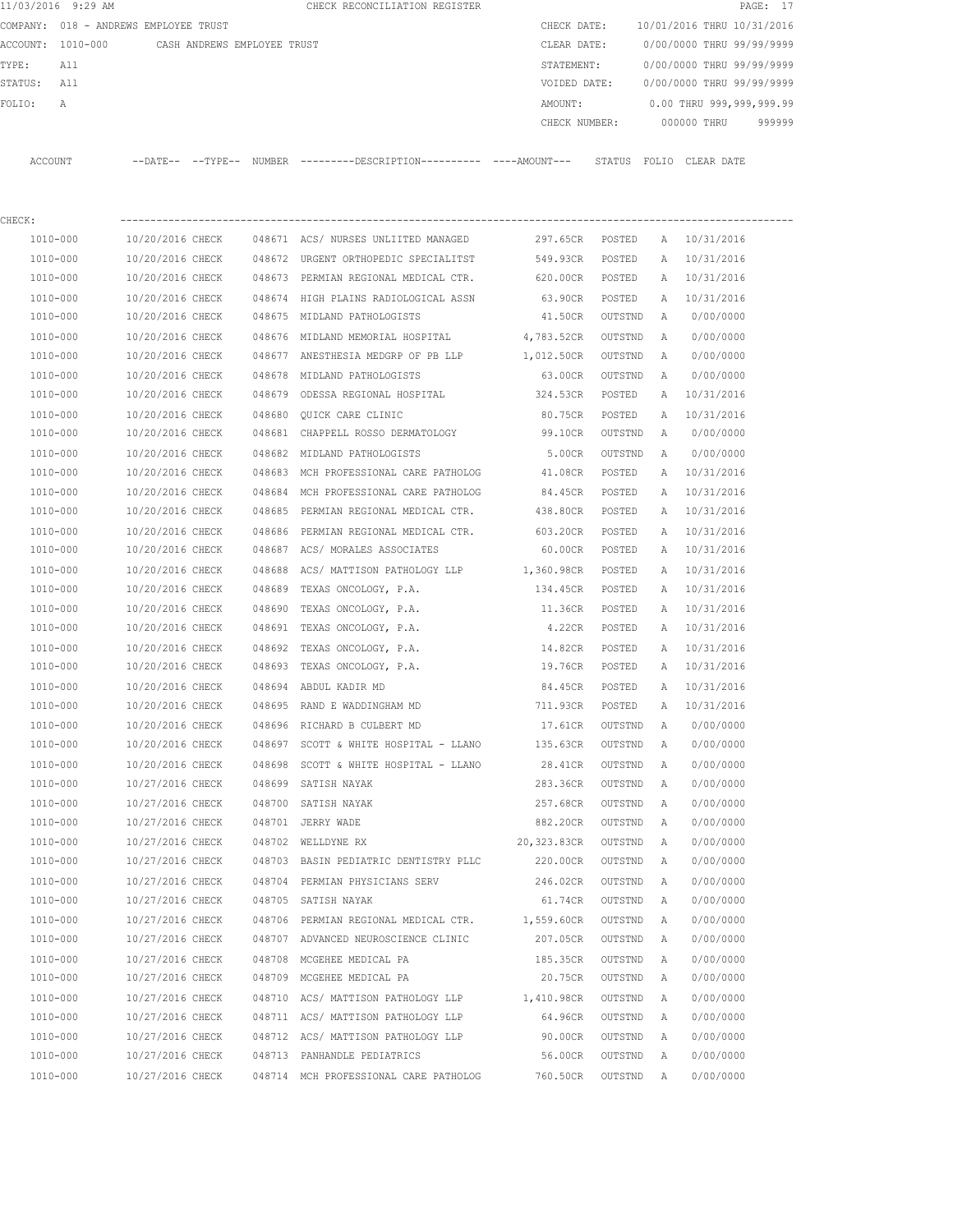|             | 11/03/2016 9:29 AM                            |                  |        | CHECK RECONCILIATION REGISTER                                                                |               |         |   |                            | PAGE: 18 |
|-------------|-----------------------------------------------|------------------|--------|----------------------------------------------------------------------------------------------|---------------|---------|---|----------------------------|----------|
|             | COMPANY: 018 - ANDREWS EMPLOYEE TRUST         |                  |        |                                                                                              | CHECK DATE:   |         |   | 10/01/2016 THRU 10/31/2016 |          |
|             | ACCOUNT: 1010-000 CASH ANDREWS EMPLOYEE TRUST |                  |        |                                                                                              | CLEAR DATE:   |         |   | 0/00/0000 THRU 99/99/9999  |          |
| TYPE:       | All                                           |                  |        |                                                                                              | STATEMENT:    |         |   | 0/00/0000 THRU 99/99/9999  |          |
| STATUS: All |                                               |                  |        |                                                                                              | VOIDED DATE:  |         |   | 0/00/0000 THRU 99/99/9999  |          |
| FOLIO:      | Α                                             |                  |        |                                                                                              | AMOUNT:       |         |   | 0.00 THRU 999,999,999.99   |          |
|             |                                               |                  |        |                                                                                              | CHECK NUMBER: |         |   | 000000 THRU                | 999999   |
|             | ACCOUNT                                       |                  |        | --DATE-- --TYPE-- NUMBER ---------DESCRIPTION---------- ----AMOUNT--- STATUS FOLIO CLEARDATE |               |         |   |                            |          |
| CHECK:      |                                               |                  |        |                                                                                              |               |         |   |                            |          |
|             | 1010-000                                      | 10/27/2016 CHECK |        | 048715 AUSTIN ANESTESIOLOGY GROUP 2,435.72CR OUTSTND A                                       |               |         |   | 0/00/0000                  |          |
|             | 1010-000                                      | 10/27/2016 CHECK |        | 048716 MIDLAND PATHOLOGISTS                                                                  | 41.50CR       | OUTSTND | A | 0/00/0000                  |          |
|             | 1010-000                                      | 10/27/2016 CHECK |        | 048717 SATISH NAYAK                                                                          | 122.50CR      | OUTSTND | A | 0/00/0000                  |          |
|             | 1010-000                                      | 10/27/2016 CHECK |        | 048718 SATISH NAYAK                                                                          | 112.00CR      | OUTSTND | A | 0/00/0000                  |          |
|             | 1010-000                                      | 10/27/2016 CHECK |        | 048719 ANDREWS FAMILY MEDICINE                                                               | 68.60CR       | OUTSTND | A | 0/00/0000                  |          |
|             | 1010-000                                      | 10/27/2016 CHECK |        | 048720 ANDREWS FAMILY MEDICINE                                                               | 165.81CR      | OUTSTND | A | 0/00/0000                  |          |
|             | 1010-000                                      | 10/27/2016 CHECK |        | 048721 ANDREWS FAMILY MEDICINE                                                               | 80.29CR       | OUTSTND | A | 0/00/0000                  |          |
|             | 1010-000                                      | 10/27/2016 CHECK |        | 048722 HIGH PLAINS RADIOLOGICAL ASSN                                                         | 67.50CR       | OUTSTND | A | 0/00/0000                  |          |
|             | 1010-000                                      | 10/27/2016 CHECK |        | 048723 PERMIAN REGIONAL MEDICAL CTR. 3,166.80CR                                              |               | OUTSTND | A | 0/00/0000                  |          |
|             | 1010-000                                      | 10/27/2016 CHECK |        | 048724 ABDUL KADIR MD                                                                        | 41.08CR       | OUTSTND | A | 0/00/0000                  |          |
|             | 1010-000                                      | 10/27/2016 CHECK |        | 048725 MCH PROFESSIONAL CARE PATHOLOG 134.78CR                                               |               | OUTSTND | A | 0/00/0000                  |          |
|             | 1010-000                                      | 10/27/2016 CHECK |        | 048726 MCH PROFESSIONAL CARE PATHOLOG                                                        | 480.56CR      | OUTSTND | Α | 0/00/0000                  |          |
|             | 1010-000                                      | 10/27/2016 CHECK |        | 048727 MCH PROCARE HOSPITAL BASED                                                            | 16.22CR       | OUTSTND | Α | 0/00/0000                  |          |
|             | 1010-000                                      | 10/27/2016 CHECK |        | 048728 ANDREWS FAMILY MEDICINE                                                               | 11.07CR       | OUTSTND | A | 0/00/0000                  |          |
|             | 1010-000                                      | 10/27/2016 CHECK |        | 048729 ANDREWS FAMILY MEDICINE                                                               | 12.85CR       | OUTSTND | A | 0/00/0000                  |          |
|             | 1010-000                                      | 10/27/2016 CHECK |        | 048730 MCH PROFESSIONAL CARE PATHOLOG                                                        | 585.00CR      | OUTSTND | Α | 0/00/0000                  |          |
|             | 1010-000                                      | 10/27/2016 CHECK |        | 048731 MCH PROCARE HOSPITAL BASED                                                            | 394.70CR      | OUTSTND | A | 0/00/0000                  |          |
|             | 1010-000                                      | 10/27/2016 CHECK |        | 048732 RONALD J CARR, DDS                                                                    | 87.50CR       | OUTSTND | A | 0/00/0000                  |          |
|             | 1010-000                                      | 10/27/2016 CHECK |        | 048733 GLENN R STOCKBRIDGE DPM                                                               | 6.00CR        | OUTSTND | A | 0/00/0000                  |          |
|             | 1010-000                                      | 10/27/2016 CHECK |        | 048734 SURESH PRASAD, MD, PA                                                                 | 212.94CR      | OUTSTND | A | 0/00/0000                  |          |
|             | 1010-000                                      | 10/27/2016 CHECK |        | 048735 SURESH PRASAD, MD, PA                                                                 | 21.74CR       | OUTSTND | A | 0/00/0000                  |          |
|             | 1010-000                                      | 10/27/2016 CHECK |        | 048736 SURESH PRASAD, MD, PA                                                                 | 41.08CR       | OUTSTND | Α | 0/00/0000                  |          |
|             | 1010-000                                      | 10/27/2016 CHECK |        | 048737 PERMIAN REGIONAL MEDICAL CTR. 462.00CR                                                |               | OUTSTND | Α | 0/00/0000                  |          |
|             | 1010-000                                      | 10/27/2016 CHECK |        | 048738 MIDLAND PATHOLOGISTS                                                                  | 20.00CR       | OUTSTND | A | 0/00/0000                  |          |
|             | 1010-000                                      | 10/27/2016 CHECK |        | 048739 ANDREWS FAMILY MEDICINE                                                               | 33.60CR       | OUTSTND | A | 0/00/0000                  |          |
|             | $1010 - 000$                                  | 10/27/2016 CHECK |        | 048740 ANDREWS FAMILY MEDICINE                                                               | 33.60CR       | OUTSTND | Α | 0/00/0000                  |          |
|             | 1010-000                                      | 10/27/2016 CHECK |        | 048741 JAMES B GOATES DDS                                                                    | 124.00CR      | OUTSTND | Α | 0/00/0000                  |          |
|             | 1010-000                                      | 10/27/2016 CHECK |        | 048742 ANDREWS FAMILY MEDICINE                                                               | 33.60CR       | OUTSTND | Α | 0/00/0000                  |          |
|             | 1010-000                                      | 10/27/2016 CHECK |        | 048743 PERMIAN REGIONAL MEDICAL CTR.                                                         | 4,481.10CR    | OUTSTND | Α | 0/00/0000                  |          |
|             | $1010 - 000$                                  | 10/27/2016 CHECK |        | 048744 PRMC ANESTHESIA SERVICES                                                              | 2,280.60CR    | OUTSTND | Α | 0/00/0000                  |          |
|             | 1010-000                                      | 10/27/2016 CHECK |        | 048745 SATISH NAYAK                                                                          | 87.50CR       | OUTSTND | Α | 0/00/0000                  |          |
|             | $1010 - 000$                                  | 10/27/2016 CHECK |        | 048746 SATISH NAYAK                                                                          | 105.00CR      | OUTSTND | Α | 0/00/0000                  |          |
|             | 1010-000                                      | 10/27/2016 CHECK |        | 048747 VIVEK U RAO MD                                                                        | 11.42CR       | OUTSTND | Α | 0/00/0000                  |          |
|             | $1010 - 000$                                  | 10/27/2016 CHECK | 048748 | PERMIAN REGIONAL MEDICAL CTR.                                                                | 3,867.30CR    | OUTSTND | Α | 0/00/0000                  |          |
|             | 1010-000                                      | 10/27/2016 CHECK |        | 048749 PERMIAN REGIONAL MEDICAL CTR.                                                         | 396.00CR      | OUTSTND | Α | 0/00/0000                  |          |
|             | 1010-000                                      | 10/27/2016 CHECK |        | 048750 HIGH PLAINS RADIOLOGICAL ASSN                                                         | 99.12CR       | OUTSTND | Α | 0/00/0000                  |          |
|             | 1010-000                                      | 10/27/2016 CHECK |        | 048751 CENTER FOR ORTHOPEDIC SURGERY                                                         | 202.90CR      | OUTSTND | Α | 0/00/0000                  |          |
|             | 1010-000                                      | 10/27/2016 CHECK |        | 048752 PERMIAN REGIONAL MEDICAL CTR.                                                         | 199.20CR      | OUTSTND | Α | 0/00/0000                  |          |
|             | 1010-000                                      | 10/27/2016 CHECK |        | 048753 QUICK CARE CLINIC                                                                     | 130.20CR      | OUTSTND | Α | 0/00/0000                  |          |
|             | 1010-000                                      | 10/27/2016 CHECK |        | 048754 FRANK O MCGEHEE                                                                       | 109.45CR      | OUTSTND | Α | 0/00/0000                  |          |
|             | 1010-000                                      | 10/27/2016 CHECK |        | 048755 PERMIAN PREMIERE HEALTH SERV                                                          | 41.08CR       | OUTSTND | Α | 0/00/0000                  |          |
|             | 1010-000                                      | 10/27/2016 CHECK |        | 048756 VIP CARE MANAGEMENT                                                                   | 568.85CR      | OUTSTND | Α | 0/00/0000                  |          |
|             | 1010-000                                      | 10/27/2016 CHECK |        | 048757 PERMIAN REGIONAL MEDICAL CTR.                                                         | 949.60CR      | OUTSTND | Α | 0/00/0000                  |          |
|             | 1010-000                                      | 10/27/2016 CHECK |        | 048758 PERMIAN REGIONAL MEDICAL CTR.                                                         | 867.60CR      | OUTSTND | Α | 0/00/0000                  |          |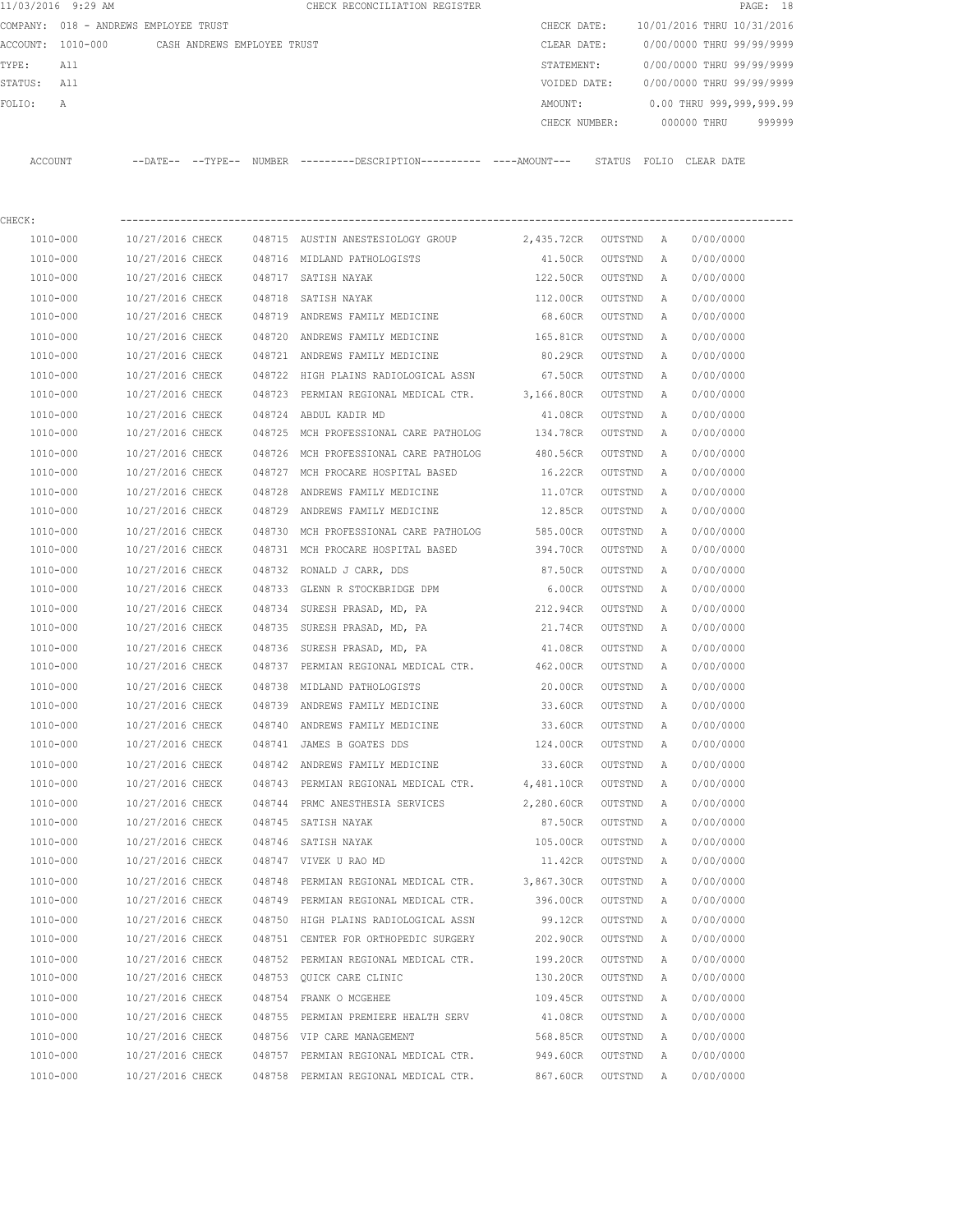| 11/03/2016 9:29 AM                            |                  |  |                                                | CHECK RECONCILIATION REGISTER |                                                                                              |         |          | PAGE: 19                   |  |
|-----------------------------------------------|------------------|--|------------------------------------------------|-------------------------------|----------------------------------------------------------------------------------------------|---------|----------|----------------------------|--|
| COMPANY: 018 - ANDREWS EMPLOYEE TRUST         |                  |  |                                                |                               | CHECK DATE:                                                                                  |         |          | 10/01/2016 THRU 10/31/2016 |  |
| ACCOUNT: 1010-000 CASH ANDREWS EMPLOYEE TRUST |                  |  |                                                |                               | CLEAR DATE:                                                                                  |         |          | 0/00/0000 THRU 99/99/9999  |  |
| TYPE:<br>All                                  |                  |  |                                                |                               | STATEMENT:                                                                                   |         |          | 0/00/0000 THRU 99/99/9999  |  |
| STATUS: All                                   |                  |  |                                                |                               | VOIDED DATE:                                                                                 |         |          | 0/00/0000 THRU 99/99/9999  |  |
| FOLIO:<br>$\mathbb{A}$                        |                  |  |                                                |                               | AMOUNT:                                                                                      |         |          | 0.00 THRU 999,999,999.99   |  |
|                                               |                  |  |                                                |                               | CHECK NUMBER:                                                                                |         |          | 000000 THRU<br>999999      |  |
| ACCOUNT                                       |                  |  |                                                |                               | --DATE-- --TYPE-- NUMBER ---------DESCRIPTION---------- ---AMOUNT--- STATUS FOLIO CLEAR-DATE |         |          |                            |  |
| CHECK:                                        |                  |  |                                                |                               |                                                                                              |         |          |                            |  |
| 1010-000                                      | 10/27/2016 CHECK |  |                                                |                               | 048759 PERMIAN REGIONAL MEDICAL CTR. 145.60CR OUTSTND A                                      |         |          | 0/00/0000                  |  |
| 1010-000                                      | 10/27/2016 CHECK |  |                                                |                               | 048760 PERMIAN REGIONAL MEDICAL CTR. 1,292.40CR OUTSTND                                      |         | A        | 0/00/0000                  |  |
| 1010-000                                      | 10/27/2016 CHECK |  | 048761 PERMIAN REGIONAL MEDICAL CTR.           |                               | 1,181.60CR OUTSTND                                                                           |         | A        | 0/00/0000                  |  |
| 1010-000                                      | 10/27/2016 CHECK |  | 048762 ECTOR COUNTY HOSPITAL DIST              |                               | 333.86CR OUTSTND                                                                             |         | A        | 0/00/0000                  |  |
| 1010-000                                      | 10/27/2016 CHECK |  | 048763 ANDREWS FAMILY MEDICINE                 |                               | 18.85CR OUTSTND                                                                              |         | A        | 0/00/0000                  |  |
| 1010-000                                      | 10/27/2016 CHECK |  | 048764 PERMIAN REGIONAL MEDICAL CTR.           |                               | 66.40CR OUTSTND                                                                              |         | A        | 0/00/0000                  |  |
| 1010-000                                      | 10/27/2016 CHECK |  | 048765 MIDLAND PATHOLOGISTS                    |                               | 5.00CR OUTSTND                                                                               |         | A        | 0/00/0000                  |  |
| 1010-000                                      | 10/27/2016 CHECK |  |                                                |                               | 048766 PERMIAN REGIONAL MEDICAL CTR. 132.00CR                                                | OUTSTND | A        | 0/00/0000                  |  |
| 1010-000                                      | 10/27/2016 CHECK |  | 048767 MIDLAND PATHOLOGISTS                    |                               | 15.00CR                                                                                      | OUTSTND | A        | 0/00/0000                  |  |
| 1010-000                                      | 10/27/2016 CHECK |  |                                                |                               | 048768 PERMIAN REGIONAL MEDICAL CTR. 125.60CR                                                | OUTSTND | <b>A</b> | 0/00/0000                  |  |
| 1010-000                                      | 10/27/2016 CHECK |  |                                                |                               | 048769 PERMIAN REGIONAL MEDICAL CTR. 2,013.60CR OUTSTND                                      |         | A        | 0/00/0000                  |  |
| 1010-000                                      | 10/27/2016 CHECK |  | 048770 MIDLAND PATHOLOGISTS                    |                               | 13.79CR OUTSTND                                                                              |         | A        | 0/00/0000                  |  |
| 1010-000                                      | 10/27/2016 CHECK |  |                                                |                               | 048771 HIGH PLAINS RADIOLOGICAL ASSN 117.90CR OUTSTND                                        |         | A        | 0/00/0000                  |  |
| 1010-000                                      | 10/27/2016 CHECK |  | 048772 ABDUL KADIR MD                          |                               | 41.08CR                                                                                      | OUTSTND | A        | 0/00/0000                  |  |
| 1010-000                                      | 10/27/2016 CHECK |  | 048773 WEST TEXAS UROLOGY                      |                               | 53.77CR OUTSTND                                                                              |         | A        | 0/00/0000                  |  |
| 1010-000                                      |                  |  | 10/27/2016 CHECK 048774 MATTISON PATHOLOGY LLP |                               | 54.62CR OUTSTND A                                                                            |         |          | 0/00/0000                  |  |
| TOTALS FOR ACCOUNT 1010-000                   |                  |  | CHECK                                          | TOTAL:                        | 446,565.32CR                                                                                 |         |          |                            |  |
|                                               |                  |  | DEPOSIT                                        | TOTAL:                        | 0.00                                                                                         |         |          |                            |  |
|                                               |                  |  | INTEREST                                       | TOTAL:                        | 0.00                                                                                         |         |          |                            |  |
|                                               |                  |  | MISCELLANEOUS TOTAL:                           |                               | 0.00                                                                                         |         |          |                            |  |
|                                               |                  |  | SERVICE CHARGE TOTAL:                          |                               | 0.00                                                                                         |         |          |                            |  |
|                                               |                  |  | EFT                                            | TOTAL:                        | 0.00                                                                                         |         |          |                            |  |
|                                               |                  |  | BANK-DRAFT                                     | TOTAL:                        | 0.00                                                                                         |         |          |                            |  |
| TOTALS FOR ANDREWS EMPLOYEE TRUST             |                  |  | CHECK                                          | TOTAL:                        | 446,565.32CR                                                                                 |         |          |                            |  |
|                                               |                  |  | DEPOSIT                                        | TOTAL:                        | 0.00                                                                                         |         |          |                            |  |
|                                               |                  |  | INTEREST                                       | TOTAL:                        | 0.00                                                                                         |         |          |                            |  |
|                                               |                  |  | MISCELLANEOUS                                  | TOTAL:                        | 0.00                                                                                         |         |          |                            |  |
|                                               |                  |  | SERVICE CHARGE TOTAL:                          |                               | 0.00                                                                                         |         |          |                            |  |
|                                               |                  |  | EFT                                            | TOTAL:                        | 0.00                                                                                         |         |          |                            |  |
|                                               |                  |  | BANK-DRAFT                                     | TOTAL:                        | 0.00                                                                                         |         |          |                            |  |
|                                               |                  |  |                                                |                               |                                                                                              |         |          |                            |  |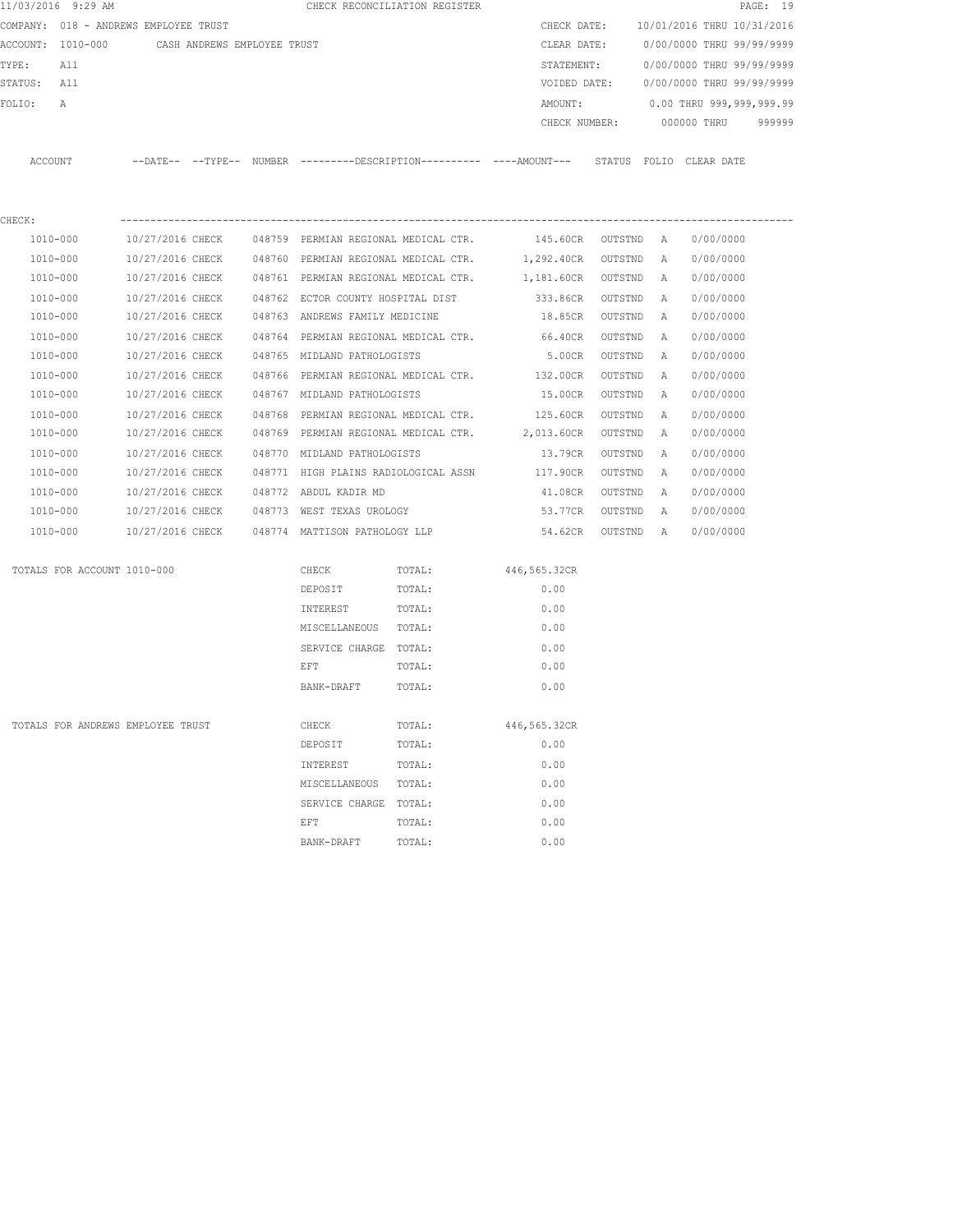|        | 11/03/2016 9:29 AM                  |                  |              |                                            | CHECK RECONCILIATION REGISTER                          |                                                                                             |         |   |                            | PAGE: 20 |
|--------|-------------------------------------|------------------|--------------|--------------------------------------------|--------------------------------------------------------|---------------------------------------------------------------------------------------------|---------|---|----------------------------|----------|
|        | COMPANY: 020 - PAYROLL ACCOUNT FUND |                  |              |                                            |                                                        | CHECK DATE:                                                                                 |         |   | 10/01/2016 THRU 10/31/2016 |          |
|        | ACCOUNT: 1001-000                   | CASH             |              |                                            |                                                        | CLEAR DATE:                                                                                 |         |   | 0/00/0000 THRU 99/99/9999  |          |
| TYPE:  | All                                 |                  |              |                                            |                                                        | STATEMENT:                                                                                  |         |   | 0/00/0000 THRU 99/99/9999  |          |
|        | STATUS: All                         |                  |              |                                            |                                                        | VOIDED DATE:                                                                                |         |   | 0/00/0000 THRU 99/99/9999  |          |
|        | FOLIO:<br>А                         |                  |              |                                            |                                                        | AMOUNT:                                                                                     |         |   | $0.00$ THRU 999,999,999.99 |          |
|        |                                     |                  |              |                                            |                                                        |                                                                                             |         |   | CHECK NUMBER: 000000 THRU  | 999999   |
|        |                                     |                  |              |                                            |                                                        |                                                                                             |         |   |                            |          |
|        | ACCOUNT                             |                  |              |                                            |                                                        | --DATE-- --TYPE-- NUMBER --------DESCRIPTION---------- ---AMOUNT--- STATUS FOLIO CLEAR-DATE |         |   |                            |          |
|        | BANK DRAFT:                         |                  |              |                                            |                                                        |                                                                                             |         |   |                            |          |
|        | 1001-000                            |                  |              |                                            | 10/05/2016 BANK-DRAFT TEXAS CHILD SUPPORT DISBURSEME   | 1,491.50CR POSTED A 10/31/2016                                                              |         |   |                            |          |
|        | 1001-000                            |                  |              |                                            | 10/05/2016 BANK-DRAFT000001 INTERNAL REVENUE SERVICE   | 81,402.69CR POSTED                                                                          |         |   | A 10/31/2016               |          |
|        | 1001-000                            |                  |              |                                            | 10/19/2016 BANK-DRAFT TEXAS CHILD SUPPORT DISBURSEME   | 1,491.50CR POSTED                                                                           |         |   | A 10/31/2016               |          |
|        | 1001-000                            |                  |              |                                            | 10/19/2016 BANK-DRAFT000001 INTERNAL REVENUE SERVICE   | 83,143.75CR POSTED                                                                          |         |   | A 10/31/2016               |          |
|        | 1001-000                            |                  |              |                                            |                                                        | 10/28/2016 BANK-DRAFT TEXAS COUNTY & DISTRICT RETIRE 161,759.06CR OUTSTND A 0/00/0000       |         |   |                            |          |
|        | 1001-000                            |                  |              |                                            |                                                        | 10/28/2016 BANK-DRAFT000001 TEXAS CHILD SUPPORT DISBURSEME 776.50CR POSTED                  |         |   | A 10/31/2016               |          |
|        | 1001-000                            |                  |              |                                            |                                                        | 10/28/2016 BANK-DRAFT000002 INTERNAL REVENUE SERVICE 32,650.25CR POSTED A 10/31/2016        |         |   |                            |          |
| CHECK: |                                     |                  |              |                                            |                                                        |                                                                                             |         |   |                            |          |
|        | $1001 - 000$                        |                  |              |                                            | 10/05/2016 CHECK 110891 AIG VALIC FINANCIAL ADVISORS I | 150.00CR POSTED                                                                             |         |   | A 10/31/2016               |          |
|        | 1001-000                            |                  |              |                                            | 10/05/2016 CHECK 110892 C.S.B. ANDREWS COUNTY ADULT PR | 1,249.25CR POSTED                                                                           |         |   | A 10/31/2016               |          |
|        | 1001-000                            |                  |              | 10/05/2016 CHECK 110893 MASS MUTUAL        |                                                        | 480.00CR POSTED                                                                             |         |   | A 10/31/2016               |          |
|        | 1001-000                            | 10/05/2016 CHECK |              | 110894 NACO/SOUTH CENTRAL                  |                                                        | 20.00CR POSTED                                                                              |         |   | A 10/31/2016               |          |
|        | 1001-000                            | 10/05/2016 CHECK |              |                                            | 110895 SECURITY BENEFIT GROUP OF COMP                  | 475.00CR                                                                                    | POSTED  |   | A 10/31/2016               |          |
|        | 1001-000                            | 10/05/2016 CHECK | 110896 TG    |                                            |                                                        | 130.13CR POSTED                                                                             |         |   | A 10/31/2016               |          |
|        | 1001-000                            | 10/05/2016 CHECK |              | 110897 WADDELL & REED INC                  |                                                        | 150.00CR                                                                                    | POSTED  |   | A 10/31/2016               |          |
|        | 1001-000                            | 10/07/2016 CHECK |              | 110898 MARK A NICKEL                       |                                                        | 138.52CR POSTED                                                                             |         |   | A 10/31/2016               |          |
|        | *** 1001-000                        | 10/19/2016 CHECK |              |                                            | 110931 AIG VALIC FINANCIAL ADVISORS I                  | 150.00CR                                                                                    | POSTED  |   | A 10/31/2016               |          |
|        | 1001-000                            | 10/19/2016 CHECK |              | 110932 MASS MUTUAL                         |                                                        | 480.00CR                                                                                    | POSTED  |   | A 10/31/2016               |          |
|        | 1001-000                            | 10/19/2016 CHECK |              | 110933 NACO/SOUTH CENTRAL                  |                                                        | 20.00CR                                                                                     | POSTED  |   | A 10/31/2016               |          |
|        | $1001 - 000$                        |                  |              |                                            |                                                        | 10/19/2016 CHECK 110934 SECURITY BENEFIT GROUP OF COMP 525.00CR                             | POSTED  |   | A 10/31/2016               |          |
|        |                                     | 10/19/2016 CHECK |              |                                            |                                                        |                                                                                             |         |   |                            |          |
|        | 1001-000                            |                  | 110935 TG    | 10/19/2016 CHECK 110936 WADDELL & REED INC |                                                        | 130.13CR POSTED                                                                             |         |   | A 10/31/2016               |          |
|        | 1001-000                            |                  | 110938 AFLAC |                                            |                                                        | 150.00CR POSTED                                                                             |         |   | A 10/31/2016               |          |
|        | *** 1001-000                        | 10/28/2016 CHECK |              |                                            |                                                        | 6,916.33CR OUTSTND                                                                          |         |   | A 0/00/0000                |          |
|        | $1001 - 000$                        | 10/28/2016 CHECK |              | 110939 AFLAC GROUP INSURANCE               |                                                        | 522.55CR                                                                                    | OUTSTND | Α | 0/00/0000                  |          |
|        | $1001 - 000$                        | 10/28/2016 CHECK |              | 110940 AMERICAN HERITAGE                   |                                                        | 263.62CR                                                                                    | OUTSTND | Α | 0/00/0000                  |          |
|        | $1001 - 000$                        | 10/28/2016 CHECK |              | 110941 MASS MUTUAL                         |                                                        | 1,000.00CR                                                                                  | OUTSTND | Α | 0/00/0000                  |          |
|        | $1001 - 000$                        | 10/28/2016 CHECK |              | 110942 NEW YORK LIFE INS.                  |                                                        | 1,512.90CR                                                                                  | OUTSTND | Α | 0/00/0000                  |          |
|        | 1001-000                            | 10/28/2016 CHECK |              | 110943 UNITED WAY                          |                                                        | 177.00CR                                                                                    | OUTSTND | Α | 0/00/0000                  |          |
|        | $1001 - 000$                        | 10/28/2016 CHECK | 110944       | WASHINGTON NATIONAL INSURANCE              |                                                        | 3,159.02CR                                                                                  | OUTSTND | Α | 0/00/0000                  |          |
|        | 1001-000                            | 10/28/2016 CHECK |              | 110945 CAPROCK HEALTHPLANS INS             |                                                        | 102,406.89CR                                                                                | OUTSTND | Α | 0/00/0000                  |          |
|        | TOTALS FOR ACCOUNT 1001-000         |                  |              | CHECK                                      | TOTAL:                                                 | 120,206.34CR                                                                                |         |   |                            |          |
|        |                                     |                  |              | DEPOSIT                                    | TOTAL:                                                 | 0.00                                                                                        |         |   |                            |          |
|        |                                     |                  |              | INTEREST                                   | TOTAL:                                                 | 0.00                                                                                        |         |   |                            |          |
|        |                                     |                  |              | MISCELLANEOUS                              | TOTAL:                                                 | 0.00                                                                                        |         |   |                            |          |
|        |                                     |                  |              | SERVICE CHARGE                             | TOTAL:                                                 | 0.00                                                                                        |         |   |                            |          |
|        |                                     |                  |              | EFT                                        | TOTAL:                                                 | 0.00                                                                                        |         |   |                            |          |

BANK-DRAFT TOTAL: 362,715.25CR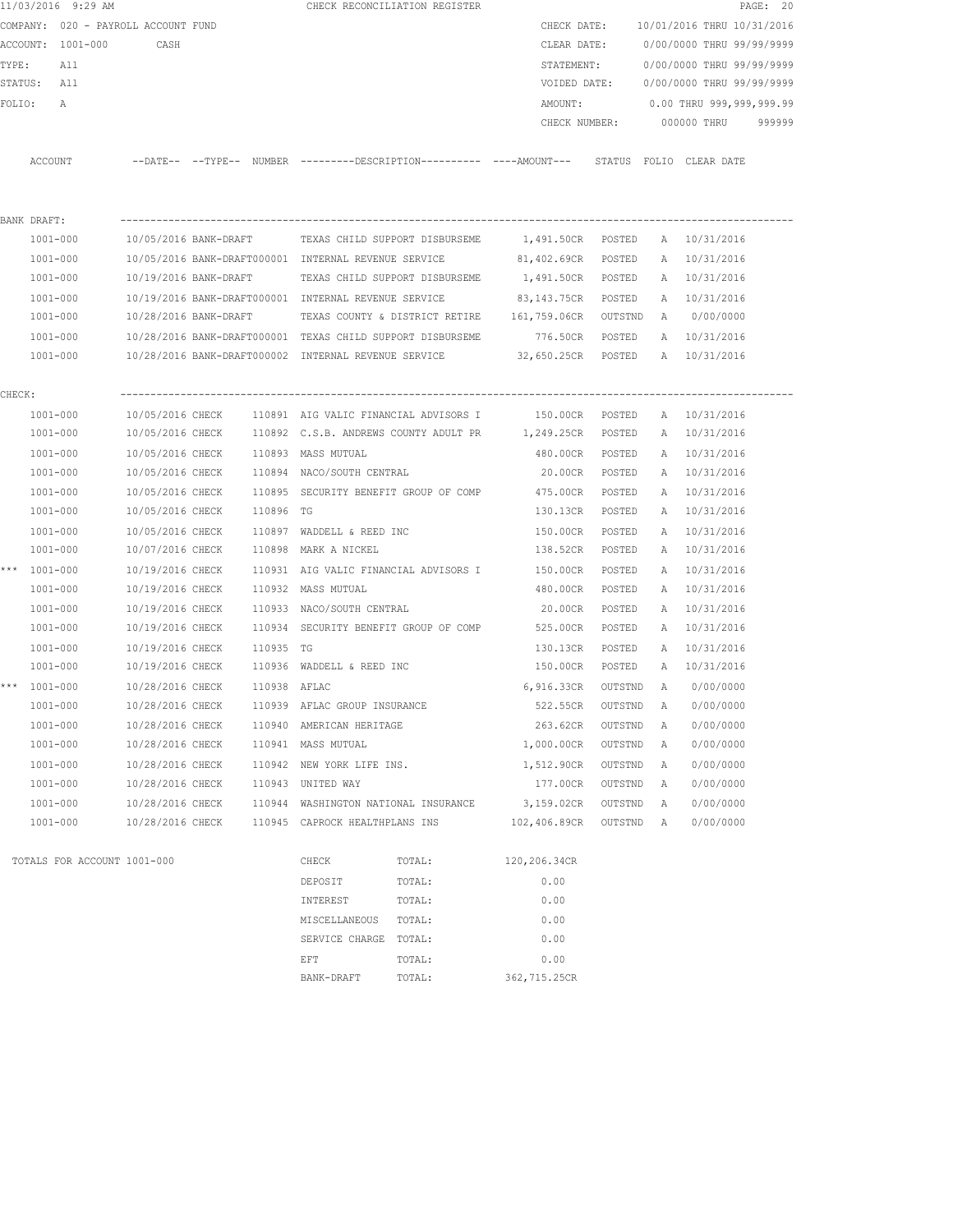|          | 11/03/2016 9:29 AM                  |      |  |                | CHECK RECONCILIATION REGISTER                                         |               |                            |             |                           | PAGE: 21 |
|----------|-------------------------------------|------|--|----------------|-----------------------------------------------------------------------|---------------|----------------------------|-------------|---------------------------|----------|
|          | COMPANY: 020 - PAYROLL ACCOUNT FUND |      |  |                |                                                                       | CHECK DATE:   | 10/01/2016 THRU 10/31/2016 |             |                           |          |
| ACCOUNT: | $1001 - 000$                        | CASH |  |                |                                                                       | CLEAR DATE:   | 0/00/0000 THRU 99/99/9999  |             |                           |          |
| TYPE:    | All                                 |      |  |                |                                                                       | STATEMENT:    |                            |             | 0/00/0000 THRU 99/99/9999 |          |
| STATUS:  | All                                 |      |  |                |                                                                       | VOIDED DATE:  |                            |             | 0/00/0000 THRU 99/99/9999 |          |
| FOLIO:   | Α                                   |      |  |                |                                                                       | AMOUNT:       |                            |             | 0.00 THRU 999,999,999.99  |          |
|          |                                     |      |  |                |                                                                       | CHECK NUMBER: |                            | 000000 THRU |                           | 999999   |
|          |                                     |      |  |                |                                                                       |               |                            |             |                           |          |
| ACCOUNT  |                                     |      |  |                | --DATE-- --TYPE-- NUMBER ---------DESCRIPTION---------- ----AMOUNT--- |               | STATUS FOLIO CLEAR DATE    |             |                           |          |
|          |                                     |      |  |                |                                                                       |               |                            |             |                           |          |
|          |                                     |      |  |                |                                                                       |               |                            |             |                           |          |
|          | TOTALS FOR PAYROLL ACCOUNT FUND     |      |  | CHECK          | TOTAL:                                                                | 120,206.34CR  |                            |             |                           |          |
|          |                                     |      |  | DEPOSIT        | TOTAL:                                                                | 0.00          |                            |             |                           |          |
|          |                                     |      |  | INTEREST       | TOTAL:                                                                | 0.00          |                            |             |                           |          |
|          |                                     |      |  | MISCELLANEOUS  | TOTAL:                                                                | 0.00          |                            |             |                           |          |
|          |                                     |      |  | SERVICE CHARGE | TOTAL:                                                                | 0.00          |                            |             |                           |          |
|          |                                     |      |  | EFT            | TOTAL:                                                                | 0.00          |                            |             |                           |          |

BANK-DRAFT TOTAL: 362,715.25CR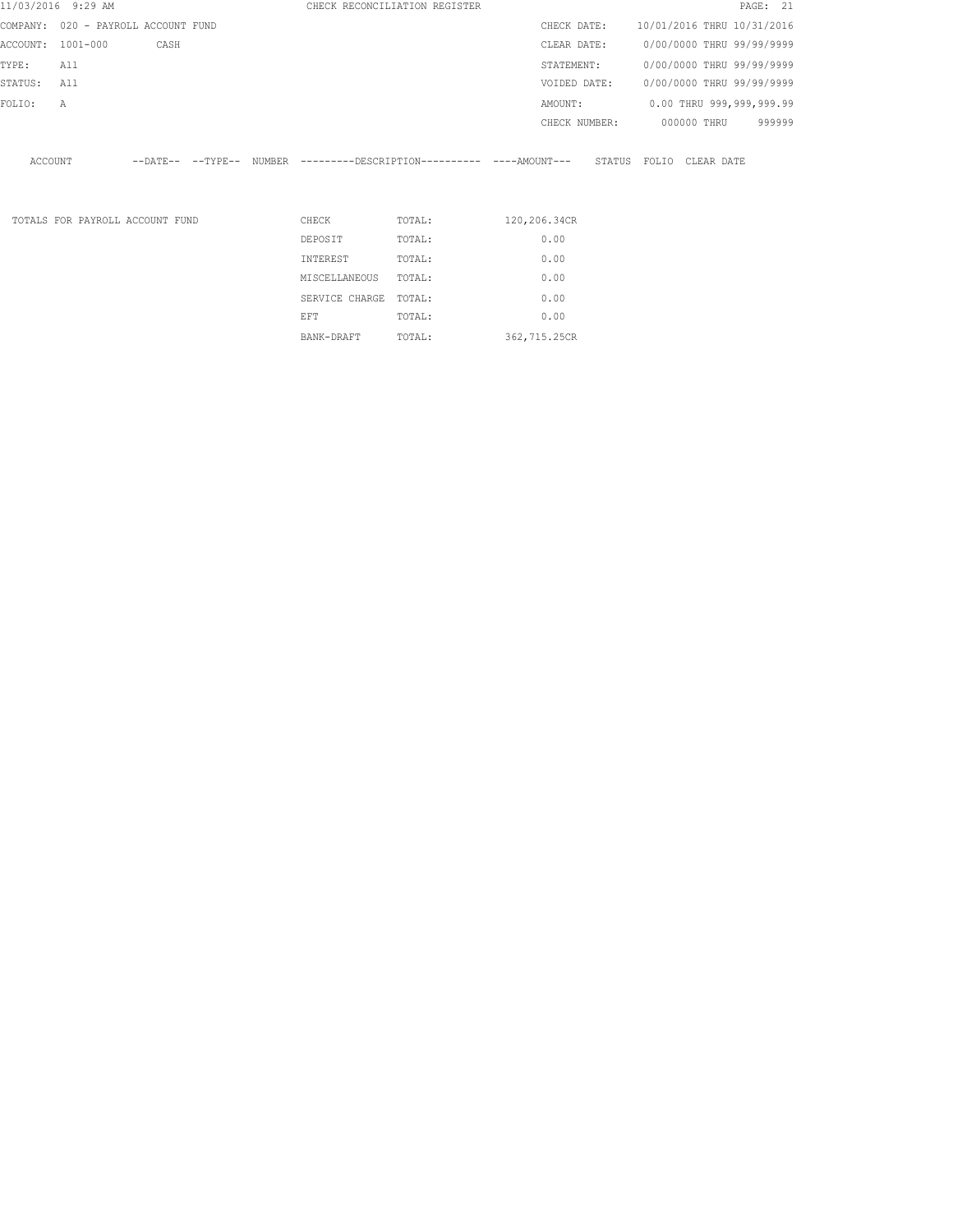|        | 11/03/2016 9:29 AM                   |                  |                              |                                                 | CHECK RECONCILIATION REGISTER                                                                 |                                 |  |                                        | PAGE: 22 |
|--------|--------------------------------------|------------------|------------------------------|-------------------------------------------------|-----------------------------------------------------------------------------------------------|---------------------------------|--|----------------------------------------|----------|
|        | COMPANY: 979 - ANDREWS CO DESIGNATED |                  |                              |                                                 |                                                                                               |                                 |  | CHECK DATE: 10/01/2016 THRU 10/31/2016 |          |
|        | ACCOUNT: 1010-000                    |                  | POOLED CASH-ANDREWS CO DESIG |                                                 |                                                                                               | CLEAR DATE:                     |  | 0/00/0000 THRU 99/99/9999              |          |
|        | TYPE: All                            |                  |                              |                                                 |                                                                                               | STATEMENT:                      |  | 0/00/0000 THRU 99/99/9999              |          |
|        | STATUS: All                          |                  |                              |                                                 |                                                                                               | VOIDED DATE:                    |  | 0/00/0000 THRU 99/99/9999              |          |
|        | FOLIO:<br>А                          |                  |                              |                                                 |                                                                                               | AMOUNT:                         |  | 0.00 THRU 999,999,999.99               |          |
|        |                                      |                  |                              |                                                 |                                                                                               |                                 |  | CHECK NUMBER: 000000 THRU 999999       |          |
|        | ACCOUNT                              |                  |                              |                                                 | --DATE-- --TYPE-- NUMBER ---------DESCRIPTION---------- ----AMOUNT--- STATUS FOLIO CLEAR DATE |                                 |  |                                        |          |
| CHECK: |                                      |                  |                              |                                                 |                                                                                               |                                 |  |                                        |          |
|        | 1010-000                             |                  |                              | 10/07/2016 CHECK 018237 ADVANCED RESCUE SYSTEMS |                                                                                               | 20,439.00CR POSTED A 10/31/2016 |  |                                        |          |
|        | 1010-000                             | 10/07/2016 CHECK |                              | 018238 DIRECTV                                  |                                                                                               | 32.99CR POSTED                  |  | A 10/31/2016                           |          |
|        | 1010-000                             |                  |                              |                                                 | 10/07/2016 CHECK 018239 FERRARA FIRE APPARATUS, INC.                                          | 487.01CR POSTED A 10/31/2016    |  |                                        |          |
|        | 1010-000                             |                  |                              |                                                 | 10/07/2016 CHECK 018240 MIDLAND RAPE CRISIS AND CHILDR                                        |                                 |  | 98.97CR POSTED A 10/31/2016            |          |
|        | 1010-000                             |                  |                              |                                                 | 10/07/2016 CHECK 018241 SAFE PLACE OF THE PERMIAN BASI                                        |                                 |  | 396.72CR POSTED A 10/31/2016           |          |
|        | *** 1010-000                         | 10/14/2016 CHECK |                              | 018275 A-1 EMBROIDERY &                         |                                                                                               |                                 |  | 576.00CR POSTED A 10/31/2016           |          |
|        | 1010-000                             | 10/14/2016 CHECK |                              | 018276 GENERAL FUND                             |                                                                                               | 1,440.00CR POSTED               |  | A 10/31/2016                           |          |
|        | 1010-000                             | 10/14/2016 CHECK |                              | 018277 PETRO COMMUNICATION INC                  |                                                                                               | 2,780.00CR POSTED               |  | A 10/31/2016                           |          |
|        | 1010-000                             |                  |                              | 10/14/2016 CHECK 018278 TEXAS JAIL ASSOCIATION  |                                                                                               | 60.00CR POSTED                  |  | A 10/31/2016                           |          |
|        | *** $1010 - 000$                     |                  |                              |                                                 | 10/21/2016 CHECK 018288 CITY OF ANDREWS C/O GLEN HACKL 750,000.00CR POSTED                    |                                 |  | A 10/31/2016                           |          |
|        | 1010-000                             | 10/21/2016 CHECK |                              | 018289 GENERAL FUND                             |                                                                                               | 4,259.75CR POSTED               |  | A 10/31/2016                           |          |
|        | *** 1010-000                         | 10/28/2016 CHECK |                              | 018296 BEAR GRAPHICS INC                        |                                                                                               |                                 |  | 190.13CR OUTSTND A 0/00/0000           |          |
|        | 1010-000                             |                  |                              |                                                 | 10/28/2016 CHECK 018297 CANON FINANCIAL SERVICES INC                                          |                                 |  | 339.42CR OUTSTND A 0/00/0000           |          |
|        | 1010-000                             |                  |                              | 10/28/2016 CHECK 018298 VERIZON WIRELESS        |                                                                                               |                                 |  | 113.97CR OUTSTND A 0/00/0000           |          |
|        | TOTALS FOR ACCOUNT 1010-000          |                  |                              | CHECK                                           | TOTAL:                                                                                        | 781,213.96CR                    |  |                                        |          |
|        |                                      |                  |                              | DEPOSIT                                         | TOTAL:                                                                                        | 0.00                            |  |                                        |          |
|        |                                      |                  |                              | INTEREST                                        | TOTAL:                                                                                        | 0.00                            |  |                                        |          |
|        |                                      |                  |                              | MISCELLANEOUS TOTAL:                            |                                                                                               | 0.00                            |  |                                        |          |
|        |                                      |                  |                              | SERVICE CHARGE TOTAL:                           |                                                                                               | 0.00                            |  |                                        |          |
|        |                                      |                  |                              | EFT                                             | TOTAL:                                                                                        | 0.00                            |  |                                        |          |
|        |                                      |                  |                              | BANK-DRAFT                                      | TOTAL:                                                                                        | 0.00                            |  |                                        |          |
|        | TOTALS FOR ANDREWS CO DESIGNATED     |                  |                              | CHECK                                           | TOTAL:                                                                                        | 781,213.96CR                    |  |                                        |          |
|        |                                      |                  |                              | DEPOSIT                                         | TOTAL:                                                                                        | 0.00                            |  |                                        |          |
|        |                                      |                  |                              | INTEREST                                        | TOTAL:                                                                                        | 0.00                            |  |                                        |          |
|        |                                      |                  |                              | MISCELLANEOUS TOTAL:                            |                                                                                               | 0.00                            |  |                                        |          |
|        |                                      |                  |                              | SERVICE CHARGE TOTAL:                           |                                                                                               | 0.00                            |  |                                        |          |
|        |                                      |                  |                              | <b>EFT</b>                                      | TOTAL:                                                                                        | 0.00                            |  |                                        |          |
|        |                                      |                  |                              | BANK-DRAFT                                      | TOTAL:                                                                                        | 0.00                            |  |                                        |          |
|        |                                      |                  |                              |                                                 |                                                                                               |                                 |  |                                        |          |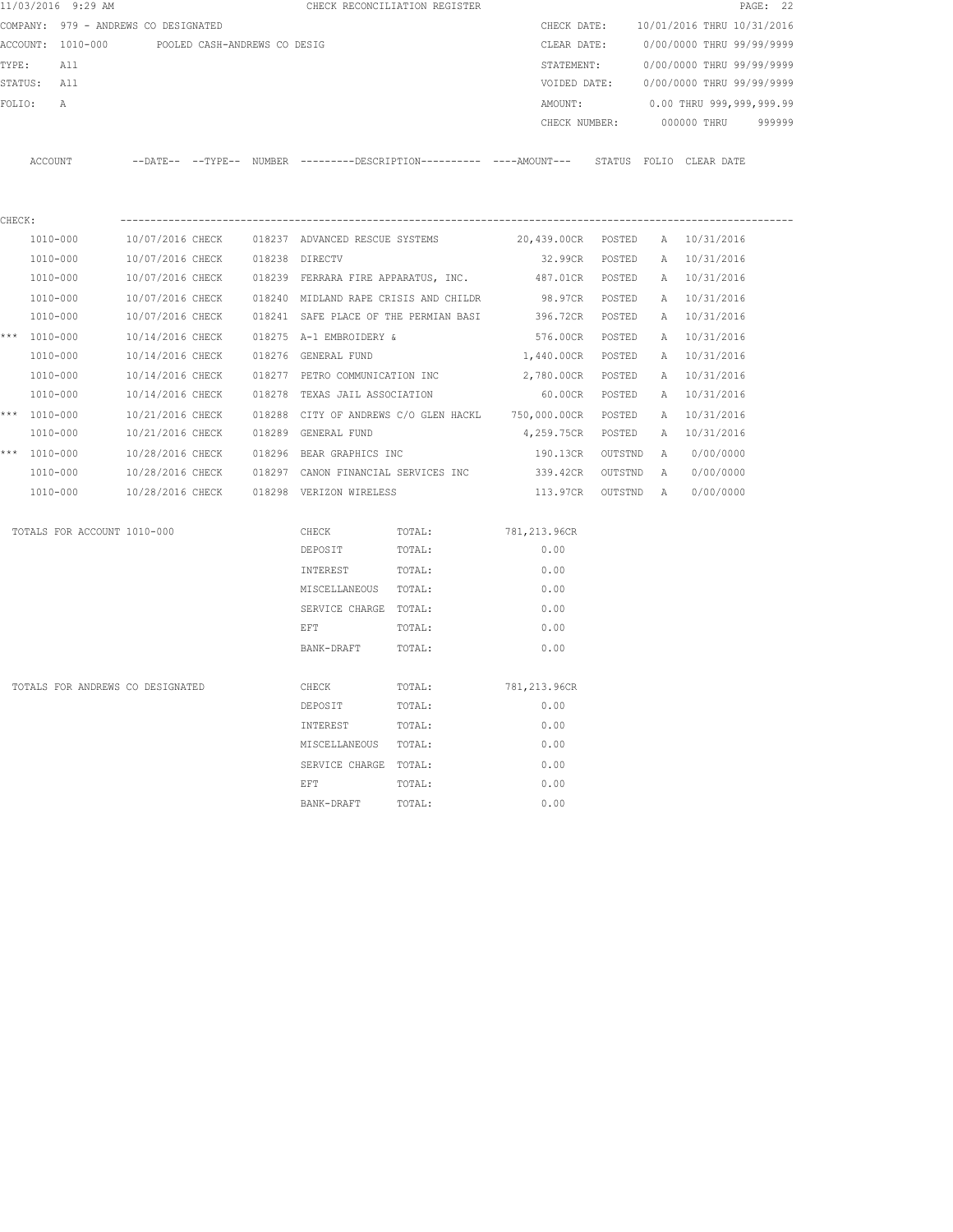|                | 11/03/2016 9:29 AM                  |                            |                    |               | CHECK RECONCILIATION REGISTER |               |        |                            |             | PAGE: 23 |        |
|----------------|-------------------------------------|----------------------------|--------------------|---------------|-------------------------------|---------------|--------|----------------------------|-------------|----------|--------|
|                | COMPANY: 989 - ROAD & BRIDGE POOLED |                            |                    |               |                               | CHECK DATE:   |        | 10/01/2016 THRU 10/31/2016 |             |          |        |
|                | ACCOUNT: 1010-000                   |                            | POOLED R & B FUNDS |               |                               | CLEAR DATE:   |        | 0/00/0000 THRU 99/99/9999  |             |          |        |
| TYPE:          | All                                 |                            |                    |               |                               | STATEMENT:    |        | 0/00/0000 THRU 99/99/9999  |             |          |        |
| STATUS:        | All                                 |                            |                    |               |                               | VOIDED DATE:  |        | 0/00/0000 THRU 99/99/9999  |             |          |        |
| FOLTO:         | A                                   |                            |                    |               |                               | AMOUNT:       |        | 0.00 THRU 999,999,999.99   |             |          |        |
|                |                                     |                            |                    |               |                               | CHECK NUMBER: |        |                            | 000000 THRU |          | 999999 |
|                |                                     |                            |                    |               |                               |               |        |                            |             |          |        |
| <b>ACCOUNT</b> |                                     | $--$ DATE $- --$ TYPE $--$ |                    | <b>NUMBER</b> |                               |               | STATUS | FOLTO                      | CLEAR DATE  |          |        |

| CHECK:       |                  |        |                                                        |                    |         |              |              |
|--------------|------------------|--------|--------------------------------------------------------|--------------------|---------|--------------|--------------|
| 1010-000     | 10/07/2016 CHECK |        | 020162 ANDREWS IRON & SUPPLY                           | 175.55CR POSTED    |         |              | A 10/31/2016 |
| 1010-000     | 10/07/2016 CHECK |        | 020163 ANDREWS TRUCK MAINTENANCE INC 5,385.05CR POSTED |                    |         | A            | 10/31/2016   |
| 1010-000     | 10/07/2016 CHECK |        | 020164 COBAR SUPPLY                                    | 27.04CR POSTED     |         |              | A 10/31/2016 |
| 1010-000     | 10/07/2016 CHECK |        | 020165 FRANK SUPPLY CO                                 | 819.79CR OUTSTND   |         | A            | 0/00/0000    |
| 1010-000     | 10/07/2016 CHECK |        | 020166 GEBO CREDIT CORPORATION                         | 459.43CR POSTED    |         |              | A 10/31/2016 |
| 1010-000     | 10/07/2016 CHECK |        | 020167 GENERAL FUND                                    | 45,807.90CR POSTED |         |              | A 10/31/2016 |
| 1010-000     | 10/07/2016 CHECK |        | 020168 JNL STEEL COMPONENTS INC                        | 37.97CR POSTED     |         |              | A 10/31/2016 |
| 1010-000     | 10/07/2016 CHECK |        | 020169 JOE'S DIESEL REPAIR & MAINTENA                  | 21.00CR POSTED     |         |              | A 10/31/2016 |
| 1010-000     | 10/07/2016 CHECK |        | 020170 SOUTH PLAINS IMPLEMENT LTD                      | 82.60CR POSTED     |         | $\mathbb{A}$ | 10/31/2016   |
| 1010-000     | 10/07/2016 CHECK |        | 020171 UM AUTO PARTS                                   | 494.45CR POSTED    |         |              | A 10/31/2016 |
| 1010-000     | 10/07/2016 CHECK |        | 020172 WARREN CAT                                      | 2,722.35CR POSTED  |         |              | A 10/31/2016 |
| 1010-000     | 10/07/2016 CHECK |        | 020173 WTG FUELS, INC                                  | 8,519.96CR POSTED  |         |              | A 10/31/2016 |
| 1010-000     | 10/14/2016 CHECK |        | 020174 ANDREWS OFFICE SUPPLY                           | 67.37CR OUTSTND    |         |              | A 0/00/0000  |
| 1010-000     | 10/14/2016 CHECK |        | 020175 ANDREWS PAINT & BODY                            | 7,871.00CR POSTED  |         | A            | 10/31/2016   |
| 1010-000     | 10/14/2016 CHECK |        | 020176 AUTOZONE COMMERCIAL                             | 1,205.19CR POSTED  |         | A            | 10/31/2016   |
| 1010-000     | 10/14/2016 CHECK |        | 020177 DON WISE TRANSPORTATION VOIDED                  | 8,309.67CR VOIDED  |         |              | A 10/14/2016 |
| 1010-000     | 10/14/2016 CHECK |        | 020178 HIGGINBOTHAM BROS & CO LLC                      | 595.46CR POSTED    |         |              | A 10/31/2016 |
| 1010-000     | 10/14/2016 CHECK |        | 020179 VOID CHECK                                      | 0.00               | OUTSTND | A            | 0/00/0000    |
| 1010-000     | 10/14/2016 CHECK |        | 020180 JOE'S DIESEL REPAIR & MAINTENA                  | 4,215.00CR POSTED  |         |              | A 10/31/2016 |
| 1010-000     | 10/14/2016 CHECK |        | 020181 MONITOR SYSTEMS                                 | 485.00CR           | OUTSTND | A            | 0/00/0000    |
| 1010-000     | 10/14/2016 CHECK |        | 020182 MUSTANG LUMBER CO                               | 1,116.66CR         | POSTED  |              | A 10/31/2016 |
| 1010-000     | 10/14/2016 CHECK |        | 020183 O'REILLY AUTO PARTS                             | 661.81CR           | POSTED  |              | A 10/31/2016 |
| 1010-000     | 10/14/2016 CHECK |        | 020184 VOID CHECK                                      | 0.00               | POSTED  |              | A 10/31/2016 |
| 1010-000     | 10/14/2016 CHECK |        | 020185 PETE PETERS                                     | 500.00CR POSTED    |         |              | A 10/31/2016 |
| 1010-000     | 10/14/2016 CHECK |        | 020186 PRO AGGREGATE                                   | 1,134.00CR POSTED  |         |              | A 10/31/2016 |
| 1010-000     | 10/14/2016 CHECK |        | 020187 SIERRA SPRINGS                                  | 64.71CR            | POSTED  | A            | 10/31/2016   |
| 1010-000     | 10/14/2016 CHECK |        | 020188 TEXAS GAS SERVICE CORP                          | 34.79CR POSTED     |         | A            | 10/31/2016   |
| 1010-000     | 10/14/2016 CHECK |        | 020189 UM AUTO PARTS                                   | 63.00CR POSTED     |         | A            | 10/31/2016   |
| 1010-000     | 10/14/2016 CHECK |        | 020190 WTG FUELS, INC                                  | 496.25CR POSTED    |         |              | A 10/31/2016 |
| 1010-000     | 10/14/2016 CHECK |        | 020191 DON WISE TRANSPORTATION SERV I                  | 2,724.39CR OUTSTND |         | A            | 0/00/0000    |
| 1010-000     | 10/21/2016 CHECK |        | 020192 AMERICAN TIRE DISTRIBUTERS                      | 463.81CR POSTED    |         |              | A 10/31/2016 |
| 1010-000     | 10/21/2016 CHECK |        | 020193 BIG COUNTRY BG                                  | 498.55CR OUTSTND   |         | A            | 0/00/0000    |
| 1010-000     | 10/21/2016 CHECK |        | 020194 GENERAL FUND                                    | 1,576.90CR POSTED  |         |              | A 10/31/2016 |
| $1010 - 000$ | 10/21/2016 CHECK |        | 020195 GENERAL FUND                                    | 46,000.18CR POSTED |         |              | A 10/31/2016 |
| 1010-000     | 10/21/2016 CHECK |        | 020196 WESTAIR-PRAXAIR                                 | 37.81CR            | POSTED  | A            | 10/31/2016   |
| 1010-000     | 10/21/2016 CHECK |        | 020197 YELLOWHOUSE MACHINERY CO                        | 357.62CR           | POSTED  | А            | 10/31/2016   |
| 1010-000     | 10/28/2016 CHECK | 020198 | AMERICAN TIRE DISTRIBUTERS                             | 453.60CR           | OUTSTND | Α            | 0/00/0000    |
| 1010-000     | 10/28/2016 CHECK |        | 020199 ANDREWS TRUCK MAINTENANCE INC                   | 3,998.05CR         | OUTSTND | Α            | 0/00/0000    |
| 1010-000     | 10/28/2016 CHECK | 020200 | CORPORATE BILLING LLC                                  | 366.31CR           | OUTSTND | Α            | 0/00/0000    |
| 1010-000     | 10/28/2016 CHECK |        | 020201 DEECO RUBBER COMPANY INC.                       | 12.09CR            | OUTSTND | Α            | 0/00/0000    |
| 1010-000     | 10/28/2016 CHECK |        | 020202 GENERAL FUND                                    | 30,809.68CR        | POSTED  | Α            | 10/31/2016   |
| 1010-000     | 10/28/2016 CHECK |        | 020203 RELIANT                                         | 1,274.09CR         | OUTSTND | Α            | 0/00/0000    |
| 1010-000     | 10/28/2016 CHECK |        | 020204 SOUTH PLAINS IMPLEMENT LTD                      | 226.21CR           | OUTSTND | Α            | 0/00/0000    |
| 1010-000     | 10/28/2016 CHECK |        | 020205 TEXAS GAS SERVICE CORP                          | 53.16CR            | OUTSTND | Α            | 0/00/0000    |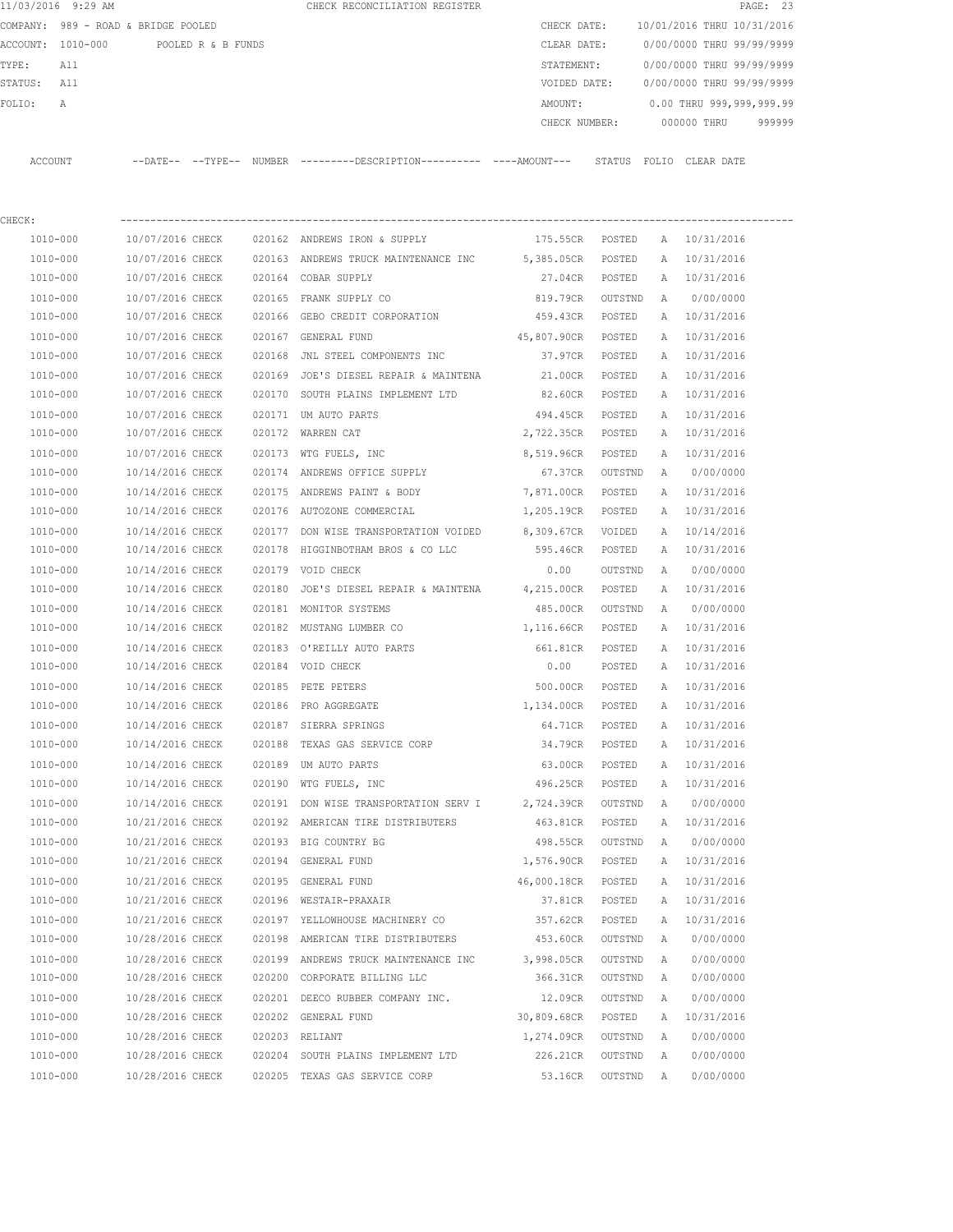| 11/03/2016 9:29 AM                   |  |  |  | CHECK RECONCILIATION REGISTER      |                               |                                                                                                        |  | PAGE: 24                               |  |
|--------------------------------------|--|--|--|------------------------------------|-------------------------------|--------------------------------------------------------------------------------------------------------|--|----------------------------------------|--|
| COMPANY: 989 - ROAD & BRIDGE POOLED  |  |  |  |                                    |                               |                                                                                                        |  | CHECK DATE: 10/01/2016 THRU 10/31/2016 |  |
| ACCOUNT: 1010-000 POOLED R & B FUNDS |  |  |  |                                    |                               |                                                                                                        |  | CLEAR DATE: 0/00/0000 THRU 99/99/9999  |  |
| TYPE:<br>All                         |  |  |  |                                    |                               |                                                                                                        |  | STATEMENT: 0/00/0000 THRU 99/99/9999   |  |
| STATUS: All                          |  |  |  |                                    |                               |                                                                                                        |  | VOIDED DATE: 0/00/0000 THRU 99/99/9999 |  |
| FOLIO:<br>A                          |  |  |  |                                    |                               |                                                                                                        |  | AMOUNT: 0.00 THRU 999,999,999.99       |  |
|                                      |  |  |  |                                    |                               |                                                                                                        |  | CHECK NUMBER: 000000 THRU 999999       |  |
| ACCOUNT                              |  |  |  |                                    |                               | --DATE-- --TYPE-- NUMBER --------DESCRIPTION--------- ----AMOUNT--- STATUS FOLIO CLEAR-DATE            |  |                                        |  |
| CHECK:                               |  |  |  |                                    |                               |                                                                                                        |  |                                        |  |
| 1010-000                             |  |  |  | 10/28/2016 CHECK 020206 WARREN CAT |                               | 1,155.80CR OUTSTND A 0/00/0000                                                                         |  |                                        |  |
|                                      |  |  |  |                                    |                               | 1010-000 10/28/2016 CHECK 020207 YELLOWHOUSE MACHINERY CO 433.54CR OUTSTND A 0/00/0000                 |  |                                        |  |
| MISCELLANEOUS:                       |  |  |  |                                    |                               |                                                                                                        |  |                                        |  |
| 1010-000                             |  |  |  |                                    |                               | 10/14/2016 MISC.      020177 DON WISE TRANSPORTATION VOIDED       8,309.67     VOIDED   A   10/14/2016 |  |                                        |  |
| TOTALS FOR ACCOUNT 1010-000          |  |  |  |                                    | CHECK TOTAL: 181,814.79CR     |                                                                                                        |  |                                        |  |
|                                      |  |  |  | DEPOSIT                            | TOTAL:                        | 0.00                                                                                                   |  |                                        |  |
|                                      |  |  |  | INTEREST TOTAL:                    |                               | 0.00                                                                                                   |  |                                        |  |
|                                      |  |  |  |                                    | MISCELLANEOUS TOTAL: 8,309.67 |                                                                                                        |  |                                        |  |
|                                      |  |  |  | SERVICE CHARGE TOTAL:              |                               | 0.00                                                                                                   |  |                                        |  |
|                                      |  |  |  | EFT TOTAL:                         |                               | 0.00                                                                                                   |  |                                        |  |
|                                      |  |  |  | BANK-DRAFT TOTAL:                  |                               | 0.00                                                                                                   |  |                                        |  |
| TOTALS FOR ROAD & BRIDGE POOLED      |  |  |  | CHECK                              | TOTAL:                        | 181,814.79CR                                                                                           |  |                                        |  |
|                                      |  |  |  | DEPOSIT                            | TOTAL:                        | 0.00                                                                                                   |  |                                        |  |
|                                      |  |  |  | INTEREST TOTAL:                    |                               | 0.00                                                                                                   |  |                                        |  |
|                                      |  |  |  | MISCELLANEOUS TOTAL:               |                               | 8,309.67                                                                                               |  |                                        |  |
|                                      |  |  |  | SERVICE CHARGE TOTAL:              |                               | 0.00                                                                                                   |  |                                        |  |
|                                      |  |  |  | EFT                                | TOTAL:                        | 0.00                                                                                                   |  |                                        |  |
|                                      |  |  |  | BANK-DRAFT TOTAL:                  |                               | 0.00                                                                                                   |  |                                        |  |
|                                      |  |  |  |                                    |                               |                                                                                                        |  |                                        |  |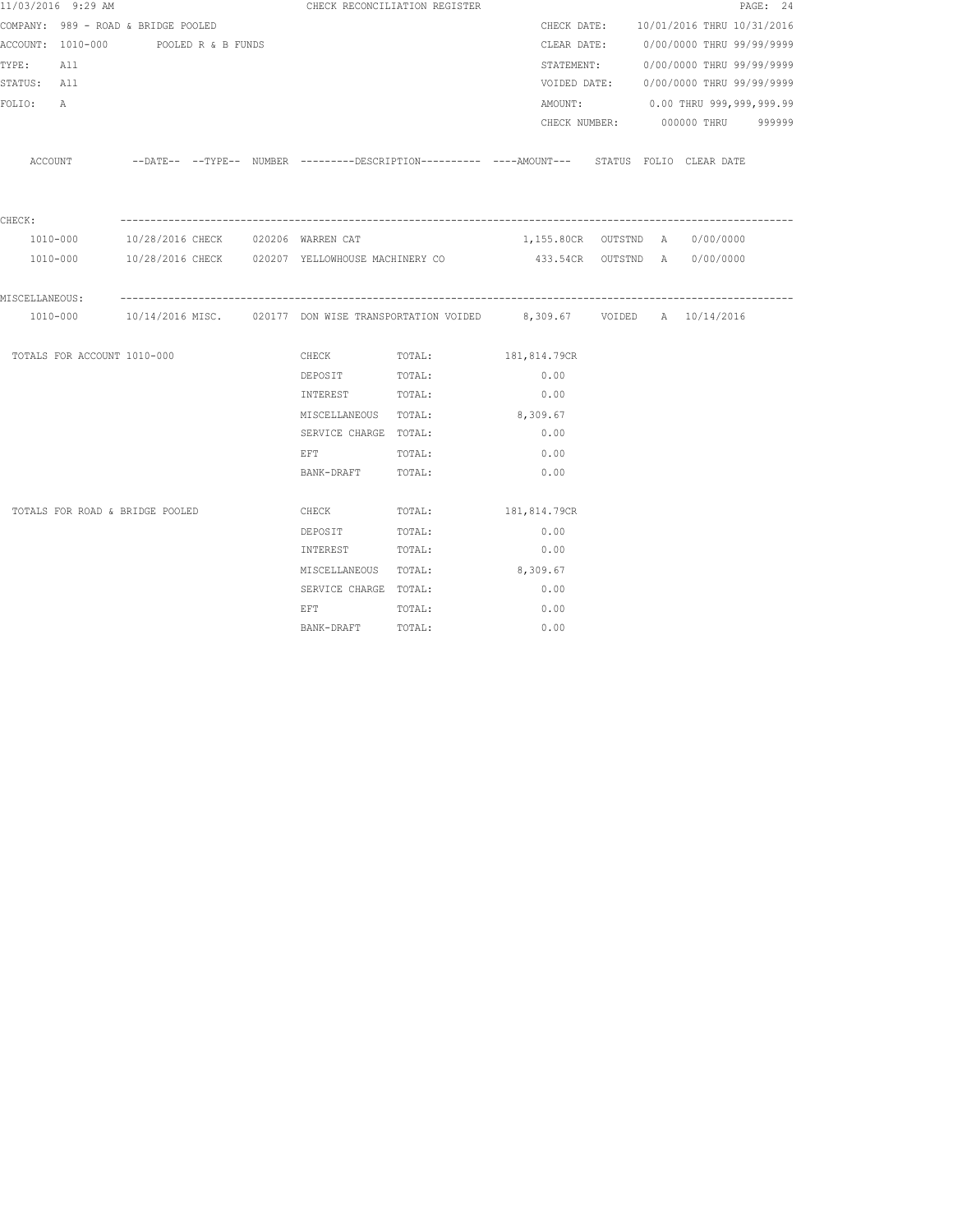|             | 11/03/2016 9:29 AM                      |                  |                          |              | CHECK RECONCILIATION REGISTER                                                                      |                                         |         |   |                              | PAGE: 25 |
|-------------|-----------------------------------------|------------------|--------------------------|--------------|----------------------------------------------------------------------------------------------------|-----------------------------------------|---------|---|------------------------------|----------|
|             | COMPANY: 999 - GENERAL FUND CASH POOLED |                  |                          |              |                                                                                                    | CHECK DATE:                             |         |   | 10/01/2016 THRU 10/31/2016   |          |
|             | ACCOUNT: 1010-000                       |                  | GENERAL FUND POOLED CASH |              |                                                                                                    | CLEAR DATE:                             |         |   | 0/00/0000 THRU 99/99/9999    |          |
| TYPE:       | All                                     |                  |                          |              |                                                                                                    | STATEMENT:                              |         |   | 0/00/0000 THRU 99/99/9999    |          |
| STATUS: All |                                         |                  |                          |              |                                                                                                    | VOIDED DATE:                            |         |   | 0/00/0000 THRU 99/99/9999    |          |
| FOLIO:      | Α                                       |                  |                          |              |                                                                                                    | AMOUNT:                                 |         |   | 0.00 THRU 999,999,999.99     |          |
|             |                                         |                  |                          |              |                                                                                                    | CHECK NUMBER:                           |         |   | 000000 THRU                  | 999999   |
|             | ACCOUNT                                 |                  |                          |              | --DATE-- --TYPE-- NUMBER --------DESCRIPTION--------- ----AMOUNT--- STATUS FOLIO CLEARDATE         |                                         |         |   |                              |          |
|             |                                         |                  |                          |              |                                                                                                    |                                         |         |   |                              |          |
| BANK DRAFT: |                                         |                  |                          |              |                                                                                                    |                                         |         |   |                              |          |
|             | 1010-000<br>1010-000                    |                  |                          |              | 10/21/2016 BANK-DRAFT093016 JPMORGAN CHASE BANK<br>10/21/2016 BANK-DRAFT102116 JPMORGAN CHASE BANK | 25,889.05CR POSTED<br>1,373.99CR POSTED |         |   | A 10/31/2016<br>A 10/31/2016 |          |
|             |                                         |                  |                          |              |                                                                                                    |                                         |         |   |                              |          |
| CHECK:      |                                         |                  |                          |              |                                                                                                    |                                         |         |   |                              |          |
|             | 1010-000                                |                  |                          |              | 10/07/2016 CHECK 121286 ABSOLUTE FIRE PROTECTION INC                                               | 640.00CR POSTED                         |         |   | A 10/31/2016                 |          |
|             | 1010-000                                | 10/07/2016 CHECK |                          |              | 121287 ADVANCED BUSINESS SOLUTIONS                                                                 | 2,560.00CR                              | POSTED  |   | A 10/31/2016                 |          |
|             | 1010-000                                | 10/07/2016 CHECK |                          |              | 121288 AFFIRMED FIRST AID & SAFETY IN                                                              | 90.92CR POSTED                          |         |   | A 10/31/2016                 |          |
|             | 1010-000                                | 10/07/2016 CHECK |                          |              | 121289 AGRI-TEX WOOD SHAVINGS                                                                      | 5,775.40CR                              | POSTED  |   | A 10/31/2016                 |          |
|             | 1010-000                                | 10/07/2016 CHECK |                          |              | 121290 AIR FILTRATION PRODUCTS AND SE                                                              | 534.39CR                                | OUTSTND | A | 0/00/0000                    |          |
|             | 1010-000                                | 10/07/2016 CHECK |                          |              | 121291 ANDREWS FAMILY MEDICINE                                                                     | 260.00CR                                | POSTED  |   | A 10/31/2016                 |          |
|             | 1010-000                                | 10/07/2016 CHECK |                          |              | 121292 ANDREWS IRON & SUPPLY                                                                       | 165.00CR                                | POSTED  | A | 10/31/2016                   |          |
|             | 1010-000                                | 10/07/2016 CHECK |                          |              | 121293 ANDREWS PEST CONTROL                                                                        | 55.00CR                                 | POSTED  | Α | 10/31/2016                   |          |
|             | 1010-000                                | 10/07/2016 CHECK |                          |              | 121294 ANDREWS SENIOR CENTER                                                                       | 79,697.25CR                             | POSTED  | A | 10/31/2016                   |          |
|             | 1010-000                                | 10/07/2016 CHECK |                          |              | 121295 B E IMPLEMENT PARTNERS LTD                                                                  | 388.41CR                                | POSTED  | Α | 10/31/2016                   |          |
|             | 1010-000                                | 10/07/2016 CHECK |                          |              | 121296 BEN WRIGHT GIBSON                                                                           | 500.00CR                                | OUTSTND | A | 0/00/0000                    |          |
|             | 1010-000                                | 10/07/2016 CHECK |                          |              | 121297 BROWNELLS INC                                                                               | 16.99CR                                 | POSTED  | Α | 10/31/2016                   |          |
|             | 1010-000                                | 10/07/2016 CHECK |                          |              | 121298 CASSANDRA CHEEK                                                                             | 14.35CR                                 | POSTED  | A | 10/31/2016                   |          |
|             | 1010-000                                | 10/07/2016 CHECK |                          |              | 121299 CERTIFIED LABORATORIES                                                                      | 235.00CR                                | POSTED  | A | 10/31/2016                   |          |
|             | 1010-000                                | 10/07/2016 CHECK |                          |              | 121300 CHAD DODSON ROOFING SYSTEM INC                                                              | 47,305.57CR                             | POSTED  | A | 10/31/2016                   |          |
|             | 1010-000                                | 10/07/2016 CHECK |                          |              | 121301 CINDY NUTTER                                                                                | 1,525.00CR                              | POSTED  | Α | 10/31/2016                   |          |
|             | 1010-000                                | 10/07/2016 CHECK |                          |              | 121302 COBAR SUPPLY                                                                                | 71.01CR                                 | POSTED  | A | 10/31/2016                   |          |
|             | 1010-000                                | 10/07/2016 CHECK |                          |              | 121303 CRS DIAGNOSTIC SERVICE LLC                                                                  | 60.00CR                                 | POSTED  |   | A 10/31/2016                 |          |
|             | 1010-000                                | 10/07/2016 CHECK |                          |              | 121304 CUSTOM WHOLESALE SUPPLY CO INC 34.34CR                                                      |                                         | POSTED  |   | A 10/31/2016                 |          |
|             | 1010-000                                | 10/07/2016 CHECK |                          |              | 121305 DAVID B BROOKS                                                                              | 100.00CR                                | POSTED  |   | A 10/31/2016                 |          |
|             | 1010-000                                | 10/07/2016 CHECK |                          |              | 121306 ELLIOTT ELECTRIC SUPPLY                                                                     | 2,150.12CR                              | POSTED  | A | 10/31/2016                   |          |
|             | 1010-000                                | 10/07/2016 CHECK |                          |              | 121307 GALE/CENGAGE LEARNING                                                                       | 257.65CR                                | POSTED  | Α | 10/31/2016                   |          |
|             | 1010-000                                | 10/07/2016 CHECK |                          |              | 121308 GEBO CREDIT CORPORATION 4,442.72CR                                                          |                                         | POSTED  | Α | 10/31/2016                   |          |
|             | $1010 - 000$                            | 10/07/2016 CHECK |                          |              | 121309 HARRELL'S LLC<br>VOIDED                                                                     | 73.08CR                                 | VOIDED  | Α | 10/07/2016                   |          |
|             | 1010-000                                | 10/07/2016 CHECK |                          |              | 121310 HIGGINBOTHAM BROS & CO LLC                                                                  | 19.98CR                                 | POSTED  | Α | 10/31/2016                   |          |
|             | 1010-000                                | 10/07/2016 CHECK |                          |              | 121311 JOYCE MILLER                                                                                | 75.60CR                                 | OUTSTND | A | 0/00/0000                    |          |
|             | 1010-000                                | 10/07/2016 CHECK |                          |              | 121312 KALINA GRIBBLE                                                                              | 65.00CR                                 | POSTED  | Α | 10/31/2016                   |          |
|             | $1010 - 000$                            | 10/07/2016 CHECK |                          | 121313 KAPCO |                                                                                                    | 66.43CR                                 | POSTED  | Α | 10/31/2016                   |          |
|             | 1010-000                                | 10/07/2016 CHECK |                          |              | 121314 LEXISNEXIS                                                                                  | 52.00CR                                 | POSTED  | Α | 10/31/2016                   |          |
|             | 1010-000                                | 10/07/2016 CHECK |                          |              | 121315 MEDPRO DISPOSAL LLC                                                                         | 205.00CR                                | POSTED  | Α | 10/31/2016                   |          |
|             | 1010-000                                | 10/07/2016 CHECK |                          |              | 121316 MIKE HOLMES                                                                                 | 350.00CR                                | POSTED  | Α | 10/31/2016                   |          |
|             | 1010-000                                | 10/07/2016 CHECK |                          |              | 121317 MORRISON SUPPLY COMPANY                                                                     | 605.94CR POSTED                         |         | Α | 10/31/2016                   |          |
|             | 1010-000                                | 10/07/2016 CHECK |                          |              | 121318 PARAMOUNT PRESS                                                                             | 175.00CR                                | POSTED  | Α | 10/31/2016                   |          |
|             | 1010-000                                | 10/07/2016 CHECK |                          |              | 121319 PERMIAN REGIONAL MEDICAL CENTE 1,086.09CR                                                   |                                         | POSTED  | Α | 10/31/2016                   |          |
|             | 1010-000                                | 10/07/2016 CHECK |                          |              | 121320 PORTERS THRIFTWAY                                                                           | 16.76CR                                 | POSTED  | Α | 10/31/2016                   |          |
|             | 1010-000                                | 10/07/2016 CHECK |                          |              | 121321 QUILL CORPORATION                                                                           | 1,391.77CR POSTED                       |         | Α | 10/31/2016                   |          |
|             | 1010-000                                | 10/07/2016 CHECK |                          |              | 121322 RECORDED BOOKS, LLC                                                                         | 120.06CR POSTED                         |         | Α | 10/31/2016                   |          |
|             | 1010-000                                | 10/07/2016 CHECK |                          |              | 121323 REGIONAL PUBLIC DEFENDER OFFIC                                                              | 7,307.91CR POSTED                       |         | Α | 10/31/2016                   |          |
|             | 1010-000                                | 10/07/2016 CHECK |                          |              | 121324 SEVENTH ADMINISTRATIVE JUDICIA                                                              | 1,982.37CR POSTED                       |         | Α | 10/31/2016                   |          |
|             | 1010-000                                | 10/07/2016 CHECK |                          |              | 121325 SEWELL AUTOMOTIVE GROUP INC                                                                 | 1,411.74CR                              | POSTED  |   | A 10/31/2016                 |          |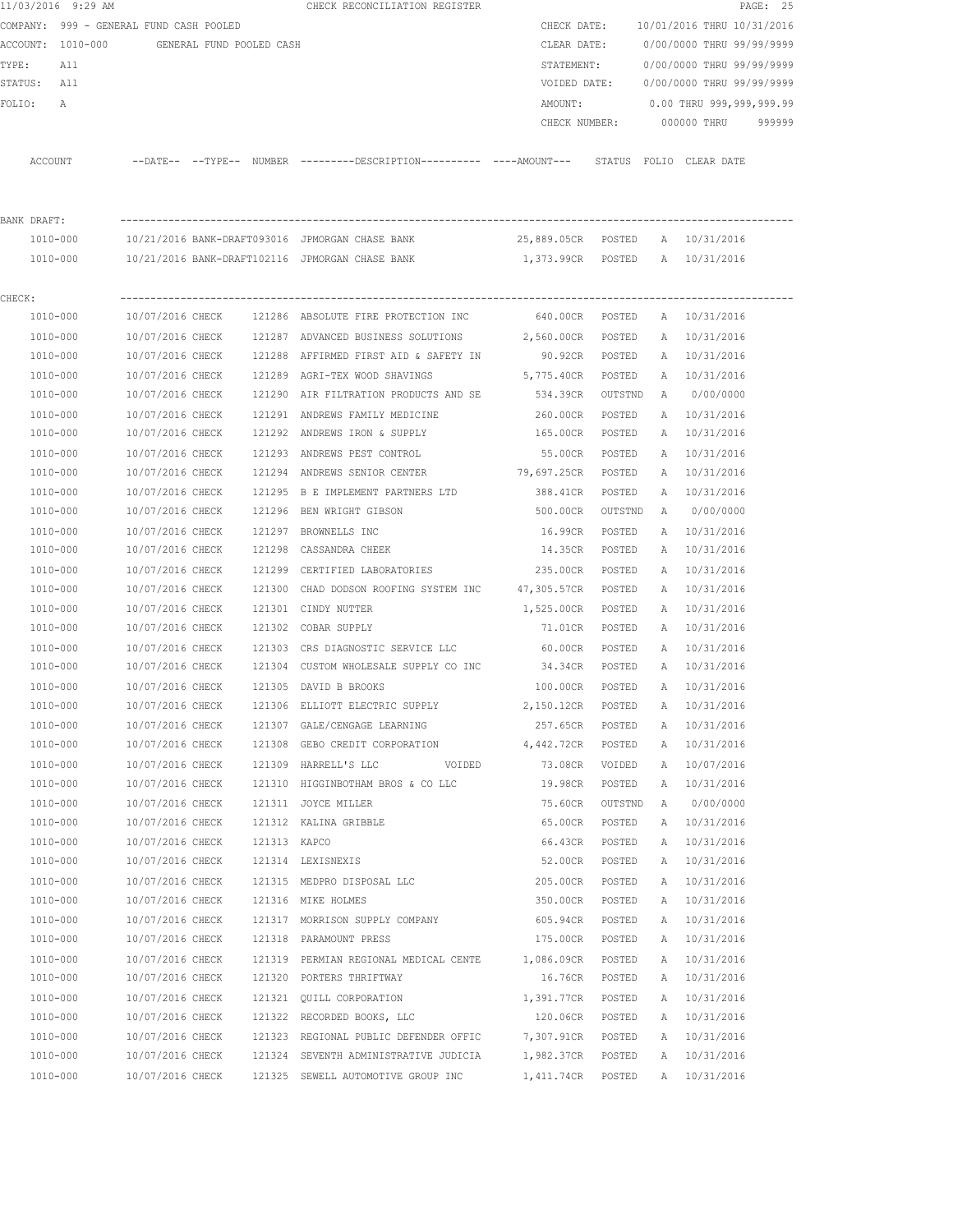|             | 11/03/2016 9:29 AM                         |                  |  | CHECK RECONCILIATION REGISTER                                                               |                     |               |   |                                        | PAGE: 26 |
|-------------|--------------------------------------------|------------------|--|---------------------------------------------------------------------------------------------|---------------------|---------------|---|----------------------------------------|----------|
|             | COMPANY: 999 - GENERAL FUND CASH POOLED    |                  |  |                                                                                             | CHECK DATE:         |               |   | 10/01/2016 THRU 10/31/2016             |          |
|             | ACCOUNT: 1010-000 GENERAL FUND POOLED CASH |                  |  |                                                                                             | CLEAR DATE:         |               |   | 0/00/0000 THRU 99/99/9999              |          |
| TYPE:       | All                                        |                  |  |                                                                                             | STATEMENT:          |               |   | 0/00/0000 THRU 99/99/9999              |          |
| STATUS: All |                                            |                  |  |                                                                                             |                     |               |   | VOIDED DATE: 0/00/0000 THRU 99/99/9999 |          |
| FOLIO:      | A                                          |                  |  |                                                                                             | AMOUNT:             |               |   | 0.00 THRU 999,999,999.99               |          |
|             |                                            |                  |  |                                                                                             | CHECK NUMBER:       |               |   | 000000 THRU                            | 999999   |
|             | ACCOUNT                                    |                  |  | --DATE-- --TYPE-- NUMBER ---------DESCRIPTION--------- ----AMOUNT--- STATUS FOLIO CLEARDATE |                     |               |   |                                        |          |
| CHECK:      |                                            |                  |  |                                                                                             |                     |               |   |                                        |          |
|             | 1010-000                                   |                  |  | 10/07/2016 CHECK 121326 SIMS PLASTICS, INC.                                                 |                     |               |   | 229.79CR POSTED A 10/31/2016           |          |
|             | 1010-000                                   |                  |  | 10/07/2016 CHECK 121327 SOUTH PLAINS IMPLEMENT LTD 985.98CR POSTED                          |                     |               |   | A 10/31/2016                           |          |
|             | 1010-000                                   |                  |  | 10/07/2016 CHECK 121328 STANDARD COFFEE SERVICE CO                                          | 2.10CR POSTED       |               |   | A 10/31/2016                           |          |
|             | 1010-000                                   |                  |  | 10/07/2016 CHECK 121329 STATE COMPTROLLER SALES TAX                                         | 724.38CR POSTED     |               |   | A 10/31/2016                           |          |
|             | 1010-000                                   | 10/07/2016 CHECK |  | 121330 TASCOSA OFFICE MACHINES INC                                                          | 116.57CR POSTED     |               |   | A 10/31/2016                           |          |
|             | 1010-000                                   | 10/07/2016 CHECK |  | 121331 TEXAS GAS SERVICE CORP                                                               | 115.51CR POSTED     |               |   | A 10/31/2016                           |          |
|             | 1010-000                                   | 10/07/2016 CHECK |  | 121332 TEXAS STATE UNIVERSITY/SAN MAR                                                       | 250.00CR OUTSTND    |               |   | A 0/00/0000                            |          |
|             | 1010-000                                   | 10/07/2016 CHECK |  | 121333 TRANE US INC.                                                                        | 1,027.00CR POSTED   |               |   | A 10/31/2016                           |          |
|             | 1010-000                                   | 10/07/2016 CHECK |  | 121334 UM AUTO PARTS                                                                        | 421.87CR POSTED     |               |   | A 10/31/2016                           |          |
|             | 1010-000                                   | 10/07/2016 CHECK |  | 121335 WAGNER SUPPLY COMPANY                                                                | 119.54CR POSTED     |               |   | A 10/31/2016                           |          |
|             | 1010-000                                   | 10/07/2016 CHECK |  | 121336 WARREN CAT                                                                           | 374.78CR POSTED     |               |   | A 10/31/2016                           |          |
|             | 1010-000                                   | 10/07/2016 CHECK |  | 121337 WEST TEXAS FIRE/ARSON INVOIDED 264.00CR VOIDED                                       |                     |               |   | A 10/07/2016                           |          |
|             | 1010-000                                   | 10/07/2016 CHECK |  | 121338 WINDSTREAM COMMUNICATIONS 4,954.92CR POSTED                                          |                     |               |   | A 10/31/2016                           |          |
|             | 1010-000                                   | 10/07/2016 CHECK |  | 121339 VOID CHECK                                                                           | 0.00                | POSTED        |   | A 10/31/2016                           |          |
|             | 1010-000                                   | 10/07/2016 CHECK |  | 121340 WTG FUELS, INC                                                                       | 6,111.43CR POSTED   |               |   | A 10/31/2016                           |          |
|             | 1010-000                                   | 10/07/2016 CHECK |  | 121341 TEST CHECK<br>VOIDED                                                                 |                     | 1.00CR VOIDED |   | A 10/07/2016                           |          |
|             | 1010-000                                   | 10/11/2016 CHECK |  | 121342 CAPROCK HEALTHPLANS INS                                                              | 103,950.31CR POSTED |               |   | A 10/31/2016                           |          |
|             | 1010-000                                   | 10/14/2016 CHECK |  | 121343 ALLISON, BASS & ASSOC. L.L.P.                                                        | 1,888.00CR POSTED   |               |   | A 10/31/2016                           |          |
|             | 1010-000                                   | 10/14/2016 CHECK |  | 121344 AMERICAN BUSINESS EQUIPMENT CO                                                       | 2,000.00CR POSTED   |               |   | A 10/31/2016                           |          |
|             | 1010-000                                   | 10/14/2016 CHECK |  | 121345 ANDREWS COUNTY NEWS INC                                                              | 204.00CR OUTSTND    |               |   | A 0/00/0000                            |          |
|             | 1010-000                                   | 10/14/2016 CHECK |  | 121346 ANDREWS FAMILY MEDICINE                                                              | 98.00CR POSTED      |               |   | A 10/31/2016                           |          |
|             | 1010-000                                   | 10/14/2016 CHECK |  | 121347 ANDREWS PRESCRIPTION SHOP LLC 1,684.09CR POSTED                                      |                     |               |   | A 10/31/2016                           |          |
|             | 1010-000                                   |                  |  | $10/14/2016$ CHECK $121348$ ANDREWS TIRE SERVICE INC                                        | 32.00CR POSTED      |               |   | A 10/31/2016                           |          |
|             | 1010-000                                   |                  |  | 10/14/2016 CHECK 121349 ANDREWS VETERINARY CLINIC CORP 53.00CR                              |                     | POSTED        |   | A 10/31/2016                           |          |
|             | 1010-000                                   | 10/14/2016 CHECK |  | 121350 AT&T MOBILITY                                                                        | 275.75CR            | POSTED        | A | 10/31/2016                             |          |
|             | $1010 - 000$                               | 10/14/2016 CHECK |  | 121351 AUTOZONE COMMERCIAL                                                                  | 501.10CR            | POSTED        | Α | 10/31/2016                             |          |
|             | 1010-000                                   | 10/14/2016 CHECK |  | 121352 VOID CHECK                                                                           | 0.00                | POSTED        | Α | 10/31/2016                             |          |
|             | 1010-000                                   | 10/14/2016 CHECK |  | 121353 BAILEY COUNTY SHERIFF DEPT                                                           | 24,046.13CR POSTED  |               | Α | 10/31/2016                             |          |
|             | 1010-000                                   | 10/14/2016 CHECK |  | 121354 BASIN EMERGENCY PHYSICIANS, PL                                                       | 1,898.00CR POSTED   |               | Α | 10/31/2016                             |          |
|             | 1010-000                                   | 10/14/2016 CHECK |  | 121355 BEAR GRAPHICS INC                                                                    | 262.31CR            | POSTED        | Α | 10/31/2016                             |          |
|             | 1010-000                                   | 10/14/2016 CHECK |  | 121356 BEN E. KEITH                                                                         | 4,957.06CR          | POSTED        | Α | 10/31/2016                             |          |
|             | 1010-000                                   | 10/14/2016 CHECK |  | 121357 BI INC.                                                                              | 212.10CR            | POSTED        | Α | 10/31/2016                             |          |
|             | 1010-000                                   | 10/14/2016 CHECK |  | 121358 BIG COUNTRY SUPPLY                                                                   | 1,777.50CR POSTED   |               | Α | 10/31/2016                             |          |
|             | 1010-000                                   | 10/14/2016 CHECK |  | 121359 BOB BARKER COMPANY INC.                                                              | 279.34CR            | POSTED        | Α | 10/31/2016                             |          |
|             | 1010-000                                   | 10/14/2016 CHECK |  | 121360 BOMGAR CORPORATION                                                                   | 3,387.67CR POSTED   |               | Α | 10/31/2016                             |          |
|             | 1010-000                                   | 10/14/2016 CHECK |  | 121361 BRET MANSUR                                                                          | 1,200.00CR          | POSTED        | A | 10/31/2016                             |          |
|             | 1010-000                                   | 10/14/2016 CHECK |  | 121362 BROWNELLS INC                                                                        | 48.06CR             | POSTED        | A | 10/31/2016                             |          |
|             | 1010-000                                   | 10/14/2016 CHECK |  | 121363 CAROLYN JONES                                                                        | 160.00CR            | POSTED        | Α | 10/31/2016                             |          |
|             | 1010-000                                   | 10/14/2016 CHECK |  | 121364 CENTER FOR DISEASE DETECTION                                                         | 410.00CR            | POSTED        | Α | 10/31/2016                             |          |
|             | 1010-000                                   | 10/14/2016 CHECK |  | 121365 CERTIFIED LABORATORIES                                                               | 230.00CR            | POSTED        | A | 10/31/2016                             |          |
|             | 1010-000                                   | 10/14/2016 CHECK |  | 121366 CORINA SAENZ                                                                         | 116.00CR POSTED     |               |   | A 10/31/2016                           |          |
|             | 1010-000                                   | 10/14/2016 CHECK |  | 121367 CORNERSTONE PROGRAMS CORPORATI                                                       | 7,521.00CR POSTED   |               |   | A 10/31/2016                           |          |
|             | 1010-000                                   | 10/14/2016 CHECK |  | 121368 CRS DIAGNOSTIC SERVICE LLC                                                           | 30.00CR             | POSTED        |   | A 10/31/2016                           |          |
|             | 1010-000                                   | 10/14/2016 CHECK |  | 121369 DE LAGE LANDEN FINANCIAL SERVI                                                       | 252.81CR            | POSTED        |   | A 10/31/2016                           |          |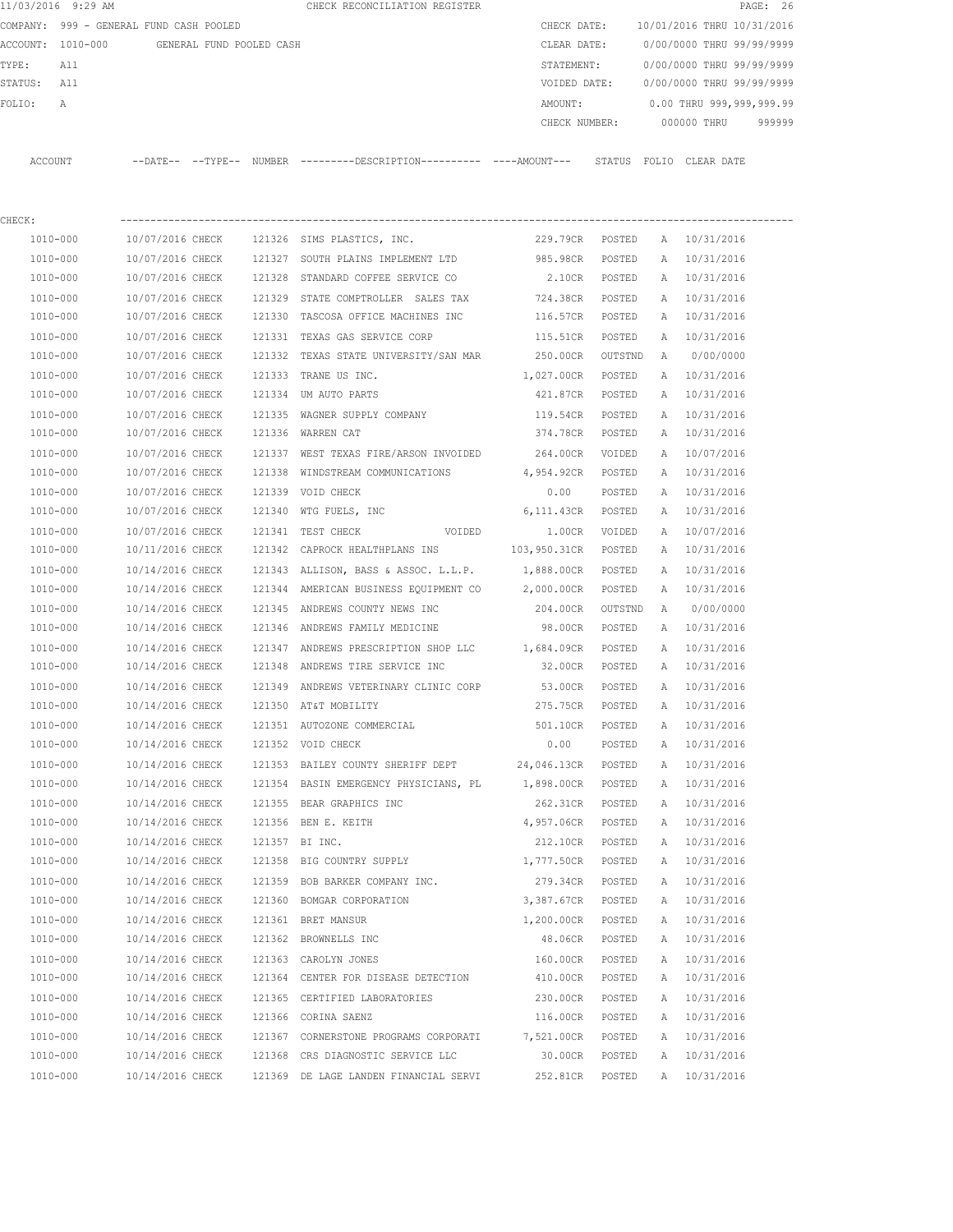| CHECK:   |                                         |                            |                          |                                                     |  |              |               |       |                            |          |
|----------|-----------------------------------------|----------------------------|--------------------------|-----------------------------------------------------|--|--------------|---------------|-------|----------------------------|----------|
| ACCOUNT  |                                         | $--$ DATE $- --$ TYPE $--$ |                          | NUMBER ---------DESCRIPTION---------- ----AMOUNT--- |  |              | STATUS        | FOLIO | CLEAR DATE                 |          |
|          |                                         |                            |                          |                                                     |  |              | CHECK NUMBER: |       | 000000 THRU                | 999999   |
| FOLIO:   | Α                                       |                            |                          |                                                     |  | AMOUNT:      |               |       | 0.00 THRU 999,999,999.99   |          |
| STATUS:  | All                                     |                            |                          |                                                     |  | VOIDED DATE: |               |       | 0/00/0000 THRU 99/99/9999  |          |
| TYPE:    | All                                     |                            |                          |                                                     |  | STATEMENT:   |               |       | 0/00/0000 THRU 99/99/9999  |          |
| ACCOUNT: | 1010-000                                |                            | GENERAL FUND POOLED CASH |                                                     |  | CLEAR DATE:  |               |       | 0/00/0000 THRU 99/99/9999  |          |
|          | COMPANY: 999 - GENERAL FUND CASH POOLED |                            |                          |                                                     |  | CHECK DATE:  |               |       | 10/01/2016 THRU 10/31/2016 |          |
|          | 11/03/2016 9:29 AM                      |                            |                          | CHECK RECONCILIATION REGISTER                       |  |              |               |       |                            | PAGE: 27 |

| 1010-000 | 10/14/2016 CHECK | 121370       | DECOTY COFFEE CO                      | 182.00CR    | POSTED  | А | 10/31/2016   |
|----------|------------------|--------------|---------------------------------------|-------------|---------|---|--------------|
| 1010-000 | 10/14/2016 CHECK |              | 121371 DERBY INDUSTRIES               | 3,064.20CR  | POSTED  | Α | 10/31/2016   |
| 1010-000 | 10/14/2016 CHECK |              | 121372 DIANE PATTILLO                 | 41.00CR     | POSTED  | Α | 10/31/2016   |
| 1010-000 | 10/14/2016 CHECK |              | 121373 DRISKELL & BATES PSYCHOLOGY, P | 450.00CR    | POSTED  | Α | 10/31/2016   |
| 1010-000 | 10/14/2016 CHECK |              | 121374 ECLINICAL WORKS LLC            | 1,733.60CR  | POSTED  | Α | 10/31/2016   |
| 1010-000 | 10/14/2016 CHECK |              | 121375 ENTENMANN ROVIN CO             | 117.50CR    | POSTED  | Α | 10/31/2016   |
| 1010-000 | 10/14/2016 CHECK | 121376       | G4S YOUTH SERVICES                    | 1,400.00CR  | POSTED  | Α | 10/31/2016   |
| 1010-000 | 10/14/2016 CHECK | 121377       | GALE/CENGAGE LEARNING                 | 88.49CR     | POSTED  | Α | 10/31/2016   |
| 1010-000 | 10/14/2016 CHECK | 121378       | GARZA COUNTY LAW ENFORCEMENT C        | 23,985.00CR | POSTED  | Α | 10/31/2016   |
| 1010-000 | 10/14/2016 CHECK |              | 121379 GARZA COUNTY TREASURER         | 954.00CR    | POSTED  | Α | 10/31/2016   |
| 1010-000 | 10/14/2016 CHECK | 121380       | GUARDIAN SECURITY SOLUTIONS, L        | 774.20CR    | POSTED  | Α | 10/31/2016   |
| 1010-000 | 10/14/2016 CHECK |              | 121381 HARRELL'S LLC                  | 734.08CR    | POSTED  | Α | 10/31/2016   |
| 1010-000 | 10/14/2016 CHECK | 121382       | HENRY SCHEIN                          | 4,193.89CR  | POSTED  | Α | 10/31/2016   |
| 1010-000 | 10/14/2016 CHECK | 121383       | HIGGINBOTHAM BROS & CO LLC            | 753.72CR    | POSTED  | Α | 10/31/2016   |
| 1010-000 | 10/14/2016 CHECK |              | 121384 VOID CHECK                     | 0.00        | POSTED  | А | 10/31/2016   |
| 1010-000 | 10/14/2016 CHECK |              | 121385 HILLIARD ENERGY DBA            | 58.00CR     | POSTED  | Α | 10/31/2016   |
| 1010-000 | 10/14/2016 CHECK |              | 121386 JAMIE MARQUEZ                  | 116.00CR    | POSTED  | Α | 10/31/2016   |
| 1010-000 | 10/14/2016 CHECK |              | 121387 JOE BLANCO                     | 38.34CR     | POSTED  | Α | 10/31/2016   |
| 1010-000 | 10/14/2016 CHECK |              | 121388 LEXISNEXIS RISK DATA MANAGEMEN | 50.00CR     | POSTED  | Α | 10/31/2016   |
| 1010-000 | 10/14/2016 CHECK |              | 121389 LUBBOCK COUNTY COURT HOUSE     | 3,280.00CR  | POSTED  | Α | 10/31/2016   |
| 1010-000 | 10/14/2016 CHECK |              | 121390 MAL ENTERPRISES INC            | 347.97CR    | POSTED  | Α | 10/31/2016   |
| 1010-000 | 10/14/2016 CHECK |              | 121391 MCH PROCARE HOSPITAL BASED     | 5,150.38CR  | POSTED  | Α | 10/31/2016   |
| 1010-000 | 10/14/2016 CHECK |              | 121392 MIDLAND COUNTY JUVENILE PROBAT | 3,740.00CR  | POSTED  | Α | 10/31/2016   |
| 1010-000 | 10/14/2016 CHECK |              | 121393 MIDLAND RAPE CRISIS AND CHILDR | 14,000.00CR | POSTED  | Α | 10/31/2016   |
| 1010-000 | 10/14/2016 CHECK |              | 121394 MIRNA PEREZ                    | 35.00CR     | OUTSTND | Α | 0/00/0000    |
| 1010-000 | 10/14/2016 CHECK |              | 121395 MITCHELL'S TYPEWRITER SERVICE  | 280.00CR    | POSTED  | Α | 10/31/2016   |
| 1010-000 | 10/14/2016 CHECK |              | 121396 MORRISON SUPPLY COMPANY        | 254.79CR    | POSTED  | Α | 10/31/2016   |
| 1010-000 | 10/14/2016 CHECK | 121397 MSB   |                                       | 4.31CR      | POSTED  | Α | 10/31/2016   |
| 1010-000 | 10/14/2016 CHECK |              | 121398 MUSTANG LUMBER CO              | 1,496.86CR  | POSTED  | Α | 10/31/2016   |
| 1010-000 | 10/14/2016 CHECK | 121399       | VOID CHECK                            | 0.00        | POSTED  | Α | 10/31/2016   |
| 1010-000 | 10/14/2016 CHECK | 121400       | VOID CHECK                            | 0.00        | POSTED  | Α | 10/31/2016   |
| 1010-000 | 10/14/2016 CHECK |              | 121401 VOID CHECK                     | 0.00        | POSTED  | А | 10/31/2016   |
| 1010-000 | 10/14/2016 CHECK |              | 121402 VOID CHECK                     | 0.00        | POSTED  | А | 10/31/2016   |
| 1010-000 | 10/14/2016 CHECK |              | 121403 MYERS TIRE SUPPLY              | 6,727.00CR  | POSTED  | Α | 10/31/2016   |
| 1010-000 | 10/14/2016 CHECK |              | 121404 NEIGHBORHOOD PHARMACY          | 1,160.00CR  | POSTED  | Α | 10/31/2016   |
| 1010-000 | 10/14/2016 CHECK |              | 121405 O'REILLY AUTO PARTS            | 346.94CR    | POSTED  | A | 10/31/2016   |
| 1010-000 | 10/14/2016 CHECK |              | 121406 OFFICE DEPOT                   | 180.87CR    | POSTED  | A | 10/31/2016   |
| 1010-000 | 10/14/2016 CHECK |              | 121407 OFFICEWISE FURNITURE AND SUPPL | 2,097.13CR  | POSTED  | Α | 10/31/2016   |
| 1010-000 | 10/14/2016 CHECK | 121408 ORKIN |                                       | 376.76CR    | POSTED  | Α | 10/31/2016   |
| 1010-000 | 10/14/2016 CHECK |              | 121409 OTIS ELEVATOR COMPANY          | 6,681.48CR  | OUTSTND | Α | 0/00/0000    |
| 1010-000 | 10/14/2016 CHECK |              | 121410 PAUL M. SLAUGHTER, JR., P.C.   | 3,200.00CR  | POSTED  | Α | 10/31/2016   |
| 1010-000 | 10/14/2016 CHECK |              | 121411 PEGASUS SCHOOLS, INC.          | 4,869.00CR  | POSTED  | Α | 10/31/2016   |
| 1010-000 | 10/14/2016 CHECK |              | 121412 PERMIAN PHYSCIAN SERVICES      | 166.26CR    | POSTED  | Α | 10/31/2016   |
| 1010-000 | 10/14/2016 CHECK |              | 121413 PERMIAN REGIONAL MEDICAL CENTE | 1,710.94CR  | POSTED  |   | A 10/31/2016 |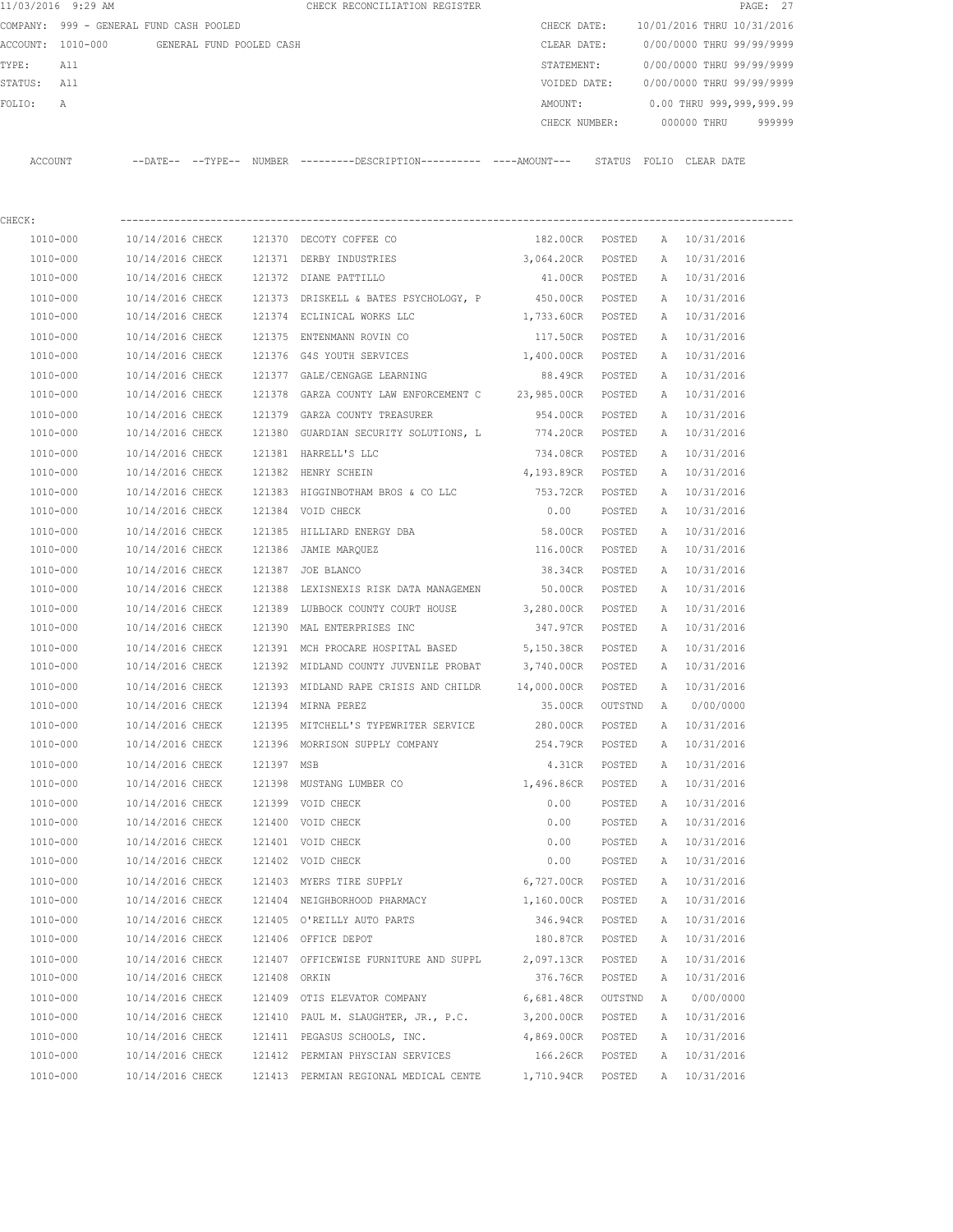| 11/03/2016 9:29 AM |                                         |              | CHECK RECONCILIATION REGISTER                                                               |                   |         |   |                                        | PAGE: 28 |
|--------------------|-----------------------------------------|--------------|---------------------------------------------------------------------------------------------|-------------------|---------|---|----------------------------------------|----------|
|                    | COMPANY: 999 - GENERAL FUND CASH POOLED |              |                                                                                             |                   |         |   | CHECK DATE: 10/01/2016 THRU 10/31/2016 |          |
| ACCOUNT: 1010-000  | GENERAL FUND POOLED CASH                |              |                                                                                             | CLEAR DATE:       |         |   | 0/00/0000 THRU 99/99/9999              |          |
| TYPE:<br>All       |                                         |              |                                                                                             | STATEMENT:        |         |   | 0/00/0000 THRU 99/99/9999              |          |
| STATUS:<br>All     |                                         |              |                                                                                             | VOIDED DATE:      |         |   | 0/00/0000 THRU 99/99/9999              |          |
| FOLIO:<br>Α        |                                         |              |                                                                                             | AMOUNT:           |         |   | 0.00 THRU 999,999,999.99               |          |
|                    |                                         |              |                                                                                             | CHECK NUMBER:     |         |   | 000000 THRU                            | 999999   |
| ACCOUNT            |                                         |              | --DATE-- --TYPE-- NUMBER ---------DESCRIPTION---------- ---AMOUNT--- STATUS FOLIO CLEARDATE |                   |         |   |                                        |          |
| CHECK:             |                                         |              |                                                                                             |                   |         |   |                                        |          |
| 1010-000           | 10/14/2016 CHECK                        |              | 121414 PERRY M MARCHIONI, PH D                                                              | 250.00CR POSTED   |         |   | A 10/31/2016                           |          |
| 1010-000           | 10/14/2016 CHECK                        |              | 121415 PORTERS THRIFTWAY                                                                    | 555.29CR POSTED   |         |   | A 10/31/2016                           |          |
| 1010-000           | 10/14/2016 CHECK                        |              | 121416 PRESCRIBERS LETTER                                                                   | 221.00CR POSTED   |         |   | A 10/31/2016                           |          |
| 1010-000           | 10/14/2016 CHECK                        |              | 121417 OUICK CARE CLINIC                                                                    | 200.00CR POSTED   |         |   | A 10/31/2016                           |          |
| 1010-000           | 10/14/2016 CHECK                        |              | 121418 QUILL CORPORATION                                                                    | 39.78CR POSTED    |         |   | A 10/31/2016                           |          |
| 1010-000           | 10/14/2016 CHECK                        |              | 121419 RANKIN COUNTY HOSPITAL DISTRIC 135.00CR POSTED                                       |                   |         | A | 10/31/2016                             |          |
| 1010-000           | 10/14/2016 CHECK                        |              | 121420 RECORDED BOOKS, LLC                                                                  | 56.90CR POSTED    |         |   | A 10/31/2016                           |          |
| 1010-000           | 10/14/2016 CHECK                        |              | 121421 SAM'S CLUB DIRECT                                                                    | 320.26CR          | POSTED  |   | A 10/31/2016                           |          |
| 1010-000           | 10/14/2016 CHECK                        |              | 121422 SHERIFF OFFICE                                                                       | 16.78CR           | OUTSTND | A | 0/00/0000                              |          |
| 1010-000           | 10/14/2016 CHECK                        |              | 121423 SHOPKO PHARMACY # 2554                                                               | 65.44CR           | POSTED  | A | 10/31/2016                             |          |
| 1010-000           | 10/14/2016 CHECK                        |              | 121424 SIERRA IRRIGATION SUPPLY INC 3,557.04CR                                              |                   | POSTED  | A | 10/31/2016                             |          |
| 1010-000           | 10/14/2016 CHECK                        |              | 121425 SON ADMIN ODE                                                                        | 797.50CR          | OUTSTND | A | 0/00/0000                              |          |
| 1010-000           | 10/14/2016 CHECK                        |              | 121426 SOUTH PLAINS FORENSIC PATHOLOG 2,200.00CR POSTED                                     |                   |         | A | 10/31/2016                             |          |
| 1010-000           | 10/14/2016 CHECK                        |              | 121427 SOUTHWEST STALL SERVICE                                                              | 6,480.00CR POSTED |         |   | A 10/31/2016                           |          |
| 1010-000           | 10/14/2016 CHECK                        |              | 121428 STAMPEDE, INC                                                                        | 131.94CR POSTED   |         |   | A 10/31/2016                           |          |
| 1010-000           | 10/14/2016 CHECK                        |              | 121429 STANDARD COFFEE SERVICE CO                                                           | 52.03CR POSTED    |         |   | A 10/31/2016                           |          |
| 1010-000           | 10/14/2016 CHECK                        |              | 121430 STERICYCLE INC                                                                       | 189.00CR POSTED   |         |   | A 10/31/2016                           |          |
| 1010-000           | 10/14/2016 CHECK                        |              | 121431 SUDDENLINK                                                                           | 41.80CR           | POSTED  |   | A 10/31/2016                           |          |
| 1010-000           | 10/14/2016 CHECK                        |              | 121432 SYSCO WEST TEXAS INC                                                                 | 3,220.63CR        | POSTED  |   | A 10/31/2016                           |          |
| 1010-000           | 10/14/2016 CHECK                        |              | 121433 TEXAS STATE LIBRARY & ARCHIVES                                                       | 546.54CR          | POSTED  |   | A 10/31/2016                           |          |
| 1010-000           | 10/14/2016 CHECK                        |              | 121434 THYSSENKRUPP ELEVATOR CORP                                                           | 724.85CR          | POSTED  |   | A 10/31/2016                           |          |
| 1010-000           | 10/14/2016 CHECK                        | 121435       | TOM GREEN COUNTY CLERK                                                                      | 476.00CR          | POSTED  |   | A 10/31/2016                           |          |
| 1010-000           |                                         |              | 10/14/2016 CHECK 121436 TRENCHLESS REPLACEMENT SPECIAL 277.00CR                             |                   | POSTED  |   | A 10/31/2016                           |          |
| 1010-000           | 10/14/2016 CHECK                        |              | 121437 TX EMERGENCY STAFFING SOLUTION 1,329.00CR                                            |                   | POSTED  | A | 10/31/2016                             |          |
| 1010-000           | 10/14/2016 CHECK                        | 121438 TXTAG |                                                                                             | 16.65CR           | POSTED  | А | 10/31/2016                             |          |
| 1010-000           | 10/14/2016 CHECK                        |              | 121439 UPTON COUNTY                                                                         | 3,579.00CR        | POSTED  | Α | 10/31/2016                             |          |
| 1010-000           | 10/14/2016 CHECK                        |              | 121440 VERIZON WIRELESS                                                                     | 1,543.53CR        | POSTED  | Α | 10/31/2016                             |          |
| 1010-000           | 10/14/2016 CHECK                        |              | 121441 VERIZON WIRELESS-VSAT NORTH                                                          | 150.00CR          | POSTED  | Α | 10/31/2016                             |          |
| 1010-000           | 10/14/2016 CHECK                        |              | 121442 WEST TX FIRE EXTINGUISHER INC                                                        | 264.00CR          | POSTED  | Α | 10/31/2016                             |          |
| $1010 - 000$       | 10/14/2016 CHECK                        |              | 121443 WILLIAM B DOONAN                                                                     | 1,008.00CR        | OUTSTND | Α | 0/00/0000                              |          |
| $1010 - 000$       | 10/14/2016 CHECK                        | 121444       | WTG FUELS, INC                                                                              | 5,418.39CR        | POSTED  | Α | 10/31/2016                             |          |
| 1010-000           | 10/14/2016 CHECK                        |              | 121445 ZENO OFFICE SOLUTIONS                                                                | 154.72CR          | POSTED  | Α | 10/31/2016                             |          |
| 1010-000           | 10/14/2016 CHECK                        | 121446       | ANDREWS EMPLOYEE TRUST FUND                                                                 | 240,000.00CR      | POSTED  | Α | 10/31/2016                             |          |
| 1010-000           | 10/21/2016 CHECK                        |              | 121447 ANDREWS PEST CONTROL                                                                 | 350.00CR          | POSTED  | Α | 10/31/2016                             |          |
| 1010-000           | 10/21/2016 CHECK                        |              | 121448 ANDREWS TIRE SERVICE INC                                                             | 16.00CR           | POSTED  | Α | 10/31/2016                             |          |
| 1010-000           | 10/21/2016 CHECK                        |              | 121449 BIG COUNTRY BG                                                                       | 823.60CR          | OUTSTND | Α | 0/00/0000                              |          |
| 1010-000           | 10/21/2016 CHECK                        | 121450       | CITY OF ODESSA                                                                              | 14.00CR           | POSTED  | Α | 10/31/2016                             |          |
| 1010-000           | 10/21/2016 CHECK                        |              | 121451 CMC BUSINESS SYSTEMS INC                                                             | 775.00CR          | POSTED  | Α | 10/31/2016                             |          |
| 1010-000           | 10/21/2016 CHECK                        |              | 121452 CRS DIAGNOSTIC SERVICE LLC                                                           | 30.00CR           | POSTED  | Α | 10/31/2016                             |          |
| 1010-000           | 10/21/2016 CHECK                        |              | 121453 DAVID ESPINOSA                                                                       | 50.00CR           | POSTED  | Α | 10/31/2016                             |          |
| 1010-000           | 10/21/2016 CHECK                        |              | 121454 DPC INDUSTRIES, INC.                                                                 | 1,318.60CR        | POSTED  | Α | 10/31/2016                             |          |
| 1010-000           | 10/21/2016 CHECK                        |              | 121455 G4S YOUTH SERVICES                                                                   | 4,710.22CR        | POSTED  | Α | 10/31/2016                             |          |
| 1010-000           | 10/21/2016 CHECK                        |              | 121456 GARZA COUNTY LAW ENFORCEMENT C 19,080.00CR                                           |                   | OUTSTND | Α | 0/00/0000                              |          |
| 1010-000           | 10/21/2016 CHECK                        |              | 121457 GRADY LEMOND                                                                         | 25.00CR           | OUTSTND | A | 0/00/0000                              |          |
|                    |                                         |              |                                                                                             |                   |         |   |                                        |          |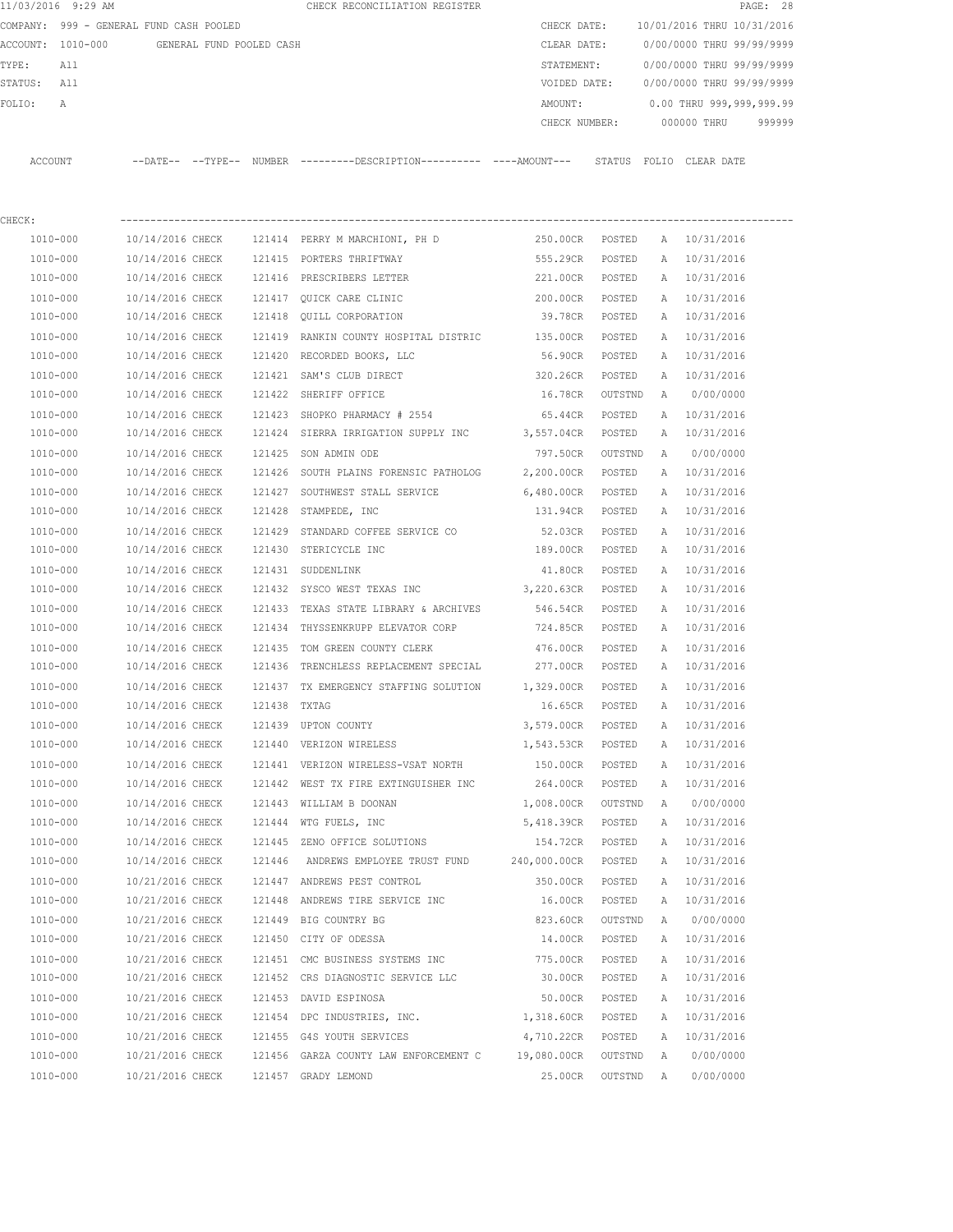|             | 11/03/2016 9:29 AM                         |                                   |              | CHECK RECONCILIATION REGISTER                                                              |                                |                 |   |                                        | PAGE: 29 |
|-------------|--------------------------------------------|-----------------------------------|--------------|--------------------------------------------------------------------------------------------|--------------------------------|-----------------|---|----------------------------------------|----------|
|             | COMPANY: 999 - GENERAL FUND CASH POOLED    |                                   |              |                                                                                            | CHECK DATE:                    |                 |   | 10/01/2016 THRU 10/31/2016             |          |
|             | ACCOUNT: 1010-000 GENERAL FUND POOLED CASH |                                   |              |                                                                                            | CLEAR DATE:                    |                 |   | 0/00/0000 THRU 99/99/9999              |          |
| TYPE:       | All                                        |                                   |              |                                                                                            | STATEMENT:                     |                 |   | 0/00/0000 THRU 99/99/9999              |          |
| STATUS: All |                                            |                                   |              |                                                                                            |                                |                 |   | VOIDED DATE: 0/00/0000 THRU 99/99/9999 |          |
| FOLIO:      | Α                                          |                                   |              |                                                                                            | AMOUNT:                        |                 |   | 0.00 THRU 999,999,999.99               |          |
|             |                                            |                                   |              |                                                                                            | CHECK NUMBER:                  |                 |   | 000000 THRU                            | 999999   |
|             | ACCOUNT                                    |                                   |              | --DATE-- --TYPE-- NUMBER --------DESCRIPTION--------- ----AMOUNT--- STATUS FOLIO CLEARDATE |                                |                 |   |                                        |          |
| CHECK:      |                                            |                                   |              |                                                                                            |                                |                 |   |                                        |          |
|             | 1010-000                                   |                                   |              | 10/21/2016 CHECK 121458 HARRELL'S LLC                                                      | 1,575.00CR POSTED A 10/31/2016 |                 |   |                                        |          |
|             | 1010-000                                   |                                   |              | 10/21/2016 CHECK 121459 JASON D DUNHAM                                                     | 1,500.00CR OUTSTND             |                 | A | 0/00/0000                              |          |
|             | 1010-000                                   |                                   |              | 10/21/2016 CHECK 121460 JAY GIBSON                                                         |                                | 36.72CR OUTSTND | A | 0/00/0000                              |          |
|             | 1010-000                                   |                                   |              | 10/21/2016 CHECK 121461 JERRY W. WADE, D.D.S.                                              | 1,393.00CR POSTED              |                 |   | A 10/31/2016                           |          |
|             | 1010-000                                   | 10/21/2016 CHECK 121462 JILL WEBB |              |                                                                                            | 16.00CR OUTSTND                |                 |   | A 0/00/0000                            |          |
|             | 1010-000                                   | 10/21/2016 CHECK                  |              | 121463 KELLY'S AUTO                                                                        | 804.33CR POSTED                |                 |   | A 10/31/2016                           |          |
|             | 1010-000                                   | 10/21/2016 CHECK                  |              | 121464 LEXISNEXIS                                                                          | 153.00CR POSTED                |                 |   | A 10/31/2016                           |          |
|             | 1010-000                                   | 10/21/2016 CHECK                  |              |                                                                                            | 25.00CR POSTED                 |                 |   | A 10/31/2016                           |          |
|             |                                            |                                   |              | 121465 LIZETH GARCIA<br>121466 MANUEL AND RITA GONZLES DBA                                 | 50.00CR POSTED                 |                 |   | A 10/31/2016                           |          |
|             | 1010-000                                   | 10/21/2016 CHECK                  |              |                                                                                            |                                |                 |   |                                        |          |
|             | 1010-000                                   | 10/21/2016 CHECK                  |              | 121467 MARISA GUEVARA                                                                      | 35.00CR                        | OUTSTND         | A | 0/00/0000                              |          |
|             | 1010-000                                   |                                   |              | 10/21/2016 CHECK 121468 MEDICAL CENTER HOSPITAL 6,000.00CR POSTED                          |                                |                 |   | A 10/31/2016                           |          |
|             | 1010-000                                   | 10/21/2016 CHECK                  |              | 121469 MIDLAND MEMORIAL HOSP                                                               | 781.00CR                       | POSTED          | A | 10/31/2016                             |          |
|             | 1010-000                                   | 10/21/2016 CHECK                  |              | 121470 MIDLAND RAPE CRISIS AND CHILDR 1,103.00CR POSTED                                    |                                |                 |   | A 10/31/2016                           |          |
|             | 1010-000                                   | 10/21/2016 CHECK                  |              | 121471 PAULCOR, INC.                                                                       | 112.64CR OUTSTND               |                 | A | 0/00/0000                              |          |
|             | 1010-000                                   | 10/21/2016 CHECK                  |              | 121472 PB MATERIALS, LLC                                                                   | 1,075.45CR POSTED              |                 |   | A 10/31/2016                           |          |
|             | 1010-000                                   | 10/21/2016 CHECK                  |              | 121473 PEPPERBALL                                                                          | 999.95CR POSTED                |                 | A | 10/31/2016                             |          |
|             | 1010-000                                   | 10/21/2016 CHECK                  |              | 121474 PERMIAN REGIONAL MEDICAL CENTE                                                      | 633.57CR POSTED                |                 | A | 10/31/2016                             |          |
|             | 1010-000                                   | 10/21/2016 CHECK                  |              | 121475 OUICK CARE CLINIC                                                                   | 240.00CR POSTED                |                 |   | A 10/31/2016                           |          |
|             | 1010-000                                   | 10/21/2016 CHECK                  |              | 121476 QUILL CORPORATION                                                                   | 1,027.23CR OUTSTND             |                 | A | 0/00/0000                              |          |
|             | 1010-000                                   | 10/21/2016 CHECK                  |              | 121477 RECOVERY HEALTHCARE CORP                                                            | 380.00CR POSTED                |                 |   | A 10/31/2016                           |          |
|             | 1010-000                                   | 10/21/2016 CHECK                  |              | 121478 SECURED DOCUMENT SHREDDING, IN                                                      | 50.00CR                        | OUTSTND         | A | 0/00/0000                              |          |
|             | 1010-000                                   | 10/21/2016 CHECK                  | 121479 SHELL |                                                                                            | 372.05CR                       | POSTED          |   | A 10/31/2016                           |          |
|             | 1010-000                                   |                                   |              | 10/21/2016 CHECK 121480 SIERRA SPRINGS                                                     | 257.39CR                       | OUTSTND         | A | 0/00/0000                              |          |
|             | 1010-000                                   |                                   |              | 10/21/2016 CHECK 121481 SOUTH PLAINS FORENSIC PATHOLOG 2,750.00CR                          |                                | OUTSTND         | A | 0/00/0000                              |          |
|             | 1010-000                                   | 10/21/2016 CHECK                  |              | 121482 SOUTHERN TIRE MART, LLC                                                             | 549.56CR                       | POSTED          | A | 10/31/2016                             |          |
|             | 1010-000                                   | 10/21/2016 CHECK                  |              | 121483 TAC / CONFERENCE                                                                    | 195.00CR                       | OUTSTND         | Α | 0/00/0000                              |          |
|             | 1010-000                                   | 10/21/2016 CHECK                  |              | 121484 THE WALL STREET JOURNAL                                                             | 455.00CR                       | POSTED          | Α | 10/31/2016                             |          |
|             | 1010-000                                   | 10/21/2016 CHECK                  |              | 121485 THOMSON REUTERS - WEST                                                              | 468.33CR                       | POSTED          | Α | 10/31/2016                             |          |
|             | 1010-000                                   | 10/21/2016 CHECK                  |              | 121486 TIM MASON TRUST ACCOUNT                                                             | 562.85CR                       | POSTED          | Α | 10/31/2016                             |          |
|             | 1010-000                                   | 10/21/2016 CHECK                  |              | 121487 TOTAL PRODUCTIONS                                                                   | 2,700.00CR POSTED              |                 | Α | 10/31/2016                             |          |
|             | 1010-000                                   | 10/21/2016 CHECK                  |              | 121488 UNIFIRST                                                                            | 35.10CR                        | POSTED          | Α | 10/31/2016                             |          |
|             | $1010 - 000$                               | 10/21/2016 CHECK                  |              | 121489 WARREN CAT                                                                          | 706.26CR                       | POSTED          | Α | 10/31/2016                             |          |
|             | 1010-000                                   | 10/21/2016 CHECK                  |              | 121490 WAYNE FROST ATTORNEY AT LAW                                                         | 1,000.00CR                     | OUTSTND         | Α | 0/00/0000                              |          |
|             | 1010-000                                   | 10/21/2016 CHECK                  |              | 121491 WEST TEXAS REFRIGERATION                                                            | 1,189.52CR                     | OUTSTND         | A | 0/00/0000                              |          |
|             | 1010-000                                   | 10/25/2016 CHECK                  |              | 121492 TOMMY DARLAND GOLF SALES                                                            | 6,515.07CR                     | OUTSTND         | Α | 0/00/0000                              |          |
|             | 1010-000                                   | 10/21/2016 CHECK                  |              | 121493 ANDREWS COUNTY EMPLOYEE BENEFI 159,752.90CR                                         |                                | POSTED          | Α | 10/31/2016                             |          |
|             | 1010-000                                   | 10/28/2016 CHECK                  |              | 121494 ANDREWS PEST CONTROL                                                                | 75.00CR                        | OUTSTND         | Α | 0/00/0000                              |          |
|             | 1010-000                                   | 10/28/2016 CHECK                  |              | 121495 BAILEY COUNTY SHERIFF DEPT                                                          | 940.00CR                       | OUTSTND         | Α | 0/00/0000                              |          |
|             | 1010-000                                   | 10/28/2016 CHECK                  |              | 121496 BEAR GRAPHICS INC                                                                   | 289.33CR                       | OUTSTND         | Α | 0/00/0000                              |          |
|             | 1010-000                                   | 10/28/2016 CHECK                  |              | 121497 BIG COUNTRY SUPPLY                                                                  | 689.70CR                       | OUTSTND         | Α | 0/00/0000                              |          |
|             | 1010-000                                   | 10/28/2016 CHECK                  |              | 121498 BRIAN CHAVEZ                                                                        | 500.00CR                       | OUTSTND         | Α | 0/00/0000                              |          |
|             | 1010-000                                   | 10/28/2016 CHECK                  |              | 121499 CANON FINANCIAL SERVICES INC                                                        | 344.60CR                       | OUTSTND         | Α | 0/00/0000                              |          |
|             | 1010-000                                   | 10/28/2016 CHECK                  |              | 121500 CINDY NUTTER                                                                        | 700.00CR                       | OUTSTND         | A | 0/00/0000                              |          |
|             | 1010-000                                   | 10/28/2016 CHECK                  |              | 121501 CRS DIAGNOSTIC SERVICE LLC                                                          | 165.00CR                       | OUTSTND         | Α | 0/00/0000                              |          |
|             |                                            |                                   |              |                                                                                            |                                |                 |   |                                        |          |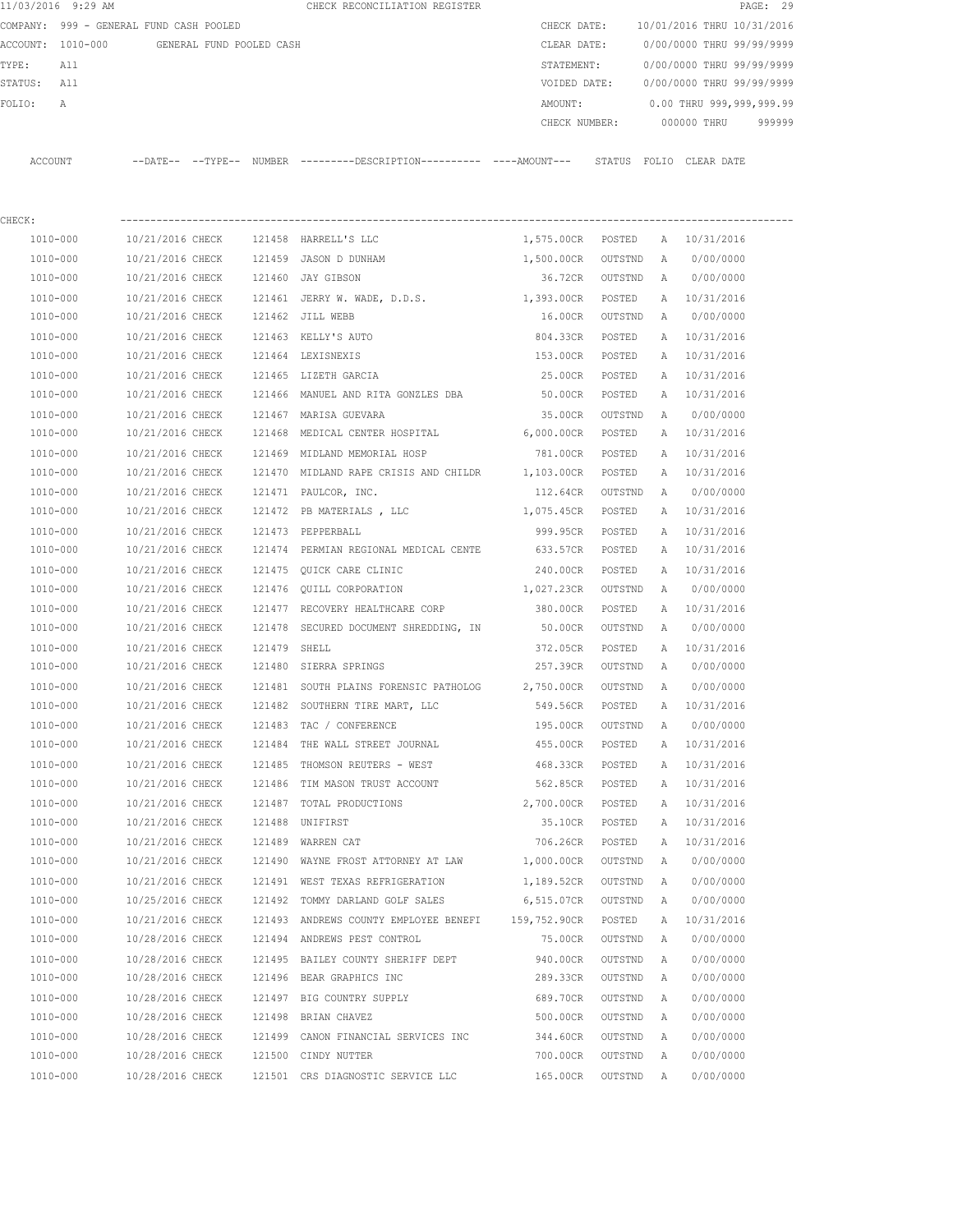|             | 11/03/2016 9:29 AM |                                            |              | CHECK RECONCILIATION REGISTER                                                              |                    |                |              |                                        | PAGE: 30 |
|-------------|--------------------|--------------------------------------------|--------------|--------------------------------------------------------------------------------------------|--------------------|----------------|--------------|----------------------------------------|----------|
|             |                    | COMPANY: 999 - GENERAL FUND CASH POOLED    |              |                                                                                            | CHECK DATE:        |                |              | 10/01/2016 THRU 10/31/2016             |          |
|             |                    | ACCOUNT: 1010-000 GENERAL FUND POOLED CASH |              |                                                                                            | CLEAR DATE:        |                |              | 0/00/0000 THRU 99/99/9999              |          |
| TYPE:       | All                |                                            |              |                                                                                            | STATEMENT:         |                |              | 0/00/0000 THRU 99/99/9999              |          |
| STATUS: All |                    |                                            |              |                                                                                            |                    |                |              | VOIDED DATE: 0/00/0000 THRU 99/99/9999 |          |
| FOLIO:      | А                  |                                            |              |                                                                                            | AMOUNT:            |                |              | 0.00 THRU 999,999,999.99               |          |
|             |                    |                                            |              |                                                                                            |                    |                |              | CHECK NUMBER: 000000 THRU              | 999999   |
|             |                    |                                            |              |                                                                                            |                    |                |              |                                        |          |
|             | ACCOUNT            |                                            |              | --DATE-- --TYPE-- NUMBER --------DESCRIPTION--------- ---AMOUNT--- STATUS FOLIO CLEAR DATE |                    |                |              |                                        |          |
|             |                    |                                            |              |                                                                                            |                    |                |              |                                        |          |
|             |                    |                                            |              |                                                                                            |                    |                |              |                                        |          |
| CHECK:      |                    |                                            |              |                                                                                            |                    |                |              |                                        |          |
|             | 1010-000           |                                            |              | 10/28/2016 CHECK 121502 DANIELLE PARKINSON                                                 | 488.75CR OUTSTND A |                |              | 0/00/0000                              |          |
|             | 1010-000           | 10/28/2016 CHECK                           |              | 121503 DELILAH SCHROEDER                                                                   | 890.00CR           | OUTSTND A      |              | 0/00/0000                              |          |
|             | 1010-000           | 10/28/2016 CHECK                           |              | 121504 DPC INDUSTRIES, INC.                                                                | 300.00CR           | OUTSTND A      |              | 0/00/0000                              |          |
|             | 1010-000           | 10/28/2016 CHECK                           |              | 121505 ELECTION SYSTEMS & SOFTWARE, I 2,685.59CR                                           |                    | OUTSTND        | A            | 0/00/0000                              |          |
|             | 1010-000           | 10/28/2016 CHECK                           |              | 121506 EMPLOYEE DATA FORMS OF MO LLC                                                       | 47.75CR            | OUTSTND        | A            | 0/00/0000                              |          |
|             | 1010-000           | 10/28/2016 CHECK                           |              | 121507 ENVISIONWARE, INC.                                                                  | 1,702.22CR         | OUTSTND        | Α            | 0/00/0000                              |          |
|             | 1010-000           | 10/28/2016 CHECK                           |              | 121508 EWING IRRIGATION PRODUCTS INC 133.92CR                                              |                    | OUTSTND        | Α            | 0/00/0000                              |          |
|             | 1010-000           | 10/28/2016 CHECK                           |              | 121509 EXXON/MOBIL                                                                         | 46.14CR            | OUTSTND        | A            | 0/00/0000                              |          |
|             | 1010-000           | 10/28/2016 CHECK                           | 121510 FEDEX |                                                                                            | 68.20CR            | OUTSTND        | A            | 0/00/0000                              |          |
|             | 1010-000           | 10/28/2016 CHECK                           |              | 121511 GOVERNMENT TREASURERS' ORGANIZ 375.00CR                                             |                    | OUTSTND        | Α            | 0/00/0000                              |          |
|             | 1010-000           | 10/28/2016 CHECK                           |              | 121512 GRAINGER INC                                                                        | 20.23CR            | OUTSTND        | Α            | 0/00/0000                              |          |
|             | 1010-000           | 10/28/2016 CHECK                           |              | 121513 HARRELL'S LLC                                                                       | 5,209.20CR         | OUTSTND        | Α            | 0/00/0000                              |          |
|             | 1010-000           | 10/28/2016 CHECK                           |              | 121514 HILLIARD ENERGY DBA                                                                 | 58.00CR            | OUTSTND        | Α            | 0/00/0000                              |          |
|             | 1010-000           | 10/28/2016 CHECK                           |              | 121515 J ROXANE BLOUNT                                                                     | 436.40CR           | OUTSTND        | A            | 0/00/0000                              |          |
|             | 1010-000           | 10/28/2016 CHECK                           |              | 121516 LILLY A PLUMMER                                                                     | 625.00CR           | OUTSTND        | A            | 0/00/0000                              |          |
|             | 1010-000           | 10/28/2016 CHECK                           |              | 121517 NATIONAL ASSOCIATION OF COUNTI                                                      | 450.00CR           | OUTSTND        | Α            | 0/00/0000                              |          |
|             | 1010-000           | 10/28/2016 CHECK                           |              | 121518 PAUL M. SLAUGHTER, JR., P.C. 600.00CR                                               |                    | OUTSTND        | A            | 0/00/0000                              |          |
|             | 1010-000           | 10/28/2016 CHECK                           |              | 121519 PAULCOR, INC.                                                                       | 7.00CR             | OUTSTND        | Α            | 0/00/0000                              |          |
|             | 1010-000           | 10/28/2016 CHECK                           |              | 121520 PBRPC -                                                                             | 120.00CR           | OUTSTND        | A            | 0/00/0000                              |          |
|             | 1010-000           | 10/28/2016 CHECK                           |              | 121521 QUILL CORPORATION                                                                   | 198.30CR           | OUTSTND        | A            | 0/00/0000                              |          |
|             | 1010-000           | 10/28/2016 CHECK                           |              | 121522 RAFAEL RODRIGUEZ DBA                                                                | 650.00CR           | OUTSTND        | A            | 0/00/0000                              |          |
|             | 1010-000           |                                            |              | 10/28/2016 CHECK 121523 RELIANT ENERGY                                                     | 23,989.66CR        | OUTSTND        | A            | 0/00/0000                              |          |
|             | 1010-000           | 10/28/2016 CHECK                           |              | 121524 ROBIN HARPER TAC                                                                    |                    | 7.50CR OUTSTND | A            | 0/00/0000                              |          |
|             | $1010 - 000$       |                                            |              | 10/28/2016 CHECK 121525 RURAL DUMPSTER SERVICE INC 141.18CR OUTSTND A                      |                    |                |              | 0/00/0000                              |          |
|             | 1010-000           | 10/28/2016 CHECK                           |              | 121526 SIERRA SPRINGS                                                                      | 42.04CR            | OUTSTND A      |              | 0/00/0000                              |          |
|             | $1010 - 000$       | 10/28/2016 CHECK                           |              | 121527 SMITH PUMP COMPANY, INC.                                                            | 585.48CR           | OUTSTND        | $\mathbb{A}$ | 0/00/0000                              |          |
|             | 1010-000           | 10/28/2016 CHECK                           |              | 121528 SONYA TORBERT MA, LPC, NCC, LS 1,500.00CR                                           |                    | OUTSTND        | $\mathbb{A}$ | 0/00/0000                              |          |
|             | 1010-000           | 10/28/2016 CHECK                           |              | 121529 STAMPEDE, INC                                                                       | 57.47CR            | OUTSTND        | A            | 0/00/0000                              |          |
|             | 1010-000           | 10/28/2016 CHECK                           |              | 121530 STURGIS WARE LLC                                                                    | 1,650.00CR         | OUTSTND        | A            | 0/00/0000                              |          |
|             | 1010-000           | 10/28/2016 CHECK                           |              | 121531 SYNETRA INC                                                                         | 1,553.00CR         | OUTSTND        | Α            | 0/00/0000                              |          |
|             | $1010 - 000$       | 10/28/2016 CHECK                           |              | 121532 TASCOSA OFFICE MACHINES INC                                                         | 8.75CR             | OUTSTND        | Α            | 0/00/0000                              |          |
|             | 1010-000           | 10/28/2016 CHECK                           |              | 121533 TEXAS GAS SERVICE CORP 424.67CR                                                     |                    | OUTSTND        | $\mathbb{A}$ | 0/00/0000                              |          |
|             | 1010-000           | 10/28/2016 CHECK                           |              | 121534 TEXAS STATE UNIVERSITY/SAN MAR 100.00CR                                             |                    | OUTSTND        | Α            | 0/00/0000                              |          |
|             | 1010-000           | 10/28/2016 CHECK                           |              | 121535 TRANE US INC.                                                                       | 2,400.00CR         | OUTSTND        | Α            | 0/00/0000                              |          |
|             | 1010-000           | 10/28/2016 CHECK                           |              | 121536 UPTON COUNTY                                                                        | 102.00CR           | OUTSTND        | Α            | 0/00/0000                              |          |
|             | 1010-000           | 10/28/2016 CHECK                           |              | 121537 VARIVERGE, LLC                                                                      | 1,640.28CR         | OUTSTND        | Α            | 0/00/0000                              |          |
|             | 1010-000           | 10/28/2016 CHECK                           |              | 121538 VERIZON WIRELESS                                                                    | 685.86CR           | OUTSTND        | $\mathbb{A}$ | 0/00/0000                              |          |
|             | 1010-000           | 10/28/2016 CHECK                           |              | 121539 WEATHERBY-EISENRICH                                                                 | 1,071.00CR         | OUTSTND A      |              | 0/00/0000                              |          |

MISCELLANEOUS: ----------------------------------------------------------------------------------------------------------------

 1010-000 10/28/2016 CHECK 121540 WEST TEXAS WINDSHIELDS 39.00CR OUTSTND A 0/00/0000 1010-000 10/28/2016 CHECK 121541 WINDSTREAM COMMUNICATIONS 2,586.60CR OUTSTND A 0/00/0000 1010-000 10/28/2016 CHECK 121542 ZENO OFFICE SOLUTIONS 98.27CR OUTSTND A 0/00/0000

1010-000 10/06/2016 MISC. 118712 MARTINA A SAVAGE UNPOST 8.00 POSTED A 10/31/2016